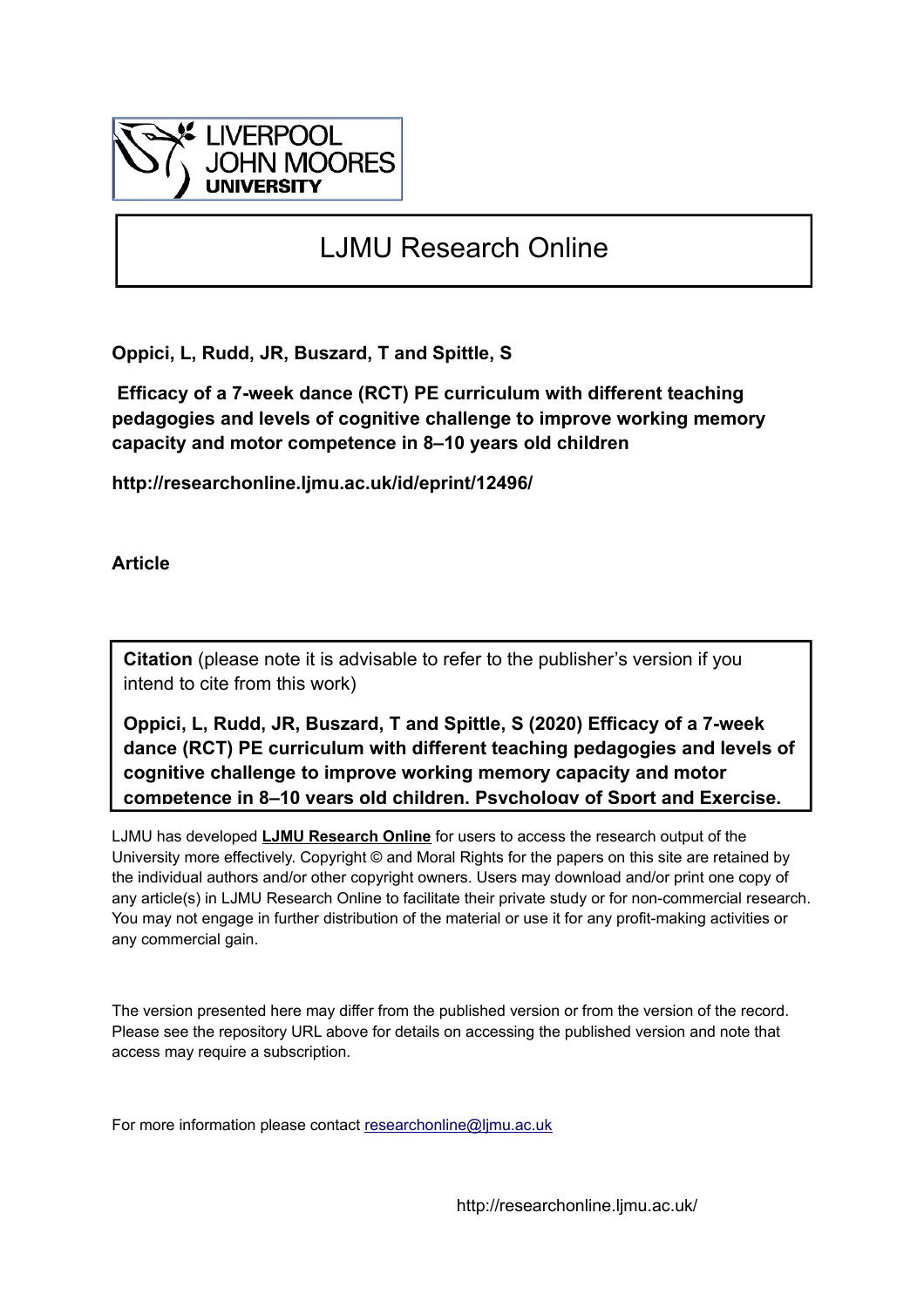

# LJMU Research Online

**Rudd, J**

 **Efficacy of a 7-week dance (RCT) PE curriculum with different teaching pedagogies and levels of cognitive challenge to improve working memory capacity and motor competence in 8–10 years old children**

**http://researchonline.ljmu.ac.uk/id/eprint/12496/**

**Article**

**Citation** (please note it is advisable to refer to the publisher's version if you intend to cite from this work)

**Rudd, J Efficacy of a 7-week dance (RCT) PE curriculum with different teaching pedagogies and levels of cognitive challenge to improve working memory capacity and motor competence in 8–10 years old children. Psychology of Sport and Exercise. (Accepted)** 

LJMU has developed **[LJMU Research Online](http://researchonline.ljmu.ac.uk/)** for users to access the research output of the University more effectively. Copyright © and Moral Rights for the papers on this site are retained by the individual authors and/or other copyright owners. Users may download and/or print one copy of any article(s) in LJMU Research Online to facilitate their private study or for non-commercial research. You may not engage in further distribution of the material or use it for any profit-making activities or any commercial gain.

The version presented here may differ from the published version or from the version of the record. Please see the repository URL above for details on accessing the published version and note that access may require a subscription.

For more information please contact [researchonline@ljmu.ac.uk](mailto:researchonline@ljmu.ac.uk)

http://researchonline.ljmu.ac.uk/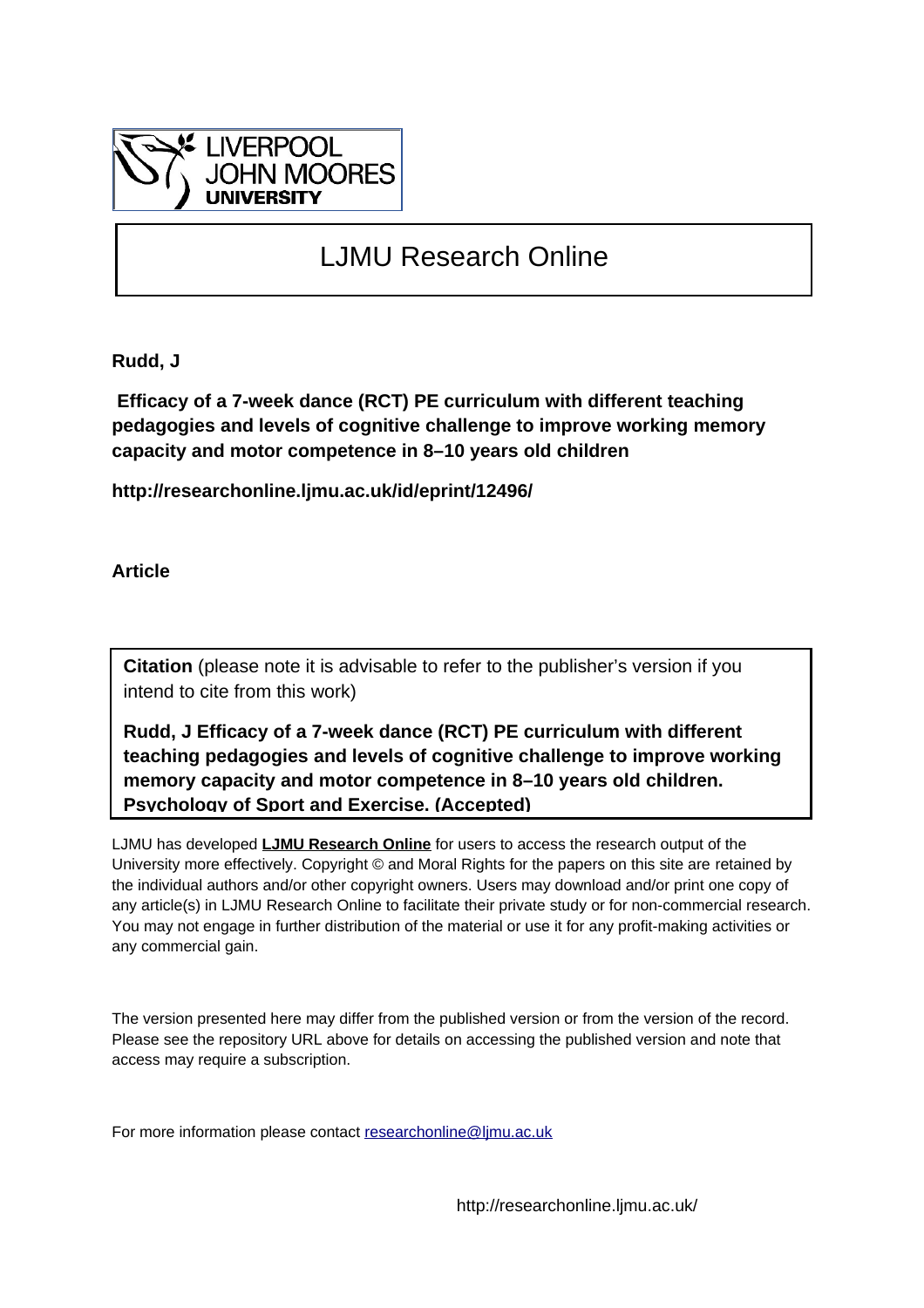# Journal Pre-proof

Efficacy of a 7-week dance (RCT) PE curriculum with different teaching pedagogies and levels of cognitive challenge to improve working memory capacity and motor competence in 8–10 years old children

Luca Oppici, James Rudd, Tim Buszard, Sharna Spittle

PII: S1469-0292(19)30529-1

DOI: <https://doi.org/10.1016/j.psychsport.2020.101675>

Reference: PSYSPO 101675

To appear in: Psychology of Sport & Exercise

Received Date: 17 July 2019

Revised Date: 17 February 2020

Accepted Date: 20 February 2020

Please cite this article as: Oppici, L., Rudd, J., Buszard, T., Spittle, S., Efficacy of a 7-week dance (RCT) PE curriculum with different teaching pedagogies and levels of cognitive challenge to improve working memory capacity and motor competence in 8–10 years old children, *Psychology of Sport & Exercise* (2020), doi: [https://doi.org/10.1016/j.psychsport.2020.101675.](https://doi.org/10.1016/j.psychsport.2020.101675)

This is a PDF file of an article that has undergone enhancements after acceptance, such as the addition of a cover page and metadata, and formatting for readability, but it is not yet the definitive version of record. This version will undergo additional copyediting, typesetting and review before it is published in its final form, but we are providing this version to give early visibility of the article. Please note that, during the production process, errors may be discovered which could affect the content, and all legal disclaimers that apply to the journal pertain.

© 2020 Published by Elsevier Ltd.

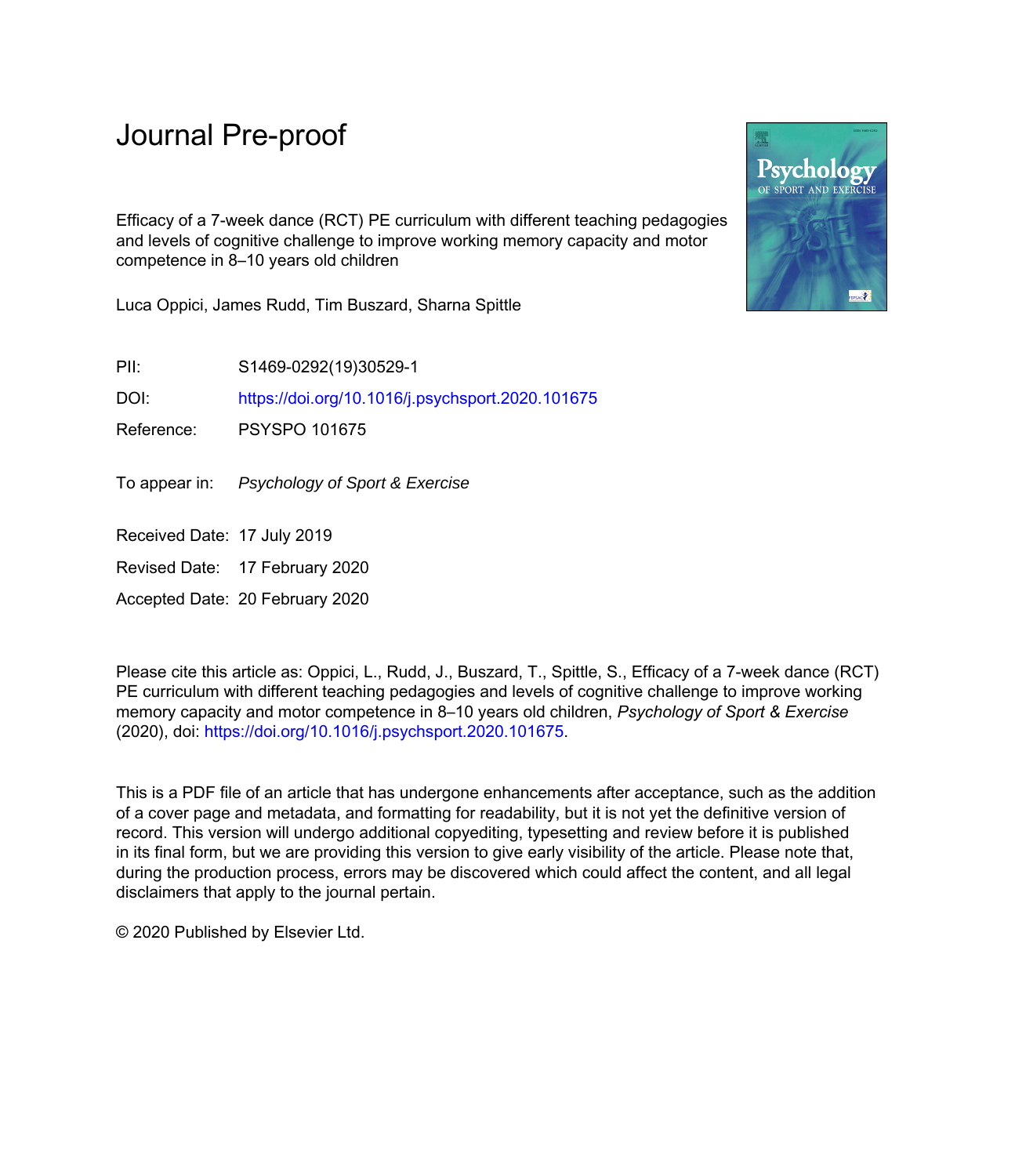**Efficacy of a 7-week dance (RCT) PE curriculum with different teaching pedagogies and levels of cognitive challenge to improve working memory capacity and motor competence in 8-10 years old children.** 

Luca Oppici<sup>1, 2, 3\*+</sup>, James Rudd<sup>4+</sup>, Tim Buszard<sup>1,5</sup>, Sharna Spittle<sup>1</sup>

<sup>1</sup> Institute for Health and Sport (IHES); Victoria University, Melbourne, Australia

<sup>2</sup> Psychology of Learning and Instruction, Department of Psychology, School of Science, Technische Universität Dresden, Germany.

<sup>3</sup> Centre for Tactile Internet with Human-in-the-Loop (CeTI), Technische Universität Dresden, Germany.

<sup>4</sup> Research Institute for Sport and Exercise Sciences, Liverpool John Moores University, Liverpool, United Kingdom

<sup>5</sup> Game Insight Group, Tennis Australia. Private Bag 6060, Richmond VIC, 3121, Australia.

\*Corresponding author: Luca Oppici Email address: opc.luca@gmail.com Psychology of Learning and Instruction, Department of Psychology, Technische Universität Dresden, Zellescher Weg 17, 01069, Dresden, Germany.

+ Luca Oppici and James Rudd had an equal contribution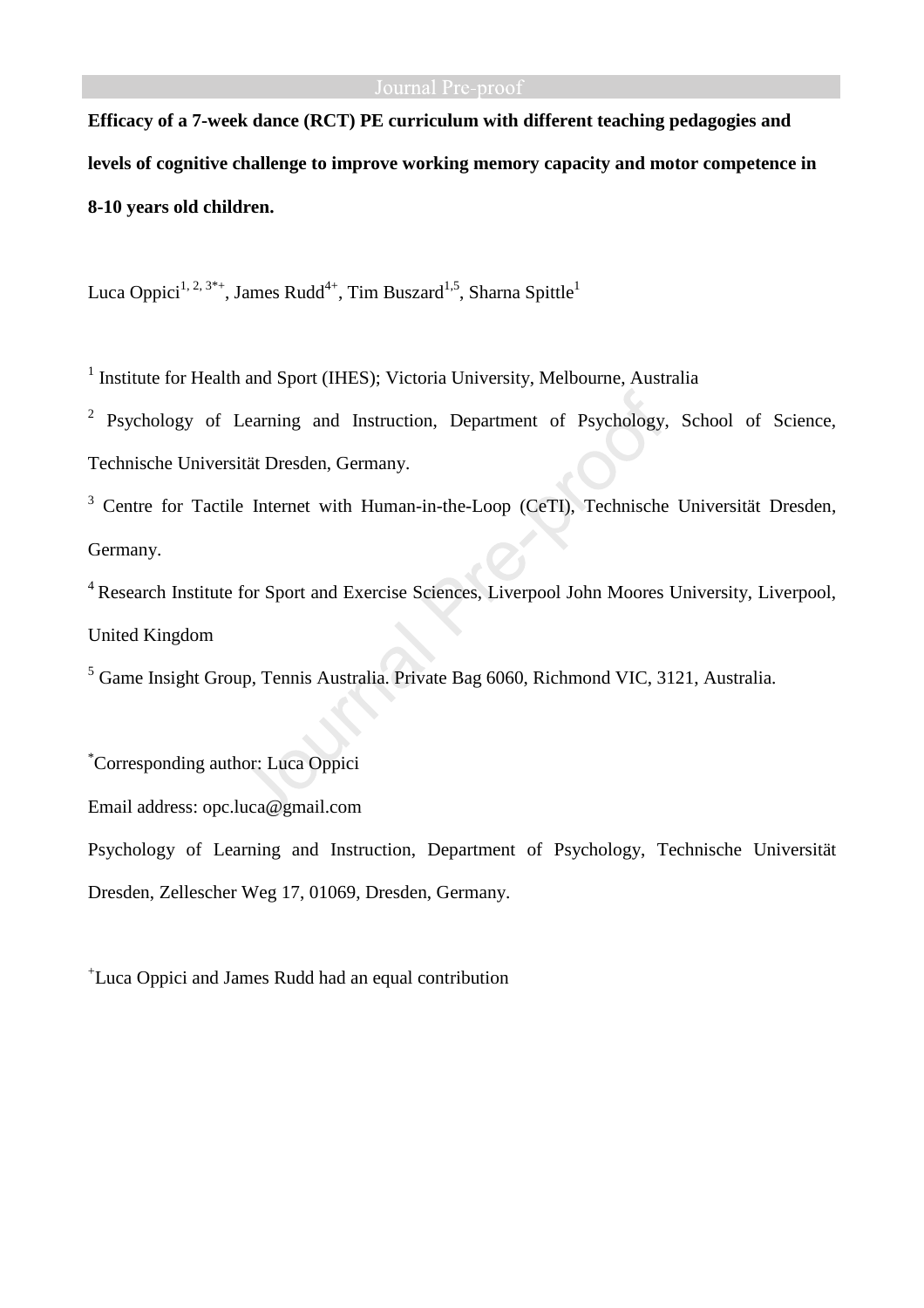# 1 **Abstract**

2 Objectives: This study examined how learning a dance choreography with different teaching

3 pedagogies and different cognitive challenge influenced the development of working memory

4 capacity and motor competence in primary school children.

5 Design: Randomised-controlled trial

6 Methods: Eighty primary school children  $(8.8 \pm 0.7)$  years old; 61% females) were recruited 7 and randomly assigned to two experimental groups – a high-cognitive and a low-cognitive 8 group – and a control group. The two experimental groups practiced dance for 7 weeks, twice 9 a week, learning a choreography, while the control group participated in the school standard 10 PE curriculum. In the high-cognitive group, the dance teachers limited visual demonstrations 11 and encouraged children to memorise and recall movement sequences to increase the 12 cognitive challenge.

13 Results: While the pre- to post-test improvements did not statistically differ between 14 experimental groups, the analysis showed that the high-cognitive group statistically improved 15 their working memory capacity ( $p < 0.01$ ;  $d = 0.51$ ), while the low-cognitive ( $p = 0.04$ ;  $d =$ 16 0.48) and control groups did not ( $p = 0.32$ ;  $d = 0.17$ ). All three groups improved their motor 17 competence from pre- to post-test, and there was a significant group\*time effect ( $p < 0.01$ ,  $18 \eta_p^2 = 0.13$ ) with the high-cognitive group showing larger improvement than the control. 19 Conclusions: The results of this study provide initial support that dance practice coupled with 20 a high cognitive challenge could improve working memory capacity and motor competence 21 in children; however, the difference between groups was not statistically significant, and 22 future research is necessary to examine the generalization of this finding.

23

24 **Keywords**: physical education, skill acquisition, executive function, cognition, movement 25 skills, exercise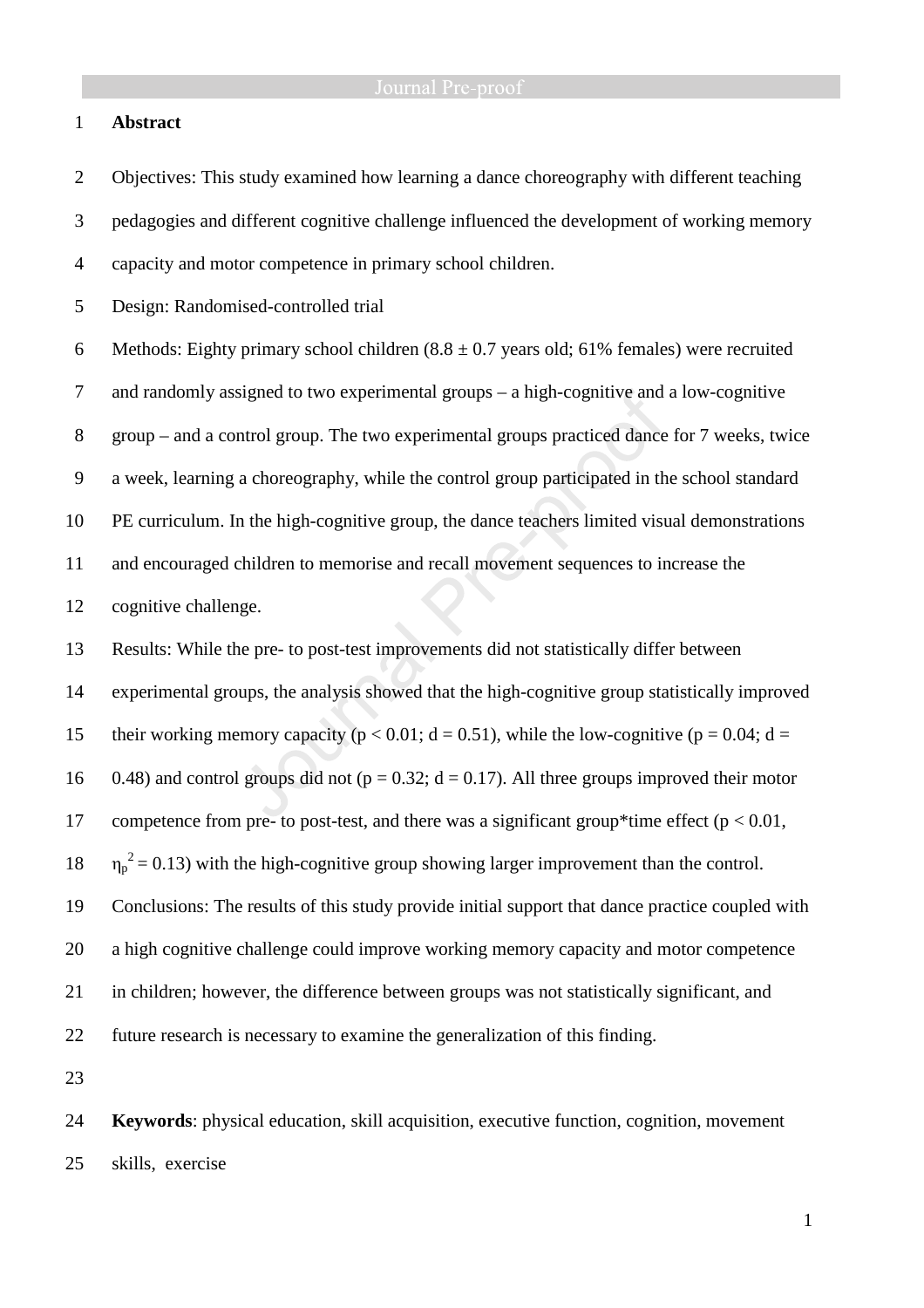# 26 **Introduction**

27 It is a well-established view that a child's cognitive development determines their future 28 health and wellbeing (Hair, Hanson, Wolfe, & Pollak, 2015; Hofer & Clouston, 2014). A 29 particular area of focus in early childhood is the development of executive function as this 30 has been found to be a better predictor of academic achievement than IQ and socio-economic 31 status (Anderson, Anderson, Northam, Jacobs, & Catroppa, 2001; Diamond & Ling, 2016). 32 Executive function is an umbrella term for cognitive processes underlying the organisation 33 and control of goal-directed behaviour (Diamond, 2013). The development of these functions 34 is critical for children to reach their full potential. Core executive function includes three 35 types of brain function: working memory (mental work space), inhibitory control 36 (overcoming pre-potent responses) and cognitive flexibility (shifting of attention) (Diamond, 37 2013). This article primarily focuses on working memory, which refers to the holding of 38 information in mind and mentally working with it while other cognitive tasks are being 39 performed (Diamond, 2013). Working memory is essential for making sense of things that 40 unfold over time and has been found to be the strongest predictor of academic achievement, 41 and low working memory capacity is associated with poorer performance at school (Alloway 42 & Alloway, 2010). Therefore, designing suitable training interventions that improve working 43 memory capacity in children is advantageous for children's development and, consequently, 44 society.

45 Physical exercise may be an effective strategy to improve working memory capacity 46 in children (de Greeff, Bosker, Oosterlaan, Visscher, & Hartman, 2017; Diamond & Lee, 47 2011; Ludyga, Gerber, Brand, Holsboer-Trachsler, & Pühse, 2016; Tomporowski, Davis, 48 Miller, & Naglieri, 2008). In this context, researchers have recently called for a shift from the 49 longstanding quantitative approach, which primarily focuses on exercise volume, to a 50 qualitative approach, whereby physical exercise combines cognitive and motor challenges, to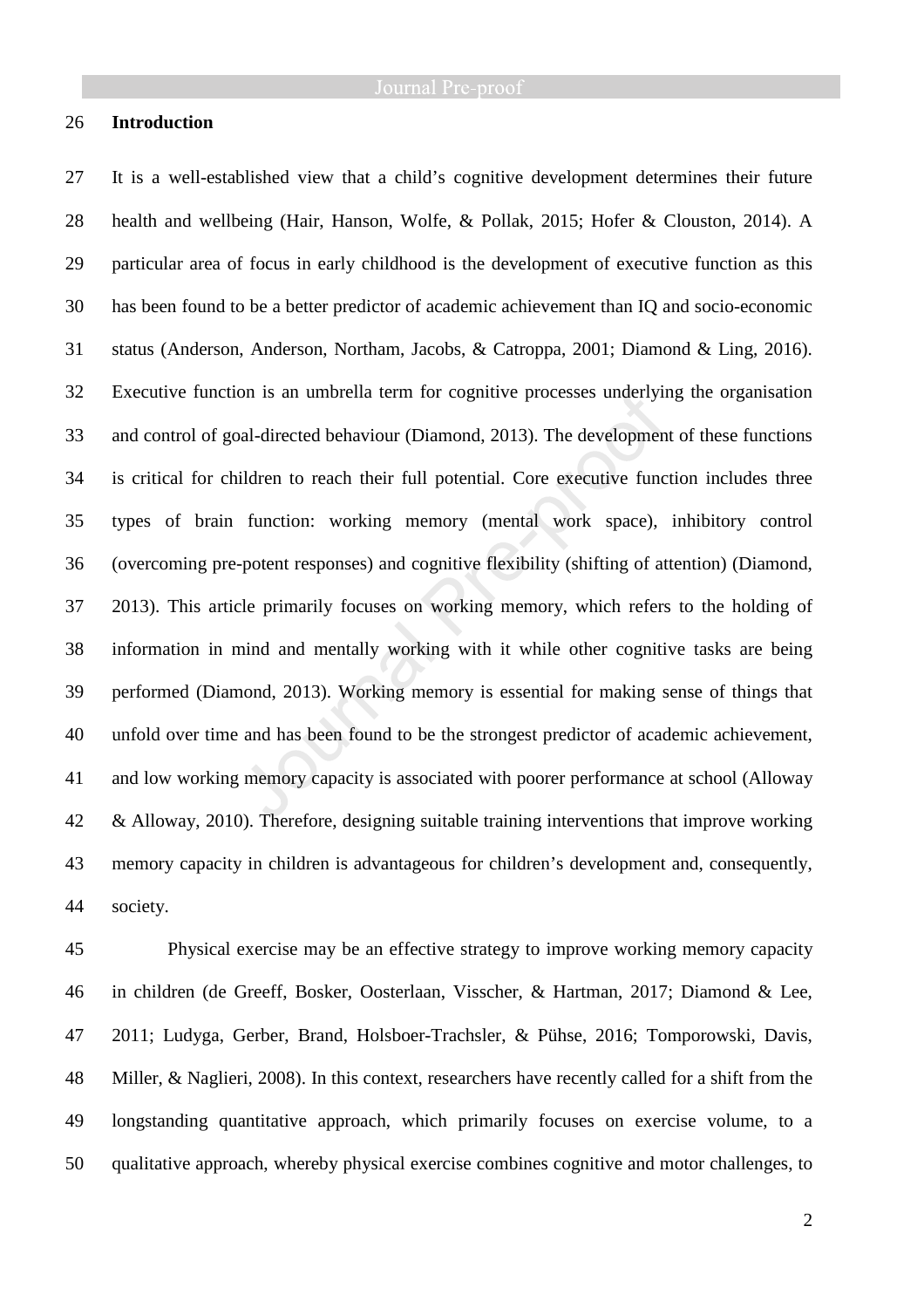51 further promote the development of working memory (Diamond & Ling, 2016; Moreau & 52 Conway, 2013; Pesce, 2012). Embodied cognition, which contends that body and mind are 53 interrelated and body actions strengthen movement memory and planning, underpins this 54 qualitative approach (for details see Mavilidi et al., 2018; Moreau, 2016). Specifically, 55 Moreau and Conway (2014) suggested integrating complexity, diversity, and novelty in the 56 design of training interventions to maximise working memory gains and transfer to everyday 57 tasks. This integration can be best achieved by designing training tasks that focus on 58 mastering a skill while combining cognitive and motor challenges, such as performing a sport 59 skill or playing music (Tomporowski & Pesce, 2019). For instance, freestyle wrestling with 60 increasing cognitive and motor demands has been shown to improve working memory 61 capacity to a greater extent than aerobic exercise and computerised working memory training 62 in an 8-week randomised controlled trial in adults (Moreau, Morrison, & Conway, 2015). In 63 support of this, numerous systematic reviews and meta-analyses provide evidence for the 64 increased benefits of the qualitative approach (for a review see Tomporowski & Pesce, 2019). 65 Critical elements for the success of a training intervention in improving working 66 memory are the selection of an appropriate activity that combines cognitive and motor 67 challenges and the modulation of cognitive challenge throughout the intervention (Pesce et 68 al., 2013). Previous studies have adopted different activities and tasks to improve working 69 memory capacity in children, such as taekwondo (Lakes et al., 2013), enriched Physical 70 Education (PE) with cognitively demanding tasks (Pesce et al., 2016), and team games 71 (Schmidt, Jager, Egger, Roebers, & Conzelmann, 2015). For example, children who 72 participated in taekwondo lessons that focussed on technique showed larger improvement in 73 working memory capacity than children who participated in traditional PE classes (Lakes et 74 al., 2013). While this line of research provides preliminary evidence of the effectiveness of 75 complex and challenging activities on improving children's working memory capacity, one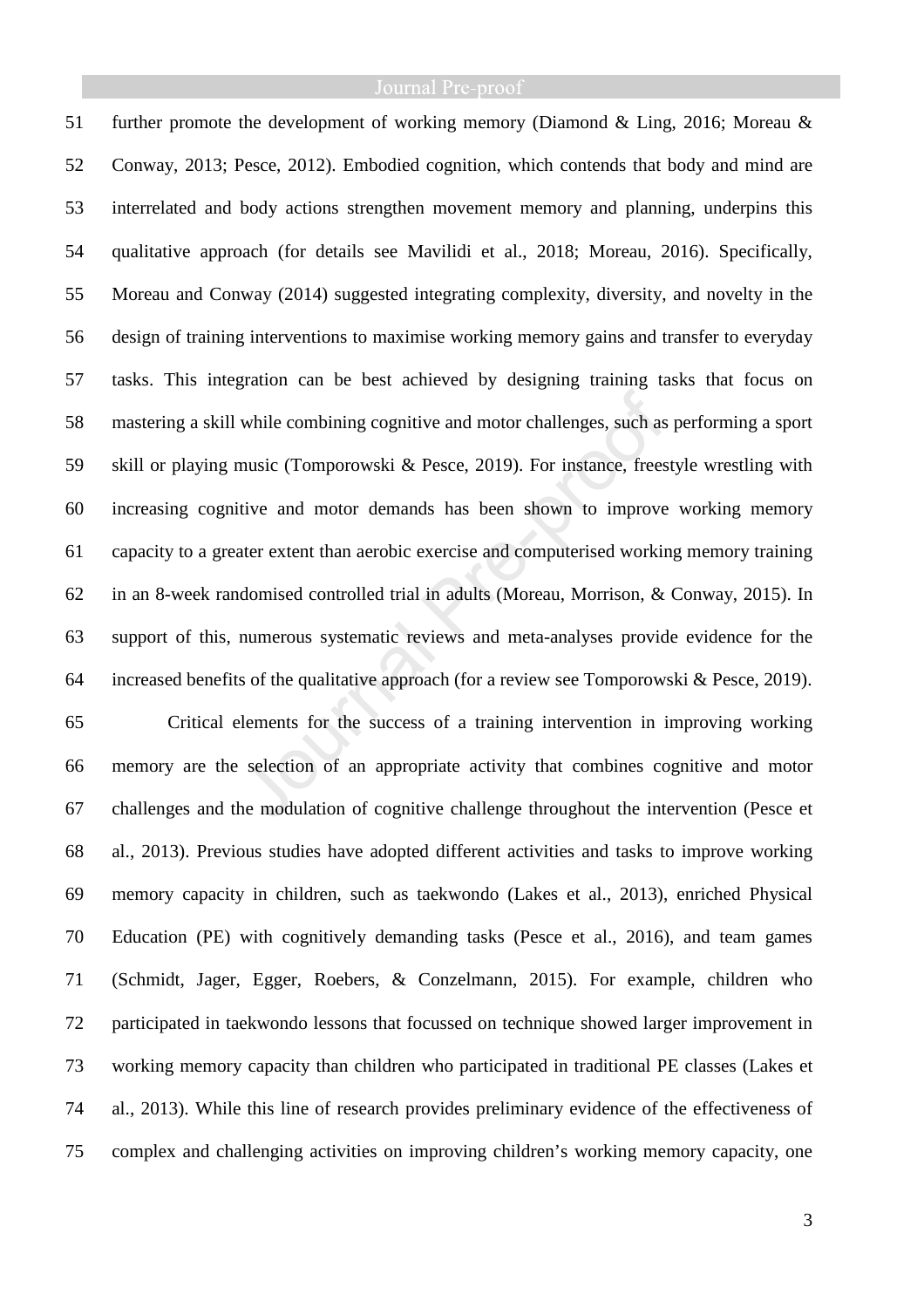76 issue that remains relatively unexplored and requires further investigation is how teaching 77 pedagogy influences and can promote the development of working memory capacity. 78 Researchers recognise the importance of teaching pedagogy in modulating a task challenge 79 and, therefore, are urging research to address this key issue (Diamond & Ling, 2016; 80 Tomporowski & Pesce, 2019).

81 Dance may be an effective strategy to engage working memory in children, and it 82 provides a suitable context to examine how teaching pedagogy can be implemented to 83 promote working memory capacity enhancement (Buszard & Masters, 2018). Dance not only 84 combines movement and cognitive challenges as performers are required to memorise and 85 perform complex whole-body movement sequences, it also provides a continuous stream of 86 sensorimotor and rhythmic stimuli, it facilitates social skill as it is typically performed in 87 groups, and it incorporates emotional elements (Jola et al., 2013; Merom et al., 2013). The 88 integration of all these elements has been argued to facilitate the development of working 89 memory capacity (for an extensive review see Diamond & Ling, in press). While research has 90 shown promising results in adult and elderly populations (Norouzi et al., 2019; Predovan, 91 Julien, Esmail, & Bherer, 2019), it is currently unclear how dance influences cognition in 92 children. For example, van den Berg, Saliasi, de Groot, Chinapaw, and Singh (2019) did not 93 show any benefit of practicing dance 10 minutes a day for 9 weeks on children´s cognition 94 (probably, dance duration was too short). Nevertheless, dance provides the opportunity to 95 modulate cognitive and movement challenge in an 'ecological' manner, whereby the 96 challenge can be increased without disrupting the typical perception and action coupling of 97 dance, thus maintaining the characteristics of dance. Learning a dance choreography (i.e., a 98 sequence of movements) requires performers to memorise movement sequences and recall 99 those sequences during practice, largely involving working memory (Cortese & Rossi-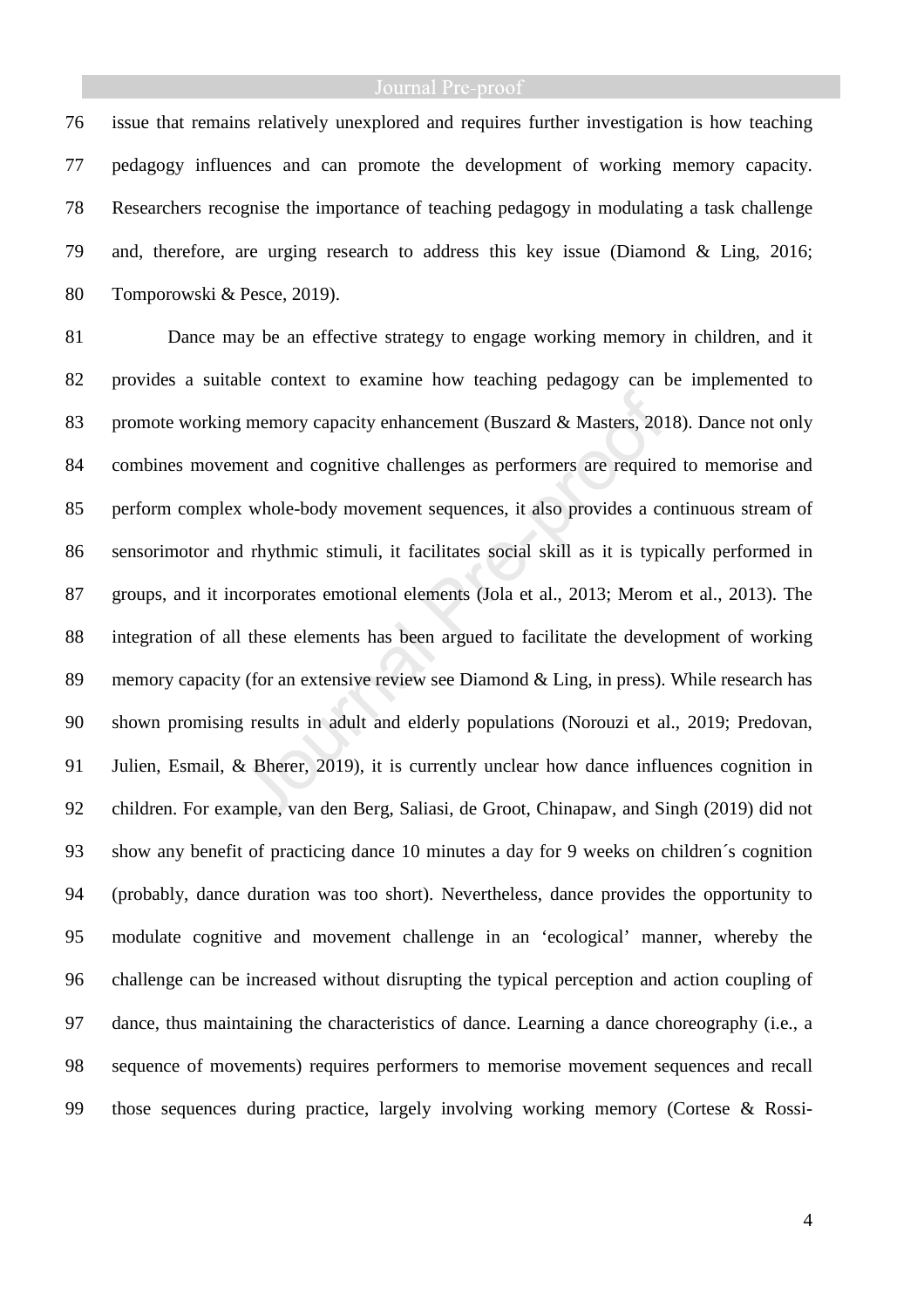100 Arnaud, 2010), and a teacher can modulate cognitive challenge by manipulating the amount 101 of movement sequences that children have to memorise, recall, and perform.

102 In skill acquisition, a teacher's verbal instructions and visual demonstrations are 103 critical components of the learning process as they provide information on the skill to learn, 104 and different strategies can be adopted to promote the learning process (Davids, Button, & 105 Bennett, 2008; Magill, 2011; Wulf & Shea, 2002). The link between a teacher's instructions 106 and working memory is well known, as an individual's working memory is involved when a 107 teacher provides instructions and demonstrations to use the presented information to plan and 108 execute a movement (Buszard et al., 2017; Liao & Masters, 2001; Maxwell, Masters, & Eves, 109 2003). Therefore, manipulating a teacher's strategy in providing instructions and 110 demonstrations would directly impact the challenge on children's working memory capacity 111 during a skill learning training. Applied to learning a dance choreography whereby children 112 need to memorise and recall movement sequences, teachers can provide continuous 113 demonstrations and continuously guide children's movement, or they can limit 114 demonstrations and encourage children to recall movement sequences. The latter strategy 115 would place a higher cognitive challenge than the former as children need to store 116 information into working memory and recall movement sequences when executing a 117 choreography, while children that continuously follow the teacher are not encouraged to 118 memorise and recall sequences. In summary, dance may be a suitable activity to combine 119 cognitive and motor challenge and in turn improve working memory capacity in children, and 120 a teacher can modulate the challenge via the manipulation of instructions and demonstrations. 121 However, due to the limited number of studies it is currently unclear how dance can augment 122 the development of working memory capacity (Meng et al., 2019), and it is unexplored how 123 different teaching pedagogies – instructions and demonstrations – influence children's 124 development of working memory capacity.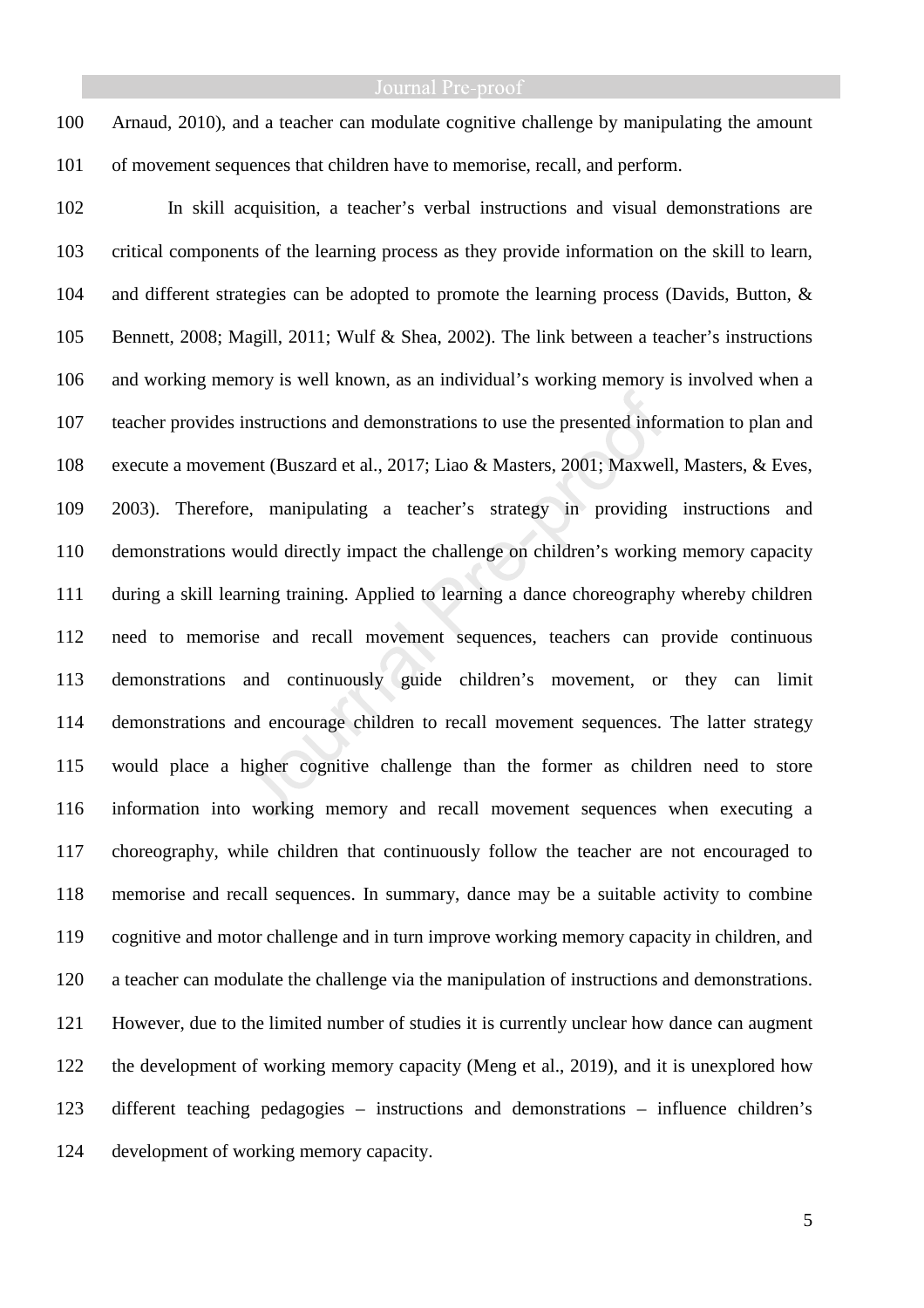125 The aim of this study was to examine how a dance curriculum with different level of 126 cognitive challenge, induced by different teaching pedagogy, influences the development of 127 working memory capacity in children. Primary school children were recruited and divided 128 into three groups: two experimental groups – high cognitive and low cognitive challenge – 129 that participated in a 7-week dance program and a control group that participated in standard 130 PE curriculum. Based on recent findings on the exercise-cognition relation (Diamond & Ling, 131 in press; Tomporowski & Pesce, 2019), it was hypothesised that both experimental groups 132 would improve working memory capacity with respect to the control group, and, based on 133 Moreau et al. (2015) work, that the high-cognitive group would enhance working memory 134 capacity to a higher extent than the low-cognitive group. Secondly, this study aimed at 135 examining the effect of the dance program and the different teaching pedagogy on the 136 development of children's motor competence. The whole-body movements and sensorimotor 137 activity of dance should promote motor competence, and the limited number of teacher's 138 demonstrations in the high-cognitive group should facilitate children exploring different 139 movement modalities and solutions (Tompsett, Sanders, Taylor, & Cobley, 2017). Therefore, 140 it was hypothesised that children in both experimental groups would enhance motor 141 competence more than control group and that the high-cognitive group would increase motor 142 competence more than the low-cognitive group. Lastly, considering the tight relationship 143 between working memory and other executive functions and that learning a skill has been 144 suggested to improve all core executive functions (Tomporowski & Pesce, 2019), this study 145 explored how the dance curriculum and the different cognitive challenges influenced the 146 children's development of other executive functions (i.e., inhibitory control and cognitive 147 flexibility).

# 148 **Methods**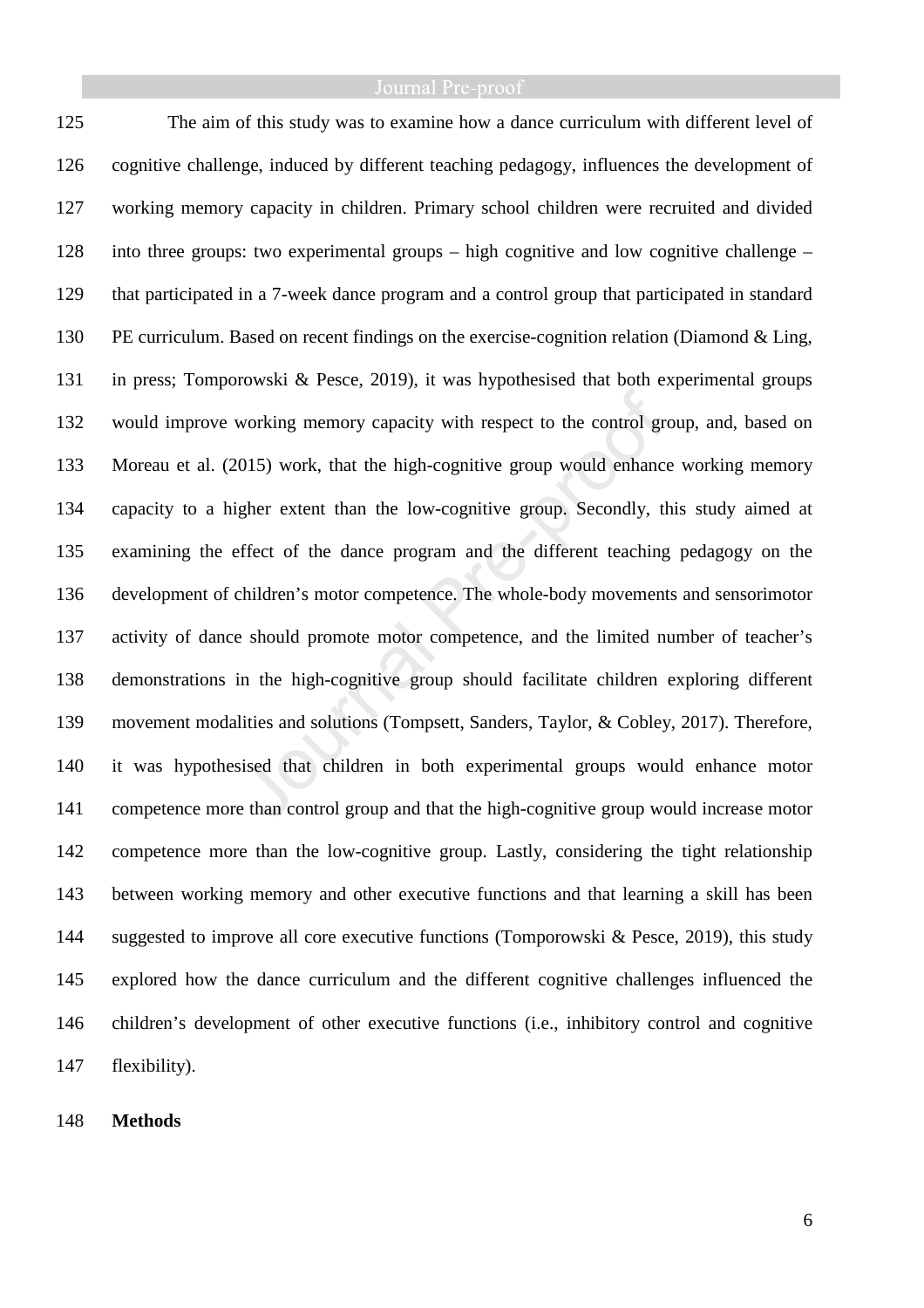### 149 **Study design**

150 A randomized controlled trial was conducted to evaluate the efficacy of a 7-week dance 151 intervention to improve working memory capacity and motor competence in 8-10 years old 152 children in one Victorian government-funded primary school in Australia. The study was 153 approved by the research team's University Ethics Committee (ref 16-288) and by the 154 Victorian Department of Education and Training.

155 The study design comprised of a baseline assessment (pre-test) on week 1, a dance 156 training intervention from week 2 to week 8, and a post-test on week 9 (figure 1). Pre-test and 157 post-test included an assessment of participants' working memory capacity, motor 158 competence, and other cognitive functions, and the pre-test also included anthropometry 159 measurement and a questionnaire on participants' level of physical activity (PAQ-C 160 questionnaire Crocker, Bailey, Faulkner, Kowalski, & McGrath, 1997). Three groups took 161 part in the study: two experimental groups practiced dance twice a week for 7 weeks, for a 162 total of 14 lessons lasting for approximately 60 minutes each, and a control group did not 163 practice dance (the school PE teacher was specifically instructed to avoid any type of dancing 164 during her classes) and followed the school usual Physical Education (PE) and sport 165 curriculum. The dance lessons took place during the participants' PE (on Tuesday or 166 Wednesday) and sport classes (on Friday). None of the participants was practicing structured 167 dance at the time of recruitment (confirmed in the physical activity questionnaire) and they 168 were instructed to refrain from engaging in dance activities outside of school.

169 The Australian school academic calendar spans January to the middle of December. 170 Data collection occurred between July and September 2018, during school term 3: 171 measurements at pre-test in July and post-test in September. The design, conduct and 172 reporting of this RCT adhere to the Consolidated Standards of Reporting Trials (CONSORT) 173 guidelines for group trials (Begg et al., 1996).

7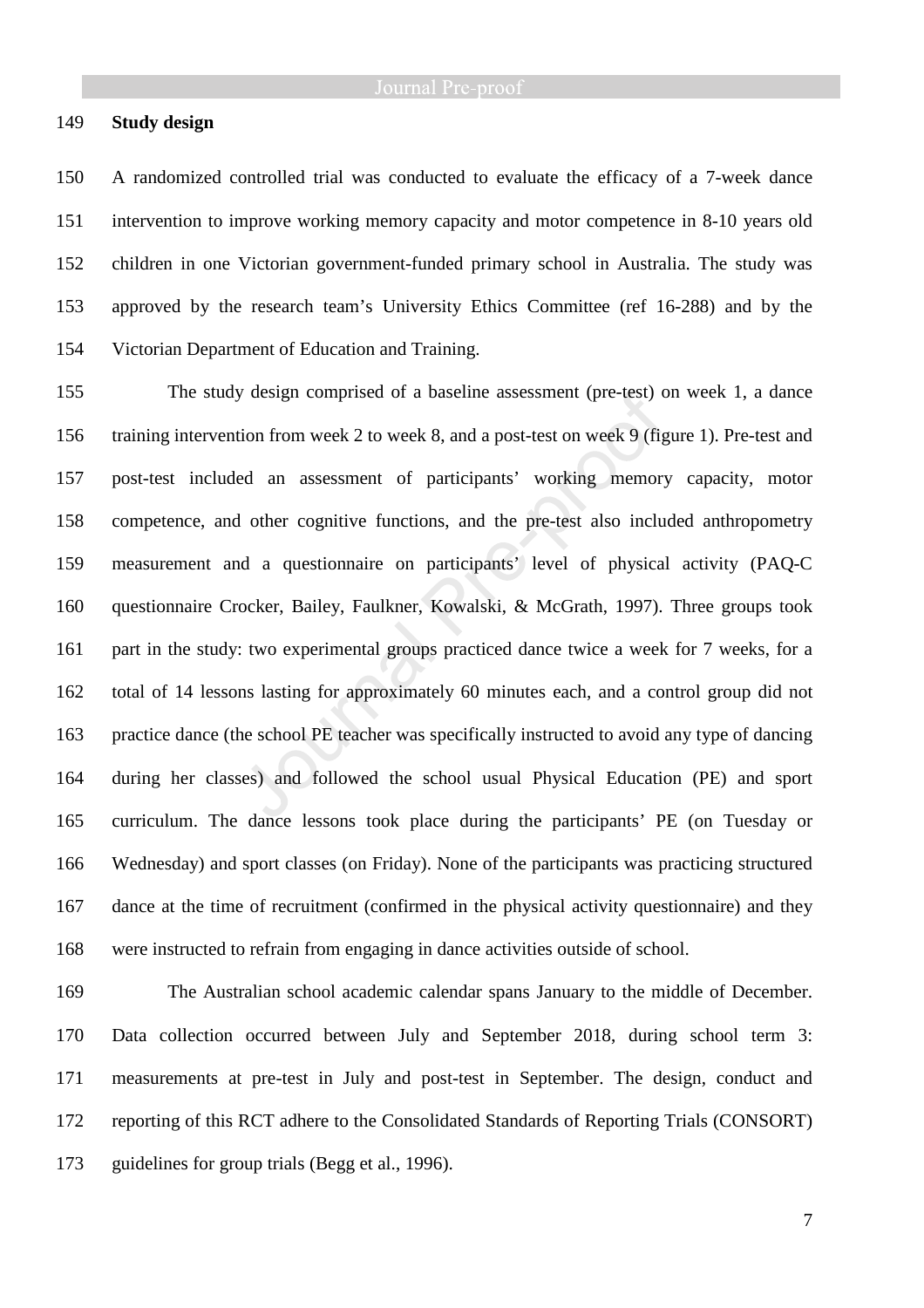175 **\*\*\*\* Please insert figure 1 here \*\*\*\*** 

176

174

# 177 **Participants and setting**

178 Eighty primary school children  $(8.8 \pm 0.7)$  years old; 61% females) were recruited from 4 179 different classes in grades 3 and 4. The required sample size was calculated a-priori using 180 G\*Power (version 3.1), with a repeated-measures test (within-between interaction) and the 181 following details:  $\alpha = 0.05$ , power  $(1 - \beta) = 0.8$ , number of groups = 3, number of 182 measurements = 2, correlation among repeated measures =  $0.5$ , nonsphericity correction = 1, 183 and an effect size  $f = 0.18$  (derived from a recent meta-analysis on the effects of physical 184 activity on working memory in children; de Greeff et al., 2017). The analysis resulted in a 185 total sample size of 78. Two extra participants were recruited to account for attrition.

186 Prior to the study, the children and their parents were fully informed of the risks 187 involved in participating in the experiment. Children provided written assent to participate in 188 the study while their parents or guardians provided written consent. Children that were not 189 able to participate in PE (e.g. due to medical conditions) or those with profound learning 190 disabilities and formally recognised special educational needs (e.g., behavioural issues, 191 speech and language impairment) were excluded from assessments and data analysis. 192 Children that did not return parent consent form were exempt from the research, but able to 193 participate in PE lessons.

# 194 **Randomisation**

195 Ideally, the participants of all involved classes should have been randomised into three 196 groups – two experimental groups and a control group. However, for logistical reason, it was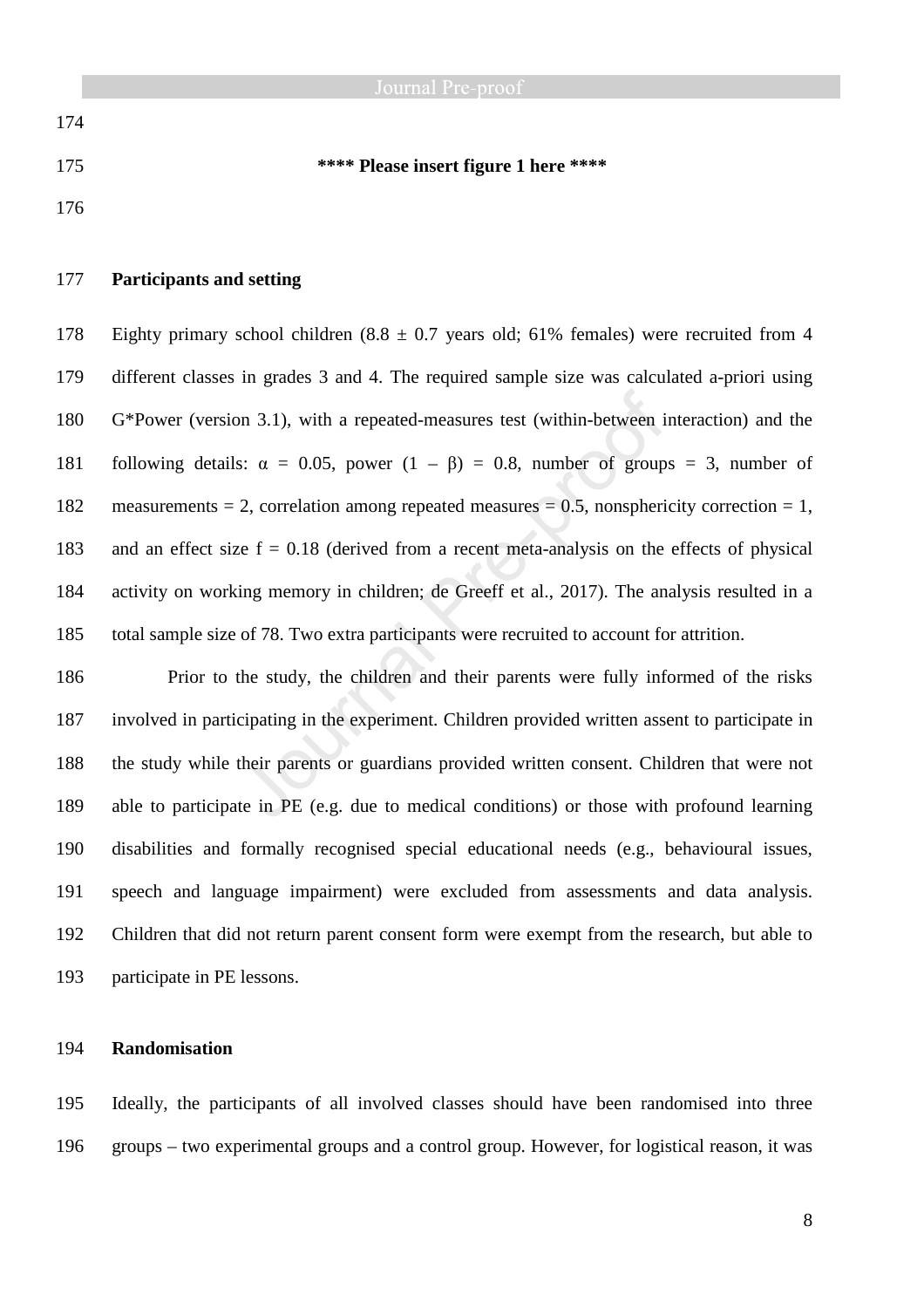197 not possible to divide each class into the three groups, and it was decided to have one class as 198 the control group and to divide the other three classes into the experimental groups. 199 Therefore, one class (3/4D) was randomly selected as control group and the other 3 classes 200 (3/4 A, B, and C) were divided into the two experimental groups using the minimisation 201 procedure, which uses a technique similar to stratified randomization whereby participants 202 are randomised into groups based on their stratification on certain variables of interest (or 203 covariates) (Hopkins, 2010). This was performed after the pre-test, and participants were 204 stratified based on their pre-test performance in working memory capacity. In summary, two 205 levels of randomization were performed: first, a cluster randomization to randomize one class 206 as control group and three classes as experimental groups; second, a (similar to) stratified 207 randomization to assign participants of the experimental-group classes into the two 208 experimental groups – high-cognitive group and low-cognitive group. This resulted in 3 209 groups: high-cognitive group ( $n = 30$ ,  $8.8 \pm 0.5$  years old, 62% females), low-cognitive group 210 (n = 30, 8.7  $\pm$  0.7 years old, 59% females), and a control group (n = 20, 8.9  $\pm$  0.7 years old, 211 63% females). The three groups had similar age ( $p = 0.47$ ), BMI ( $p = 0.97$ ) and physical 212 activity level  $(p = 0.90)$  (see table 1).

- 213
- 

### 214 **\*\*\*\* Please insert table 1 here \*\*\*\***

215

# 216 *Blinding and inter/intra rater reliability*

217 The experimenters who administered the working memory capacity, motor competence, and 218 cognitive functions tests were blinded with respect to the group each participant belonged to. 219 Furthermore, the experimenters who observed the dance classes to evaluate the fidelity to 220 pedagogical approach knew which experimental group they were observing but they were 221 blinded with respect to the specific research hypothesis.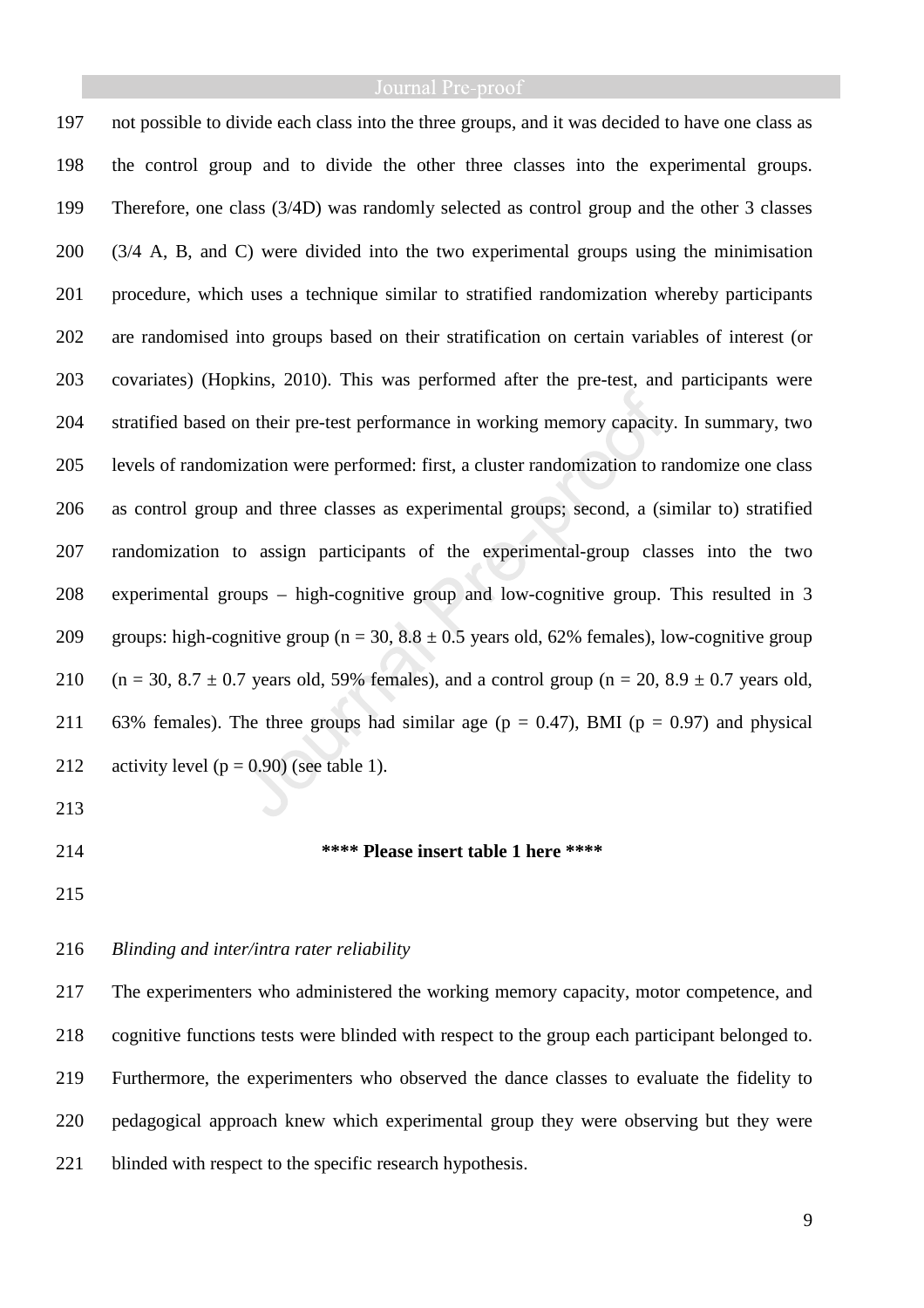# Journal Pre-proof

222 While the assessment of working memory capacity and cognitive functions was iPad 223 based and did not involve any subjective assessment, the motor competence assessment was 224 primarily subjective and required high reliability. The two examiners that administered the 225 motor competence test received a total of 5 hours of training on testing procedure and 226 assessment criteria. To assess their intra- and inter-rater reliability, they independently coded 227 the performance of 10 pilot trials from recorded videos, and then re-coded a week later. The 228 intraclass correlation for intra- and inter-rater reliability was 0.93 and 0.91 respectively, 229 which indicate high reliability.

### 230 **Intervention delivery**

231 Two experienced dance teachers designed the lesson content which was a jazz-dance 232 choreography. The choreography was based on a Michael Jackson's song – Ease on Down 233 the Road – and included a sequence of approximately 50 movements, some of which were 234 repeated twice. The choreography combined whole-body movements on the spot and in the 235 space. A sequence of eight movements was taught in the first lesson, and then a sequence of 236 four to eight movements was added in each of the following lessons. Each dance lesson was 237 comprised of approximately a 5-min warm up, 20 minutes of drills, and 30 minutes of 238 choreography practice. Various movements were included in the drill section, such as 239 marching, skipping, galloping, step-kicking, and chaines. These movements were preparatory 240 for the choreography. The choreography section was structured into four main parts: 241 rehearsal of previously learned movement sequences, learning of a new movement sequence, 242 adding the new movement sequence to the previously learned sequence, and practice of the 243 choreography.

244 The lesson content and the choreography were the same for the two experimental 245 groups. What differentiate the groups was the teaching pedagogy. In the high-cognitive

10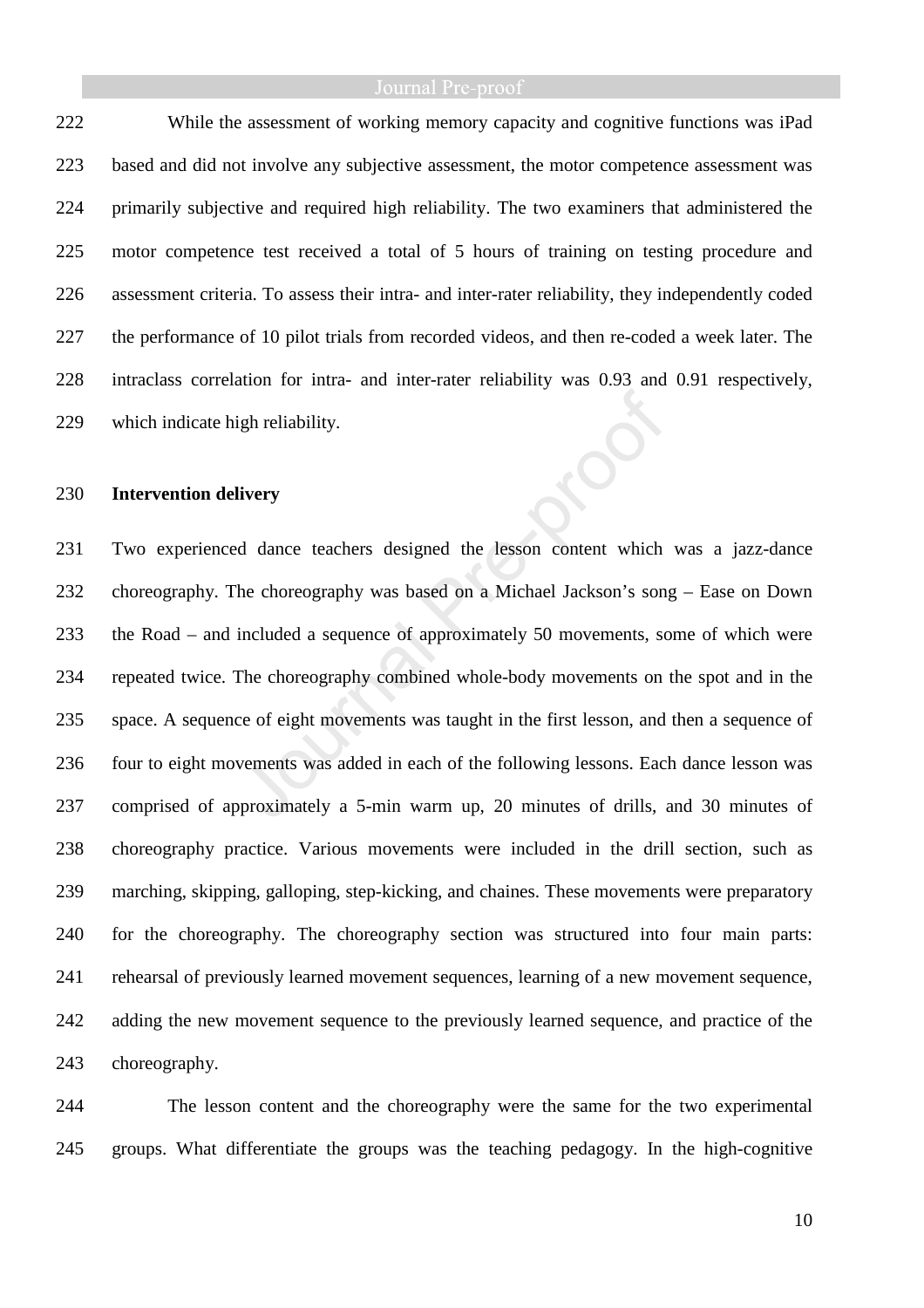246 group, the teachers limited the number of demonstrations to a minimum and encouraged 247 children to recall previously learned movement sequences, challenging their working 248 memory capacity. Furthermore, given the limited number of demonstrations, feedback was 249 primarily delivered verbally with an external focus of attention (i.e., directing participants' 250 attention to the outcome of a movement). In the low-cognitive group, the dance teachers 251 always demonstrated the movement drills and choreography sequences, and the children 252 copied the teacher's movements. Three experienced dance teachers ran the dance lessons and 253 they rotated across the two groups to avoid a teacher effect. The teachers were trained on 254 delivering the lesson content differently in the two groups. While the pedagogy for the low-255 cognitive group was familiar to the teachers (i.e., it is the standard pedagogy in dance), for 256 the high-cognitive group, teachers were specifically instructed to stop demonstrating a 257 movement or a movement sequence when half of the class was able to perform at least half of 258 a sequence.

259 The control group participated in PE and sport lessons following the school 260 curriculum, which focussed on providing children with the opportunity to experience and 261 practice different sports, team sports primarily. A different sport was practiced for 2 weeks, 262 including athletics, Australian football, football, and volleyball. Each PE lesson comprised 263 drills and games, while the sport lesson was primarily game-based.

## 264 *Fidelity to pedagogical approach*

265 The two experimental groups were expected to differ only on how the lesson content was 266 delivered (i.e., teaching pedagogy). Content and volume of practice were expected to be 267 similar across the two groups. A check of teaching pedagogy and volume of practice was 268 performed six times in each group to assess differences and similarities between the 269 experimental groups. Six lessons in each group were randomly selected, and during these 270 lessons two research assistants took notes on: duration of each section (i.e., warm up, drills,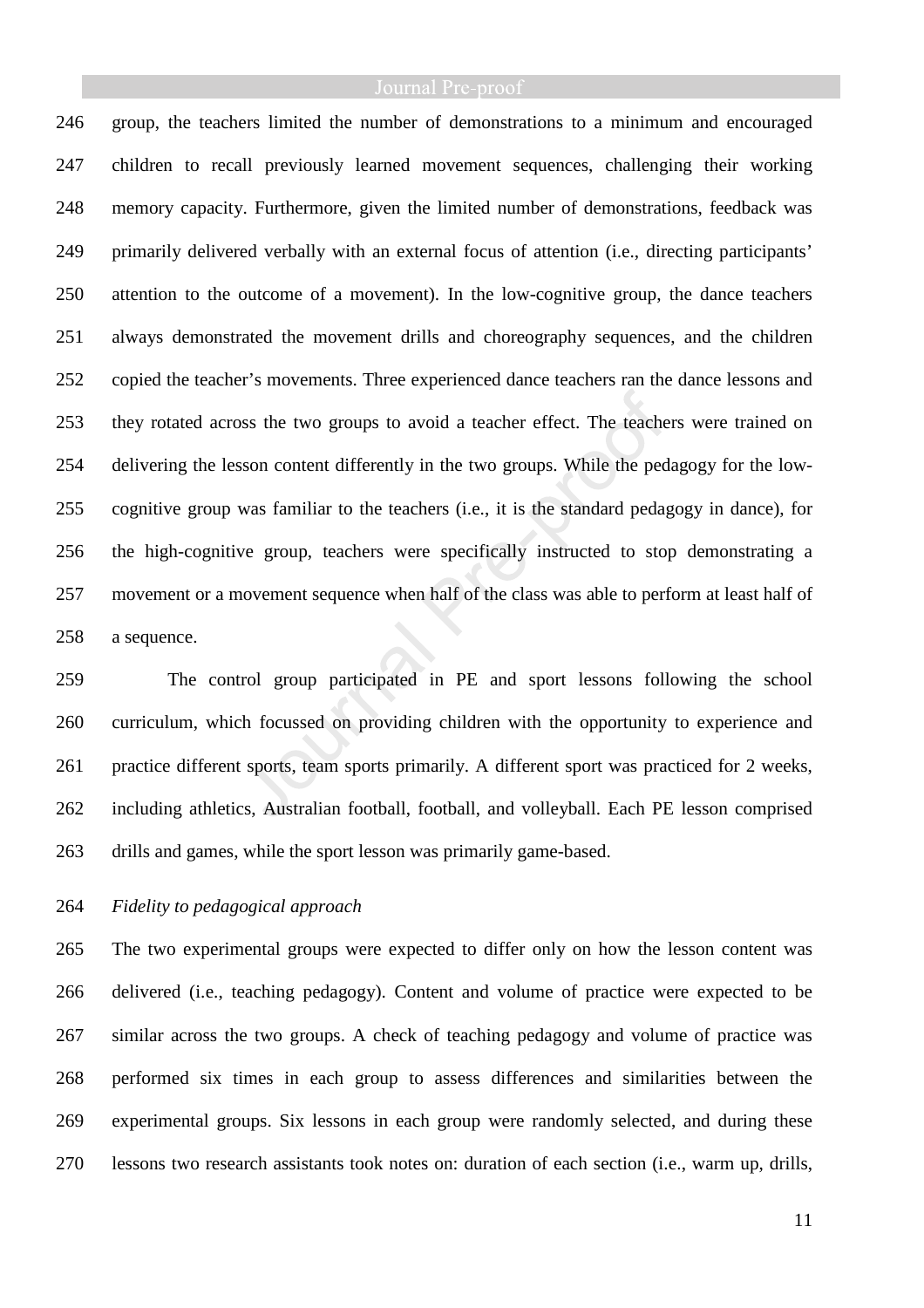# Journal Pre-proof

271 and choreography); number of drills and choreography repetitions; number of demonstrations 272 (or no demonstrations); number of visual and verbal feedback. Demonstration referred to a 273 teacher's demonstration of the entire movement or movement sequence, while visual 274 feedback referred to a teacher's demonstration of a movement part.

### 275 **Outcomes**

### 276 *Primary outcome*

277 Working memory capacity was considered the primary outcome of this study.

278 **Working memory capacity**. Working memory capacity was assessed using the list sorting 279 working memory test from the National Institute for Health Toolbox (NIH Toolbox; 280 www.NIHToolbox.org). The NIH Toolbox is a comprehensive set of neuro-behavioural 281 measurements that quickly assess cognitive, emotional, sensory, and motor functions from 282 the convenience of an iPad (Gershon et al., 2013), and has well established validity and 283 reliability for use with children aged 3-15 years (Tulsky et al., 2013; Zelazo et al., 2013). 284 Under the guidance of a trained member of the research team (1:1), in a quiet space outside 285 the classroom (e.g. the library), individual children were asked to work through the list 286 sorting working memory task, which lasts for approximately 7 mins (Weintraub et al., 2013).

287 The list sorting working memory task requires participants to memorize, elaborate and 288 recall a series of pictures of food and animals presented on the iPad screen. At the end of 289 each series, a blank screen appears, and participants are required to repeat the pictures in 290 order of size, from smallest to largest. There are 2 conditions: 1-list and 2-list condition. In 291 the 1-list condition, only one category of pictures (food or animals) is presented in each 292 series, whereas both picture categories are presented in the 2-list condition in each series. In 293 each condition, the number of pictures increases on successive series to overload a 294 participant's working memory capacity. Prior to the test, participants performed 2 practice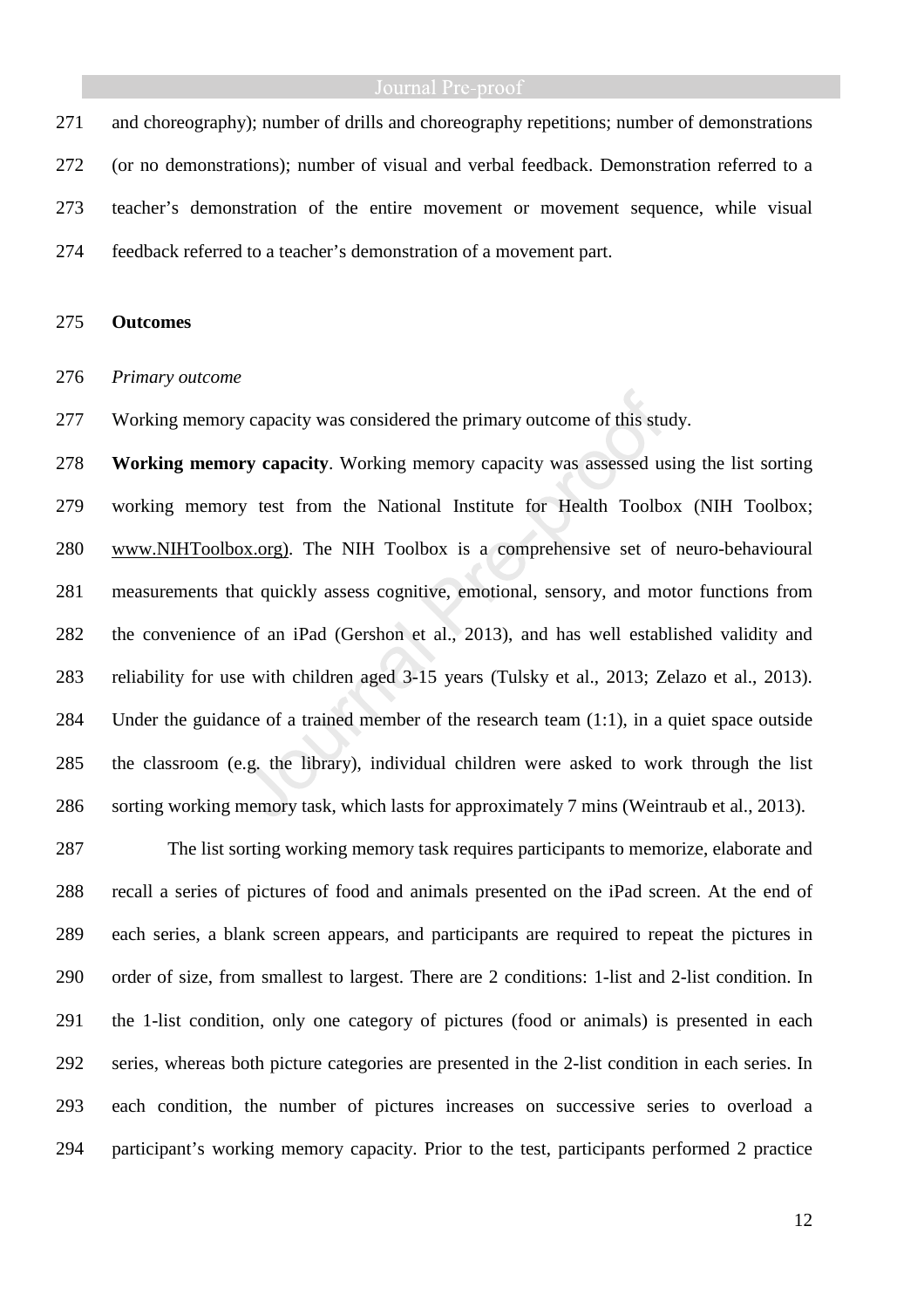295 trials in each condition. The software provides an outcome variable for the 1-list and 2-list 296 tasks, and for the overall performance. The outcome variables consist of the number of 297 correct recalls.

298 *Secondary outcomes* 

299 **Motor competence.** Motor competence was assessed using the Canadian Agility and 300 Movement Skill Assessment (CAMSA; Longmuir et al., 2017). It is comprised of 7 tasks – 301 two-feet jumping inside hoops, sliding sideways, catching and throwing a small soft ball, 302 skipping, one-foot jumping inside hoops, and kicking a ball – to be completed in sequence as 303 fast and as accurate as possible. Two examiners administered the test. One examiner 304 measured participants' completion time using a stopwatch, provided verbal cues to the 305 participants during their trial, threw the ball to be caught, and positioned the ball to be kicked. 306 The other examiner assessed the quality of performance and scored penalties. Participants 307 were assessed in groups of 10. They were provided with instructions, two demonstrations, 308 two practice trials, and two test trials. One examiner gave the "start" and provided verbal 309 cues to the participants during the execution of the test to avoid memory affecting their 310 performance. CAMSA has been shown to be valid and reliable in 8-12 years-old children 311 (Lander, Morgan, Salmon, Logan, & Barnett, 2017; Longmuir et al., 2017).

312 Participants' completion time and quality of movement were assessed and then 313 combined to obtain the test score. The time to complete the test was measured from the 314 examiner's "start" to a participant's ball kick, and it was converted to a pre-defined score 315 (range 1–14). The faster the course completion, the higher the score. The quality of each skill 316 was scored as either performed (score of '1') or not (score of '0') across 14 reference criteria 317 (e.g., two feet out of the hoops and simultaneous landing, no extra jumps and no touching of 318 hoops). A total score was then computed combining the time and skill scores, and it ranged 319 between 1 and 28 (Longmuir et al., 2017).

13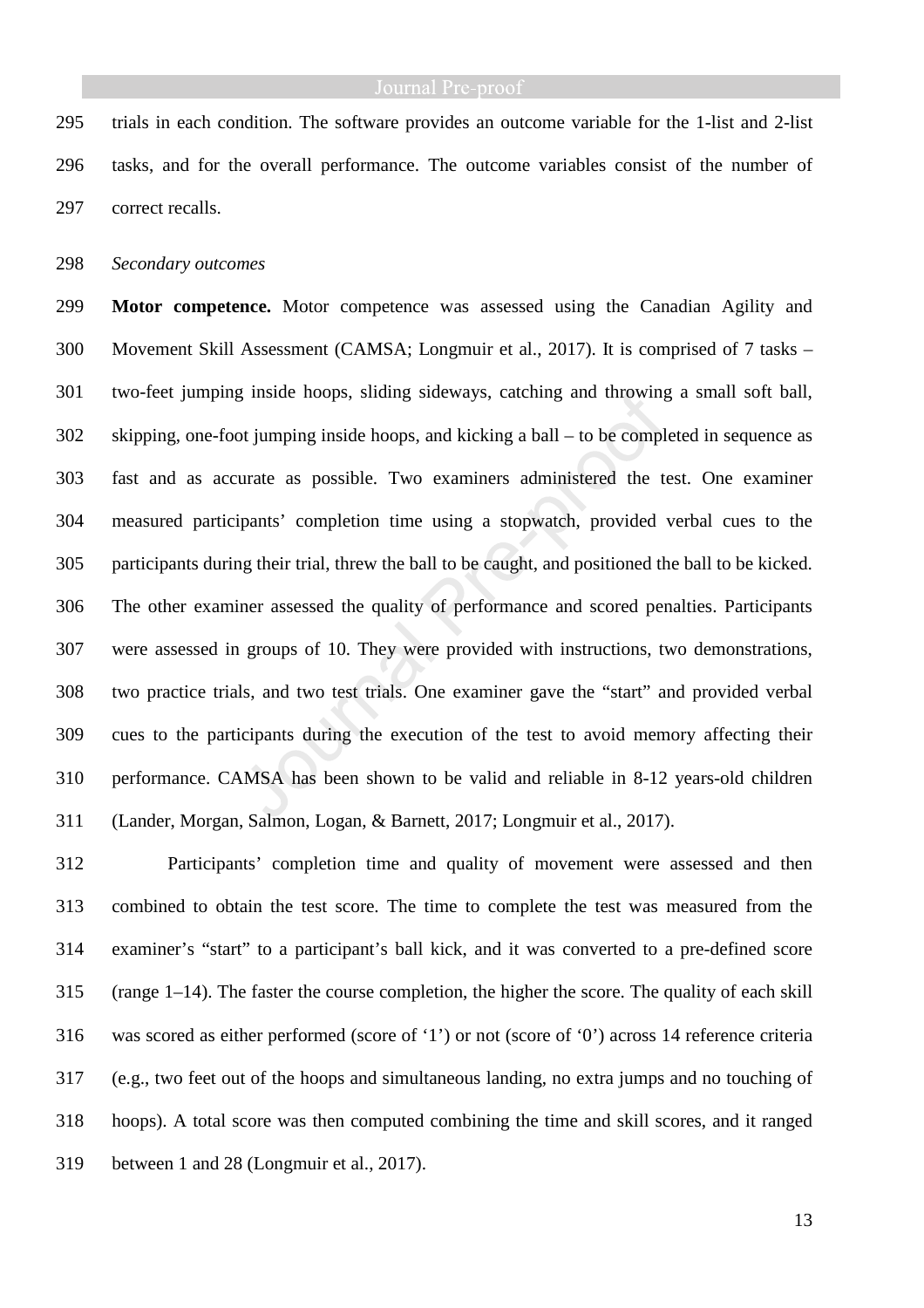# Journal Pre-proof

320 **Cognitive flexibility and inhibitory control.** Cognitive flexibility and inhibitory control 321 were assessed using the dimensional change card sort (DCSS) test and the flanker test, 322 respectively, from the NIH Toolbox (Gershon et al., 2013). The DCSS test requires 323 participants to match two target pictures with a reference picture by either colour or shape. 324 Prior to the appearance of the reference stimulus, a cue – *shape* or *colour* – appears on the 325 screen indicating the participant what dimension the target should be matched by. 326 Participants are instructed to choose as quick as possible which of the two target items 327 matches the dimension indicated by touching the screen with their index finger.

328 The Flanker test requires participants to focus on the central arrow appearing on the 329 iPad screen while inhibiting attention to the arrows flanking it. On congruent trials, all the 330 arrows point in the same direction, whereas, on incongruent trials, the middle arrow point in 331 the opposite direction of the other arrows. Participants are instructed to choose as fast as 332 possible one of two buttons on the screen that corresponds to the direction in which the 333 middle arrow is pointing. Both tests were administered following the procedure of the 334 working memory task. Participants performed 4 practice trials in each test, and 30 trials in the 335 DCCS test and 20 trials in the Flanker test.

336 In both DCCS and Flanker tests, the software recorded participants' response 337 accuracy (i.e., number of correct responses) and response time, from stimulus appearance to a 338 button was pressed, combined them, and provided an arbitrary outcome measure, which 339 ranges from 0 to 10. The software uses a 2-vector scoring method (vector ranges from 0 to 5 340 in both accuracy and response time) and considers accuracy first; if accuracy level is less than 341 or equal to 80% (i.e., vector  $= 4$ ), the outcome measure is equal to the accuracy score. When 342 accuracy is higher than 80%, reaction time and accuracy are combined.

# 343 **Statistical analysis**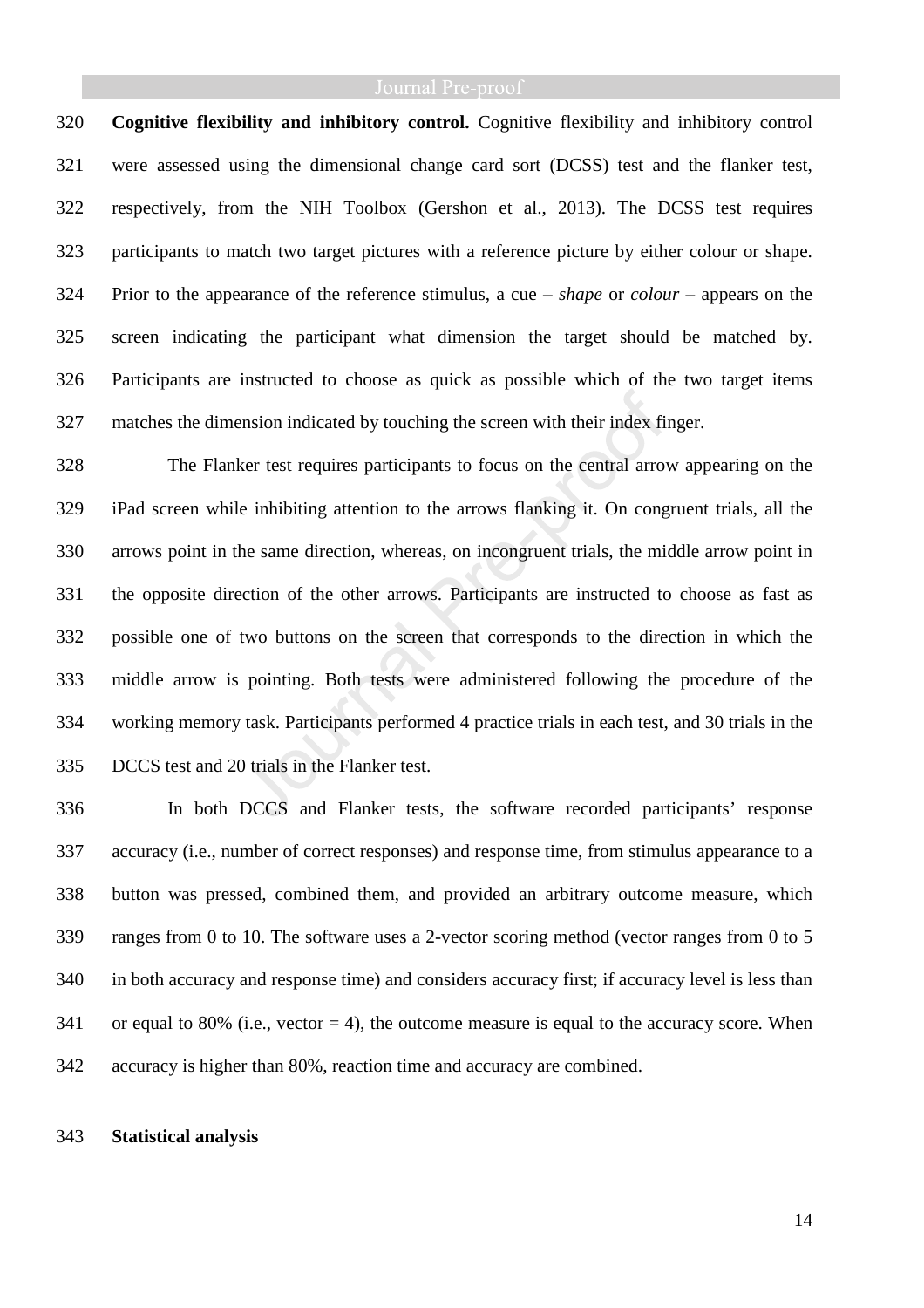# Journal Pre-proof

344 A repeated-measures ANOVA with group (high-cognitive, low-cognitive, and control) and 345 time (pre and post) as fixed factors was performed on the dependent variables separately. 346 When a group\*time effect was found, a one-way ANOVA with group as fixed factor and 347 Tukey post-hoc analysis were computed on the groups' pre-to-post changes in performance to 348 assess which group improved the most from pre- to post-test. To test how each group 349 responded to the intervention, pre- to post-test pairwise t-test was computed in each group on 350 the dependent variables, using Bonferroni correction for multiple (3) comparisons. 351 Furthermore, Pearson correlation was performed on pre- to post-test score changes (∆) 352 between motor competence and working memory outcomes – overall and 2-list score – for 353 each group and the 3 groups combined. Lastly, the teaching pedagogy and volume of practice 354 variables were analysed separately using an independent t-test.

355 An initial inspection of the results suggested that gender might have influenced the 356 group´s responses to the intervention; therefore, an exploratory repeated-measures ANOVA 357 with group (high-cognitive, low-cognitive, and control), gender (male, female), and time (pre, 358 post) as fixed factors was performed on the dependent variables (note: gender was not 359 considered a factor in the initial design, thus the sample size is not sufficient for a proper 360 analysis). Furthermore, gender was included as a factor in the pairwise comparison, 361 performing repeated-measures ANOVA in each group individually with gender as a fixed 362 factor, and females and males were separately compared in each group using a pairwise t-test.

363 Prior to conducting ANOVAs, the assumption of normality was checked through the 364 analysis of skewness and kurtosis of the data distribution and visual inspection of boxplots. 365 Data associated with skew less than 2 and kurtosis less than 9 was evaluated as normally 366 distributed (Schmider, Ziegler, Danay, Beyer, & Bühner, 2010). Furthermore, the assumption 367 of homogeneity of variance was checked using Levene's test. Lastly, given that the different 368 randomisation of the control group might have clustered the data, we computed the Intraclass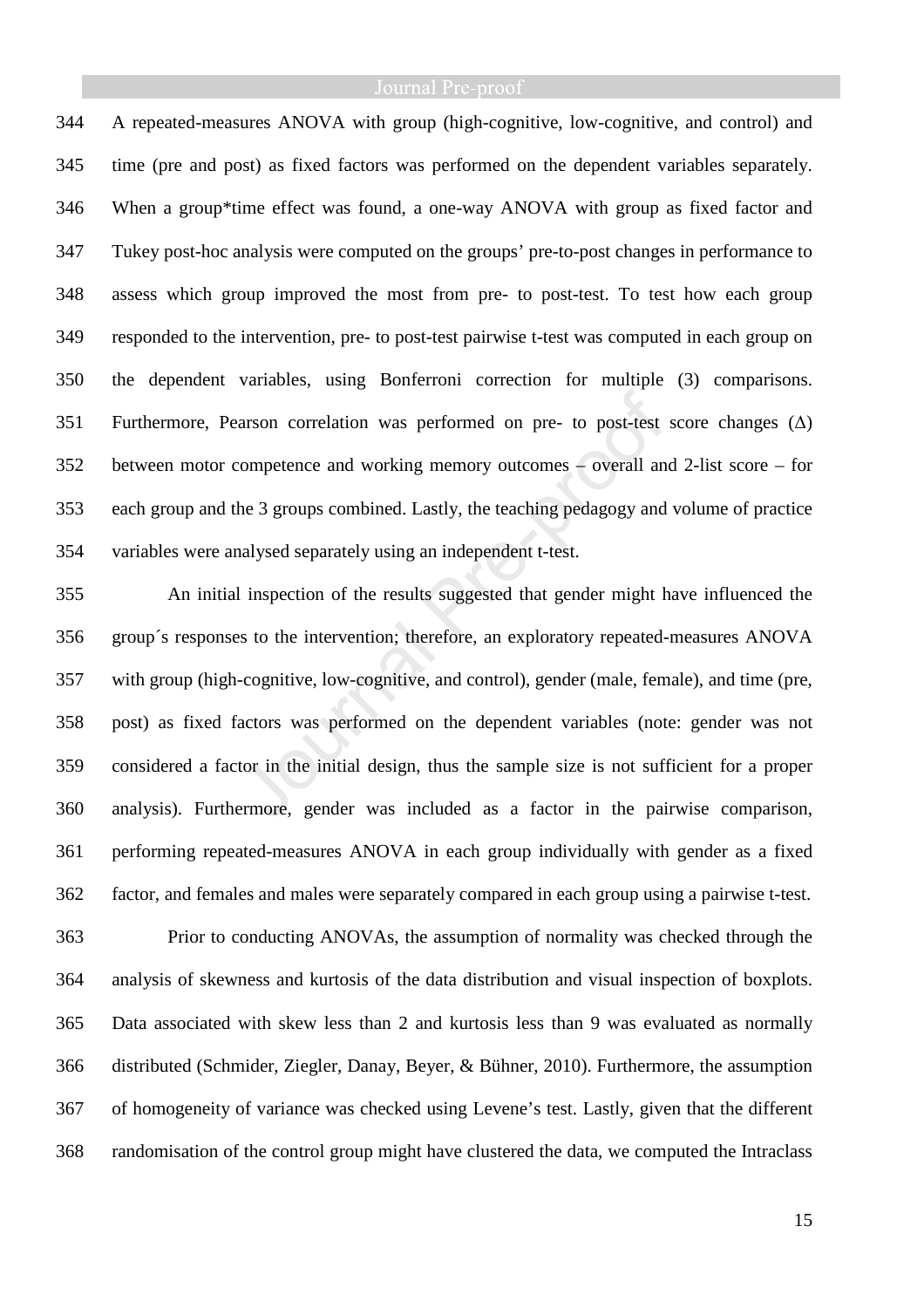369 Correlation Coefficient (ICC) using linear mixed modelling on post-test motor competence 370 and working memory variables to check whether a repeated-measures ANOVA was 371 appropriate, or multilevel modelling was needed instead. ICC represents the proportion of 372 variance that is explained by the grouping structure (the cluster randomization in this study) 373 and was calculated dividing the variance between clusters by the sum of between-clusters 374 variance and variance within groups (Chen et al., 2018). Typically, ICC below 0.05 indicates 375 that the grouping structure does not influence the observed variance.

376 All statistical analyses were run using SPSS (version 25.0. Armonk, NY: IBM Corp.). 377 Statistical significance was set at p < 0.05 and effect sizes were calculated to assess the 378 magnitude of change. Considering the Bonferroni correction, statistical significance was 379 reduced to  $p < 0.017$  (0.05/3) in multiple comparisons. Partial eta-squared  $(\eta_p^2)$  was 380 calculated in the ANOVAs and was evaluated as follow: < 0.01 trivial, 0.01-0.06 small, 0.06- 381 0.14 moderate, and > 0.14 large, while Cohen's d was calculated in the t-tests and evaluated 382 as follows: < 0.2 trivial, 0.2-0.5 small, 0.5-0.8 moderate, and > 0.8 large (Cohen, 1988). 383 Correlations were considered of small, moderate or large size when their value was in the 384 order of 0.1, 0.3, and 0.5 respectively (Cohen, 1988).

### 385 **Results**

386 The assumptions of homogeneity of variance and normal distribution of the data were met in 387 all the analyses (Levene's test,  $p > 0.05$ ; skew = 0.18 to 1.53; kurtosis = 0.21 to 8.5). ICC was 388 0.002 for CAMSA and could have not been computed for the working memory variables 389 because covariance was redundant (meaning that ultimately ICC was 0; IBM, 2019). 390 Therefore, ANOVA was considered appropriate for analysing the data.

391 Six participants were excluded from the initial sample due to having missed at least 392 half of the dance lessons or having left the school, and the final sample included 74 393 participants (high-cognitive,  $n = 26$ ; low-cognitive,  $n = 29$ ; control,  $n = 19$ ).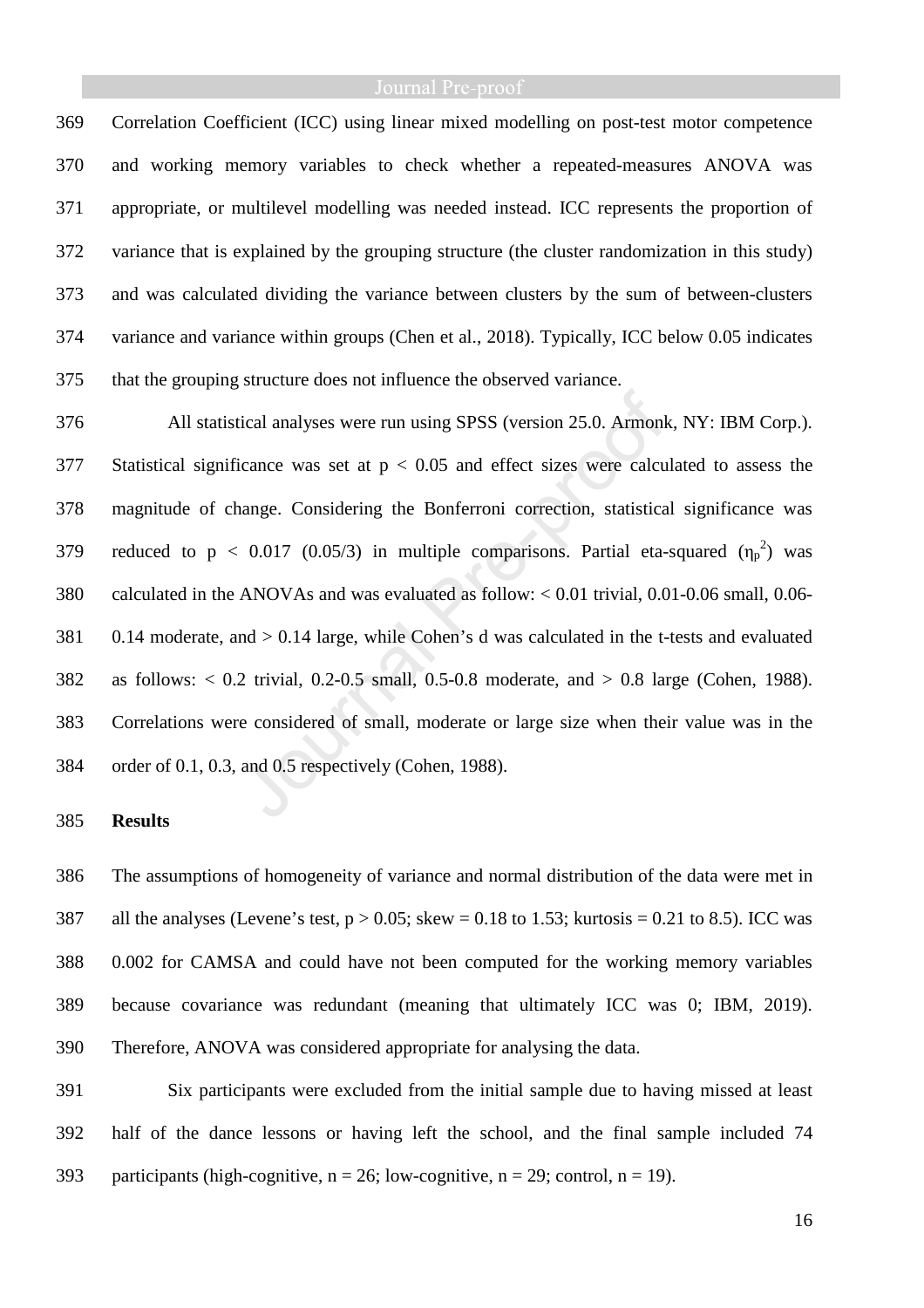# 394 **Fidelity to pedagogical approach**

395 The descriptive and inferential statistics for teaching pedagogy and volume of practice 396 variables across the two experimental groups are presented in table 2. The analysis showed 397 that the volume of practice did not differ between groups, warm-up duration ( $p = 0.57$ ), drill 398 duration (p = 0.64), number of drill repetitions (p = 0.54), choreography practice duration (p 399  $= 0.51$ ), and number of choreography repetitions ( $p = 0.20$ ). The frequency of demonstrations 400 and visual feedback during drills was significantly higher in the low-cognitive than the high-401 cognitive group ( $p < 0.01$  in both), and the number of teachers' demonstrations of the 402 choreography was significantly higher in the low-cognitive than the high-cognitive group (p  $403 \le 0.01$  in both).

- 404
- 

### 405 **\*\*\*\* Please insert table 2 here \*\*\*\***

406

# 407 **Working memory capacity**

408 *Overall score* 

ANOVA showed a statistically significant effect of time (F[1,73] = 8.32, p <0.01,  $\eta_p^2$  = 0.11), 410 but there was no significant effect of group ( $p = 0.73$ ), nor group\*time ( $p = 0.80$ ). Pairwise 411 comparison did not show any statistically significant effect (Table 4).

412 The exploratory ANOVA showed a significant effect of time  $(F[1,73] = 7.28, p \le 0.01,$  $413 \text{ } np^2 = 0.10$ ) and trends towards significance effect of gender ( $p = 0.054$ ). For the within-group 414 pairwise comparisons, ANOVA showed a trend towards significance effect of gender  $(415 \text{ (F[1,25])} = 6.80, p = 0.02, \eta p^2 = 0.24)$  in the high-cognitive group; no significant effects in the 416 low-cognitive and control groups.

417 *2-list score*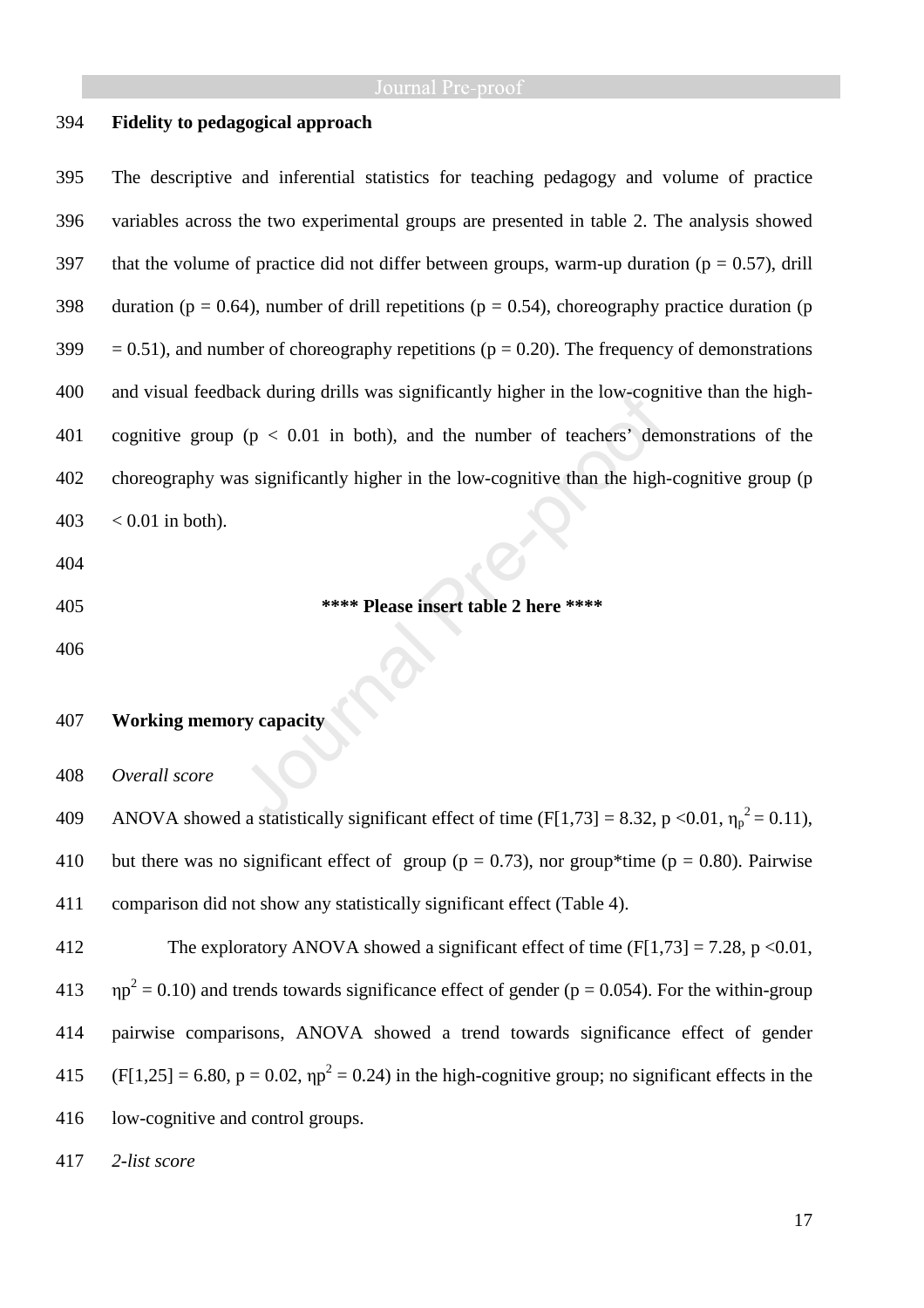418 ANOVA showed a statistically significant effect of time (F[1,73] = 11.35, p < 0.01,  $\eta_p^2$  = 419 0.14), while group ( $p = 0.72$ ) and group\*time ( $p = 0.42$ ) effects were not statistically 420 significant. Pairwise comparison analysis showed a statistically significant moderate 421 improvement in the high-cognitive group (T[25] = 3.35, p < 0.01,  $\Delta$  = 1.21  $\pm$  0.75, d = 0.51) 422 and a non-significant moderate improvement in the low-cognitive group (T[28] = 2.11,  $p =$ 423 0.04,  $\Delta = 1.10 \pm 1.07$ ,  $d = 0.48$ ) (Figure 2 and Table 4).

424 The exploratory ANOVA showed a significant effect of time  $(F[1,73] = 9.51, p < 0.01,$  $425 \text{ m}p^2 = 0.13$ ). For the within-group pairwise comparisons, ANOVA showed an effect of time 426 (F[1,25] = 7.23, p = 0.01,  $np^2 = 0.25$ ) and gender (F[1,25] = 10.92, p = 0.01,  $np^2 = 0.25$ ) in 427 the high-cognitive group; no significant effects in the low-cognitive and control groups. T-428 test showed that females significantly improved their score (T[1,15] = 2.13, p < 0.01,  $\Delta$  = 429 1.69  $\pm$  1.02, d = 0.97) while the males did not statistically improve in the high-cognitive 430 group (Table 4).

431

# 432 **\*\*\*\* Please insert figure 2 here \*\*\*\***

433

# 434 **Motor competence**

435 ANOVA showed a significant time effect (F[1,73] = 152.05, p < 0.01,  $\eta_p^2 = 0.70$ ) and a 436 group\*time effect (F[2,73] = 5.02, p < 0.01,  $\eta_p^2 = 0.13$ ) in the CAMSA score; group effect 437 was not significant ( $p = 0.18$ ). Furthermore, the analysis showed a significant group effect in 438 the pre-test (F[1,73] = 4.75, p = 0.012,  $\eta_p^2 = 0.12$ ) and the post hoc analysis showed that the 439 control group had a significantly higher score than the high-cognitive ( $p = 0.02$ ) and low-440 cognitive ( $p = 0.03$ ) groups (figure 4). Pre-to-post pairwise comparisons showed significant 441 improvement in all three groups (high-cognitive,  $T[25] = 7.73$ , p < 0.01,  $\Delta = 4.58 \pm 1.29$ , d =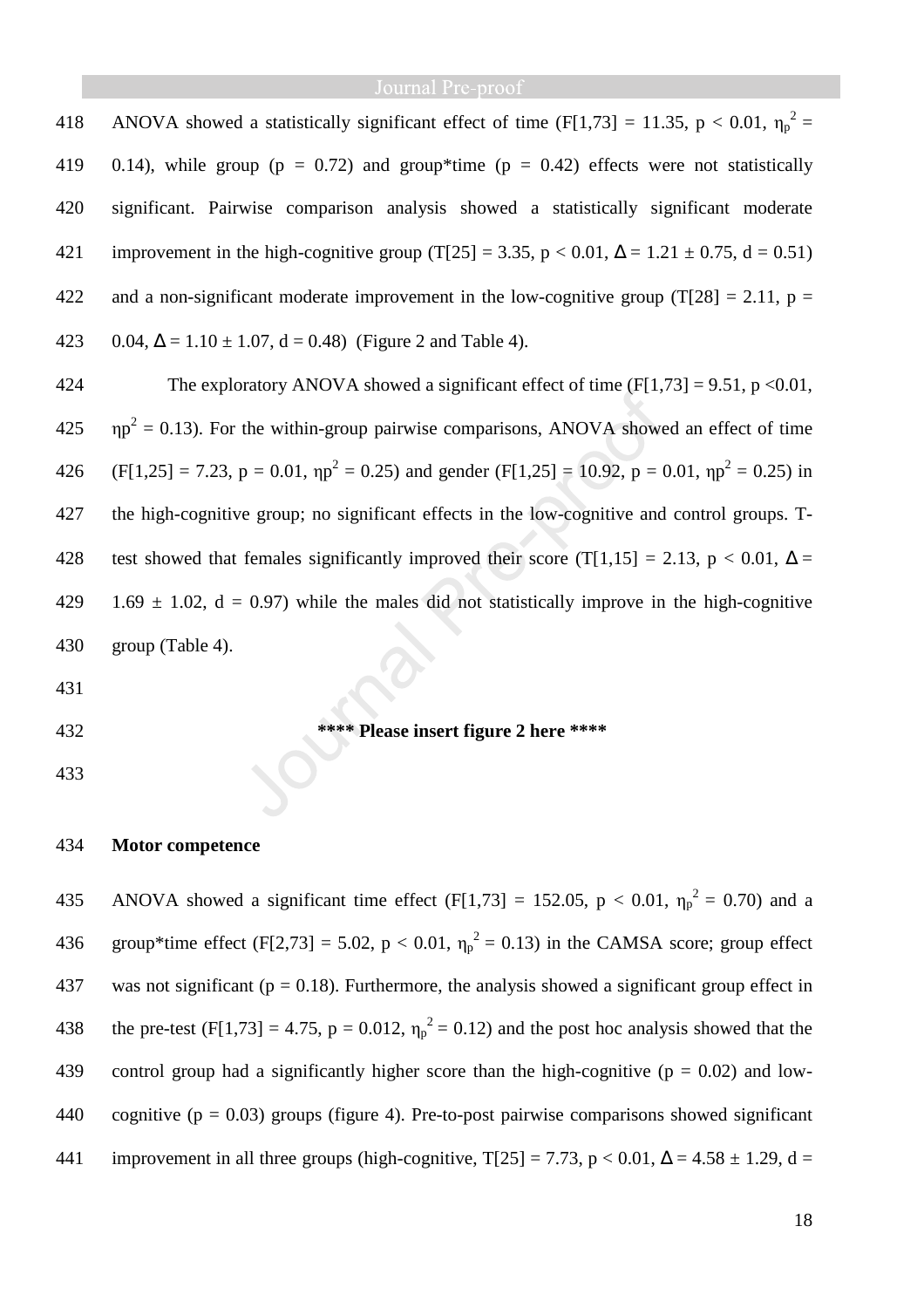442 1.50; low-cognitive, T[28] = 11.53,  $p < 0.01$ ,  $\Delta = 4.03 \pm 0.71$ , d = 1.15; control, T[18] = 3.94,

443  $p < 0.01$ ,  $\Delta = 2.74 \pm 1.28$ ,  $d = 0.95$ ) (Table 4).

444 One-way ANOVA on the groups' pre- to post-test changes showed a group effect 445 (same as group\*time effect in the repeated-measures ANOVA) and the post-hoc analysis 446 showed that the high-cognitive group had a larger improvement than the control group ( $p =$ 447 0.01), while there were no other significant effects (high-cognitive vs low-cognitive,  $p =$ 448 0.29; low-cognitive vs control,  $p = 0.27$ ) (Figure 3).

449 The exploratory ANOVA showed a significant effect of time  $(F[1,73] = 137.82, p <$ 450 0.01,  $np^2 = 0.69$ ), group (F[1,73] = 4.08, p = 0.02,  $np^2 = 0.12$ ) and gender (F[1,73] = 4.33, p 451 = 0.04,  $np2 = 0.07$ ) and towards significance effect of time\*group ( $p = 0.051$ ). For the 452 within-group pairwise comparisons, ANOVA showed a time effect in all three groups (high 453 cognitive, F[1,25] = 49.81, p < 0.01,  $np^2 = 0.98$ ; low cognitive, F[1,28] = 118.50, p < 0.01,  $454 \text{ np}^2 = 0.83$ ; control, F[1,18] = 16.92, p < 0.01,  $np^2 = 0.51$ ). T-test showed that all subgroups 455 (i.e., gender) improved their score except the females in the control group ( $p = 0.03$ ) (Table 456 4).

- 457
- 

# 458 **\*\*\*\* Please insert figure 3 here \*\*\*\***

459

# 460 **Correlations**

461 While not being statistically significant, the analysis showed a moderate positive correlation 462 in the high-cognitive group between ∆ CAMSA and ∆ working memory capacity - overall 463 score ( $r = 0.27$ ,  $p = 0.27$ ) and 2-list score ( $r = 0.34$ ,  $p = 0.13$ ), a moderate negative correlation 464 in the low-cognitive group for working memory capacity overall score  $(r = -0.31, p = 0.12)$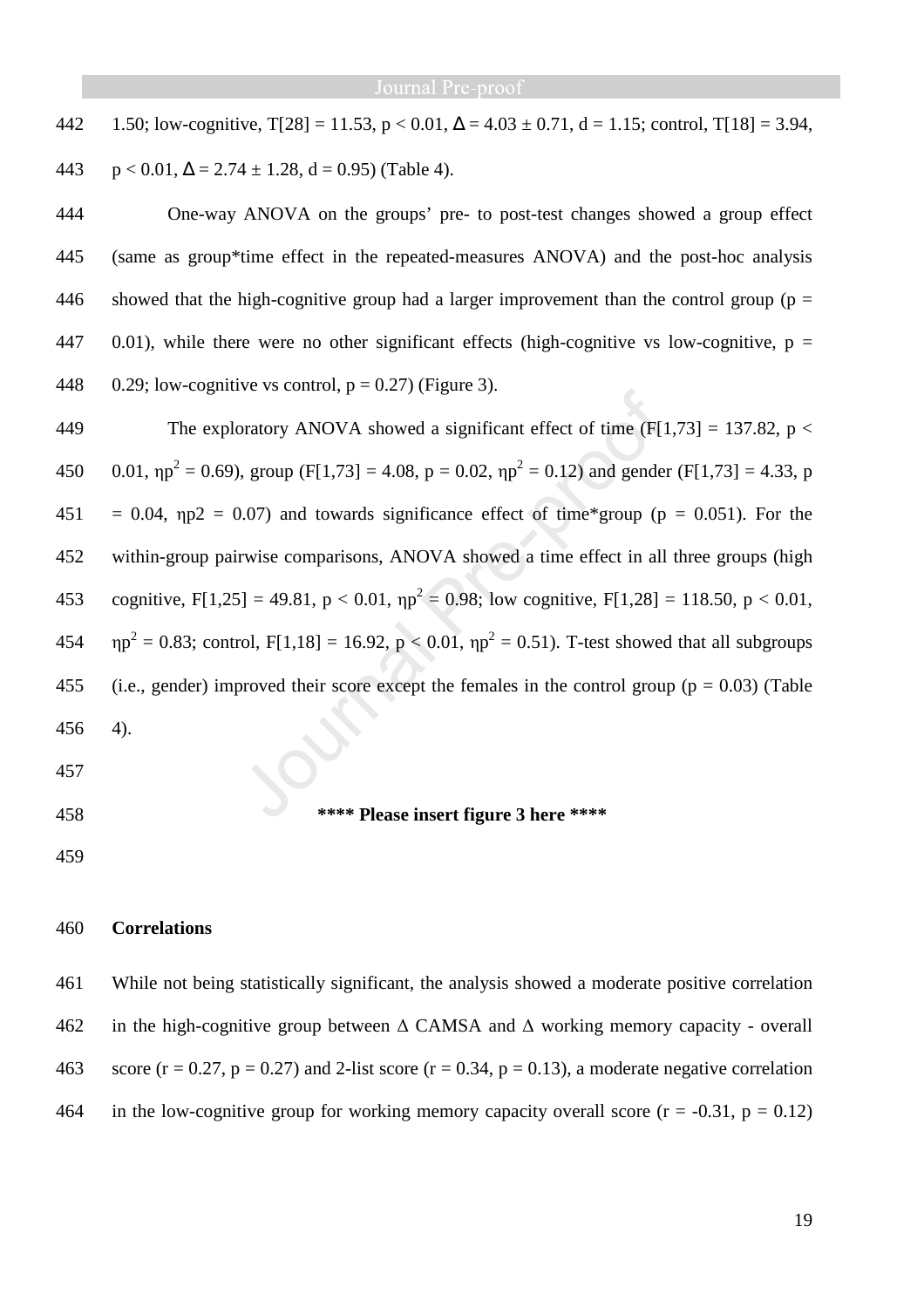| 465 | and 2-list score ( $r = 0.34$ , $p = 0.08$ ), trivial correlations in the control group and in the three |
|-----|----------------------------------------------------------------------------------------------------------|
| 466 | groups combined (Table 3).                                                                               |
| 467 |                                                                                                          |
| 468 | **** Please insert table 3 here ****                                                                     |
| 469 |                                                                                                          |

### 470 **Cognitive flexibility**

471 ANOVA showed a statistically significant time effect (F[1,73] = 9.84, p < 0.01,  $\eta_p^2 = 0.13$ ), 472 and no significant effect of group ( $p = 0.30$ ) nor group\*time ( $p = 0.53$ ) in the DCSS score. 473 Pairwise comparisons did not show any statistically significant improvement in the three 474 groups (Table 4).

475 The exploratory ANOVA showed a significant effect of time  $(F[1,73] = 9.70, p <$ 476 0.01,  $np^2 = 0.13$ ). For the within-group pairwise comparisons, ANOVA showed no 477 significant effects in all three groups. T-test showed that the males significantly improved 478 their score (T[1,11] = 2.20, p = 0.015,  $\Delta$  = 0.81 ± 0.62, d = 1.04) in the low-cognitive group.

# 479 **Inhibitory control**

480 ANOVA showed a statistically significant time effect (F[1,73] = 10.44, p < 0.01,  $\eta_p^2 = 0.13$ ), 481 and no significant effect of group ( $p = 0.69$ ) nor group\*time ( $p = 0.33$ ) in the Flanker task 482 score. Pairwise comparisons showed a significant pre-to-post improvement in the control 483 group only (T[18] = 3.3, p < 0.01,  $\Delta$  = 0.33 ± 0.21, d = 0.41) (Table 4).

484 The exploratory ANOVA showed a significant effect of time  $(F[1,73] = 7.83, p <$ 485 0.01,  $np^2 = 0.11$ ) and gender (F[1,73] = 8.21, p < 0.01,  $np^2 = 0.11$ ). For the within-group 486 pairwise comparisons, ANOVA showed no significant effects in the high-cognitive and low-487 cognitive groups, and a significant effect of time (F[1,18] = 8.65, p < 0.01,  $np^2$  = 0.34) in the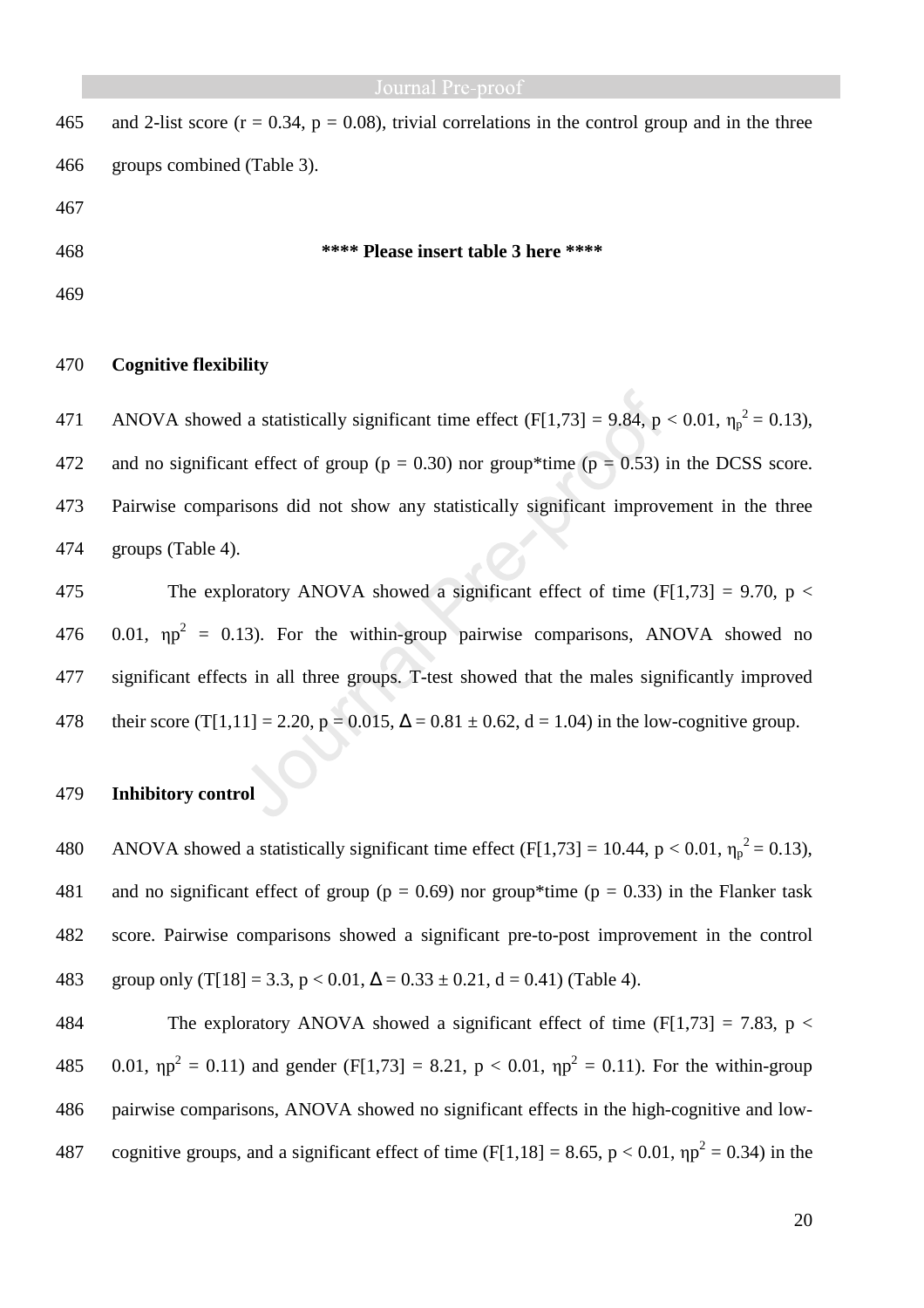| 488 | control group. T-test showed that the females significantly improved their score $(T[1,11] =$ |
|-----|-----------------------------------------------------------------------------------------------|
| 489 | 2.20, $p < 0.01$ , $\Delta = 0.50 \pm 0.23$ , $d = 0.73$ ) in the control group.              |
| 490 |                                                                                               |

### 491 **\*\*\*\* Please insert table 4 here \*\*\*\***

492

# 493 **Discussion**

494 This study examined whether the implementation of a dance intervention during PE classes in 495 a primary school improved children's working memory capacity and motor competence, and 496 how different teaching pedagogies, which impacted on the cognitive challenge of dance 497 practice, would influence any change in working memory capacity and motor competence. It 498 was hypothesised that the two experimental groups, who each learned a dance choreography 499 for 7 weeks (total of 14 lessons), would improve their working memory capacity relative to 500 the control group, and that a high cognitive challenge during dancing would result in a larger 501 improvement relative to a low challenge. While statistically there were not significant 502 differences between groups, the results provided preliminary support for our hypotheses. The 503 high-cognitive group significantly improved their working memory capacity (in the 2-list 504 task) from pre to post test, while the low-cognitive group showed large but no significant 505 improvement and the control group did not show any statistically significant improvement. 506 Furthermore, improvement in working memory capacity were positively and moderately 507 correlated with improvement in motor competence in the high-cognitive group, while 508 correlation was trivial in the control group. This suggests a parallel improvement in working 509 memory capacity and motor competence as a result of the activities and pedagogy adopted in 510 the high-cognitive group. Interestingly, working memory capacity did not significantly 511 improve in the low-cognitive group (contrary to prediction) and there was a moderate-512 negative correlation between improvement in working memory capacity and motor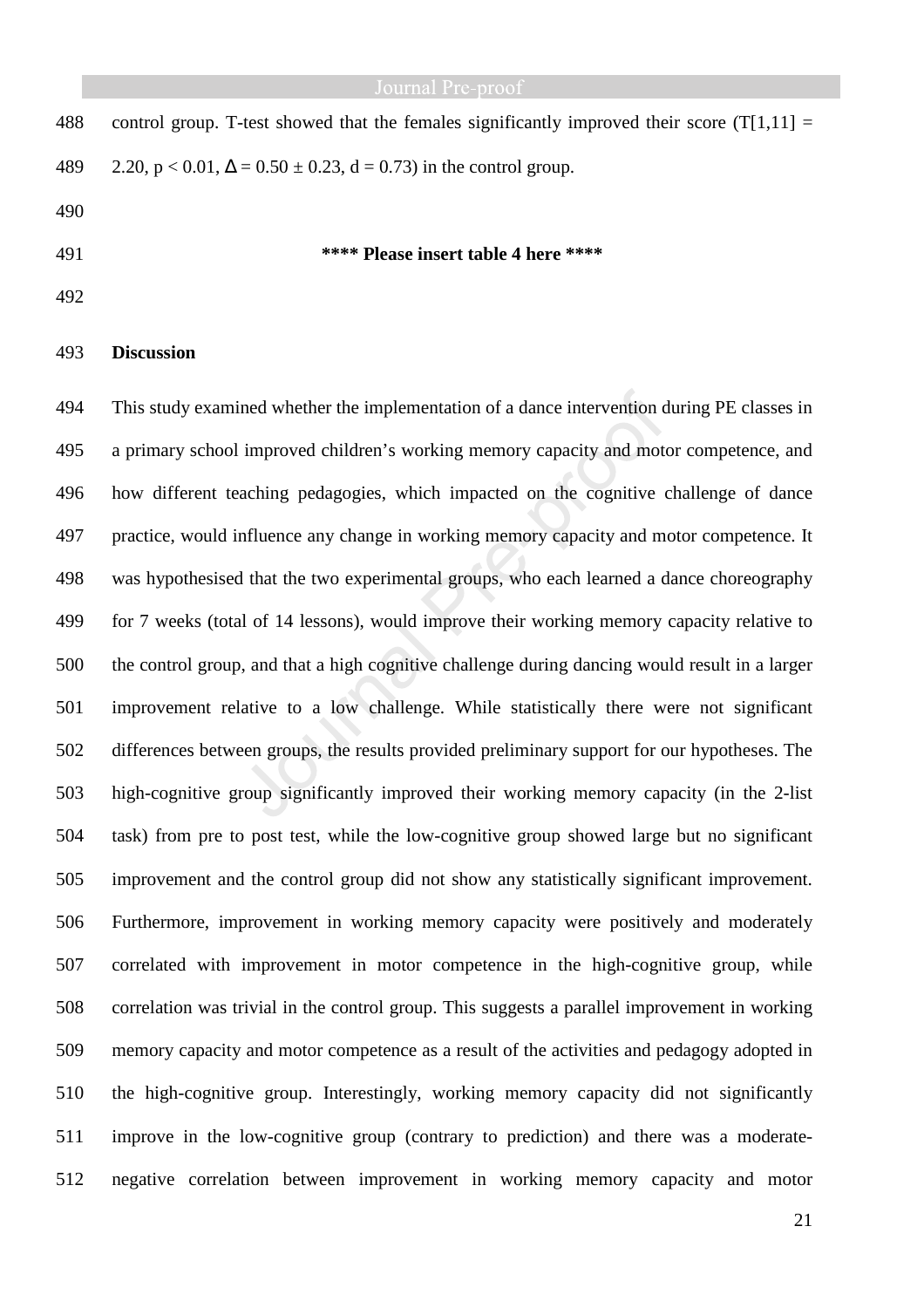# Journal Pre-proof

513 competence. This may suggest that the designed pedagogy (i.e., continuous demonstrations of 514 movement sequences and movement form) caused a trade-off between cognition and 515 movement: children who strictly followed the teacher's movement improved their motor 516 competence but were not cognitively engaged, while children who made an effort to 517 memorize and recall movement sequences improved their working memory capacity at the 518 cost of movement execution (however, this is merely a speculation and should be considered 519 cautiously). Interestingly, gender was found to be a significant factor in the high cognitive 520 group where females significantly improved their working memory capacity score (2-list 521 score) whilst males did not. Although this was an exploratory analysis, it does align with the 522 premise that females prefer dance more than males and, consequently, may be more engaged 523 when participating in a dance curriculum (Gao, Zhang, & Podlog, 2014). In our study, 524 however, this was only the case in the high cognitive group. Together, the results of this 525 study suggest that a dance curriculum can promote the development of children's working 526 memory capacity if the adopted teaching pedagogy encourages an enhanced cognitive 527 challenge (i.e. limited visual demonstrations and encouraging children to recall movement 528 sequences).

529 It has been suggested that dance can improve working memory capacity (Diamond & 530 Ling, 2016; Eggenberger, Schumacher, Angst, Theill, & de Bruin, 2015; Tomporowski & 531 Pesce, 2019) and the results of this study provide initial support for this argument. Dance 532 provides continuous sensorimotor stimuli, including a variety of whole-body movements, 533 requires individuals to memorise and recall long sequences of movements, and performers 534 time their movement with the rhythm of the music (Cortese & Rossi-Arnaud, 2010; Jola et 535 al., 2013; Merom et al., 2013). While this sounds appealing, previous research focussed on 536 the effect of dance on slowing the decline of working memory capacity in the elderly and did 537 not show clear benefits of practicing dance on working memory capacity (Merom et al.,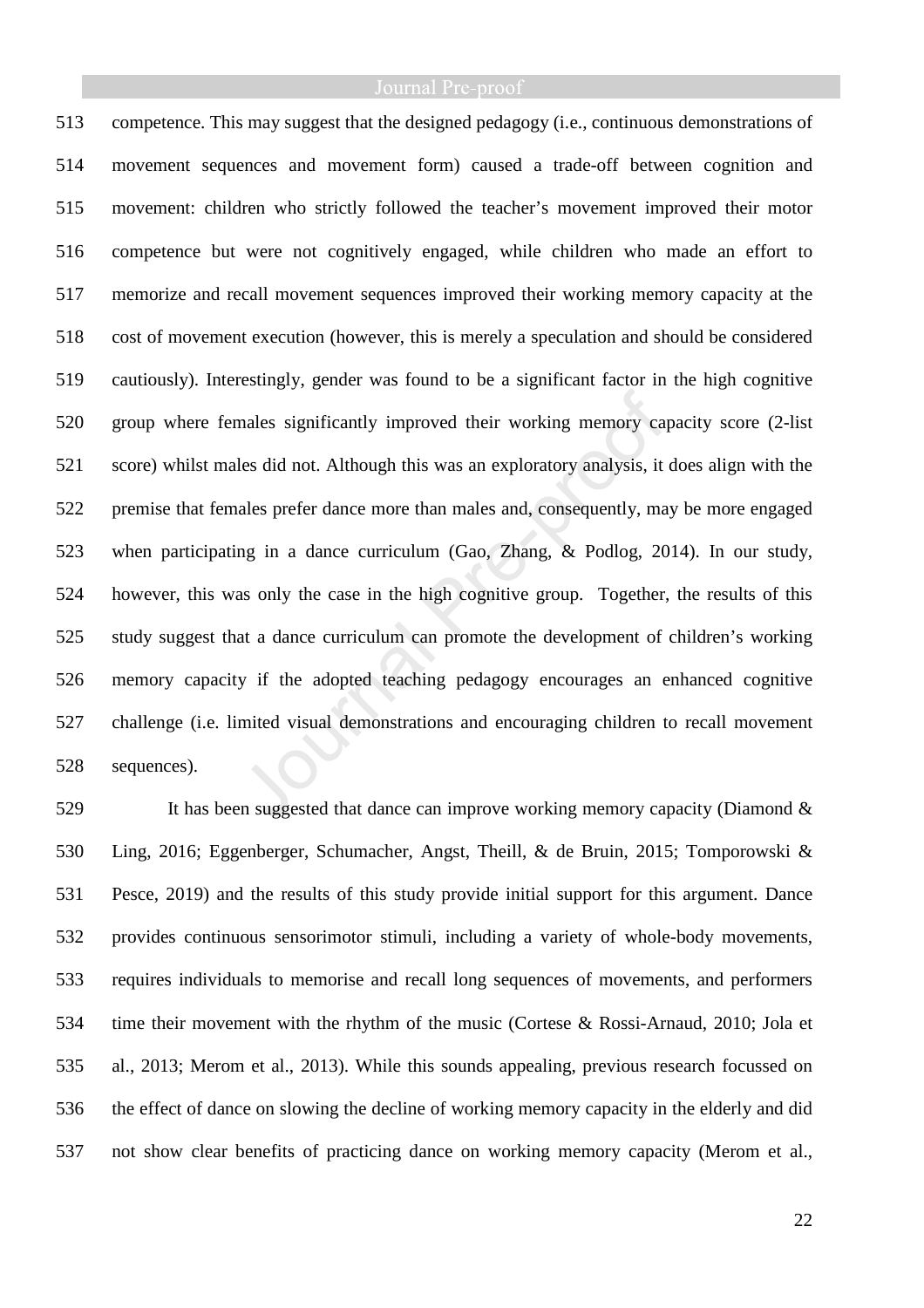538 2013; Müller et al., 2017). Furthermore, teaching pedagogies have been argued to influence 539 the development of working memory capacity in physical exercise interventions (Moreau & 540 Conway, 2014; Tomporowski & Pesce, 2019). The current study is the first showing how 541 learning a dance choreography for 14 lessons coupled with a teaching pedagogy that 542 challenges cognition could promote the development of working memory capacity in primary 543 school children. In its novelty, this study suggests that limiting visual demonstrations and 544 encouraging children to memorise and recall movement sequences, as opposed to the teacher 545 providing continuous demonstrations, could promote the development of children's working 546 memory capacity.

547 This study also examined how dance and the two different teaching pedagogies – low 548 and high cognitive challenge – influenced the development of motor competence in primary 549 school children. It was hypothesised that the two experimental groups would improve motor 550 competence more than the control group, and that the high-cognitive group would show 551 larger improvement than the low-cognitive group. All 3 groups improved from pre to post, 552 with the high-cognitive group having the largest effect size and showing statistically 553 significant larger improvement than control group, partially confirming the initial hypothesis. 554 While we did not measure the potential processes that may underpin the motor competence 555 improvement, we can speculate that the limited demonstrations in the high-cognitive group 556 encouraged participants to continuously adapt their movements and perfect their technique 557 repetition after repetition, while the low-cognitive participants copied the teacher and kept 558 repeating the same movements. However, we need to be cautious in the interpretation of 559 these results. The control group had a high score in the pre-test (significantly higher than the 560 experimental groups), and a ceiling effect could possibly be responsible for the lower group's 561 improvement relative to the experimental groups. Furthermore, the fact that all 3 groups, 562 including the control group, statistically improved from pre to post may suggest a test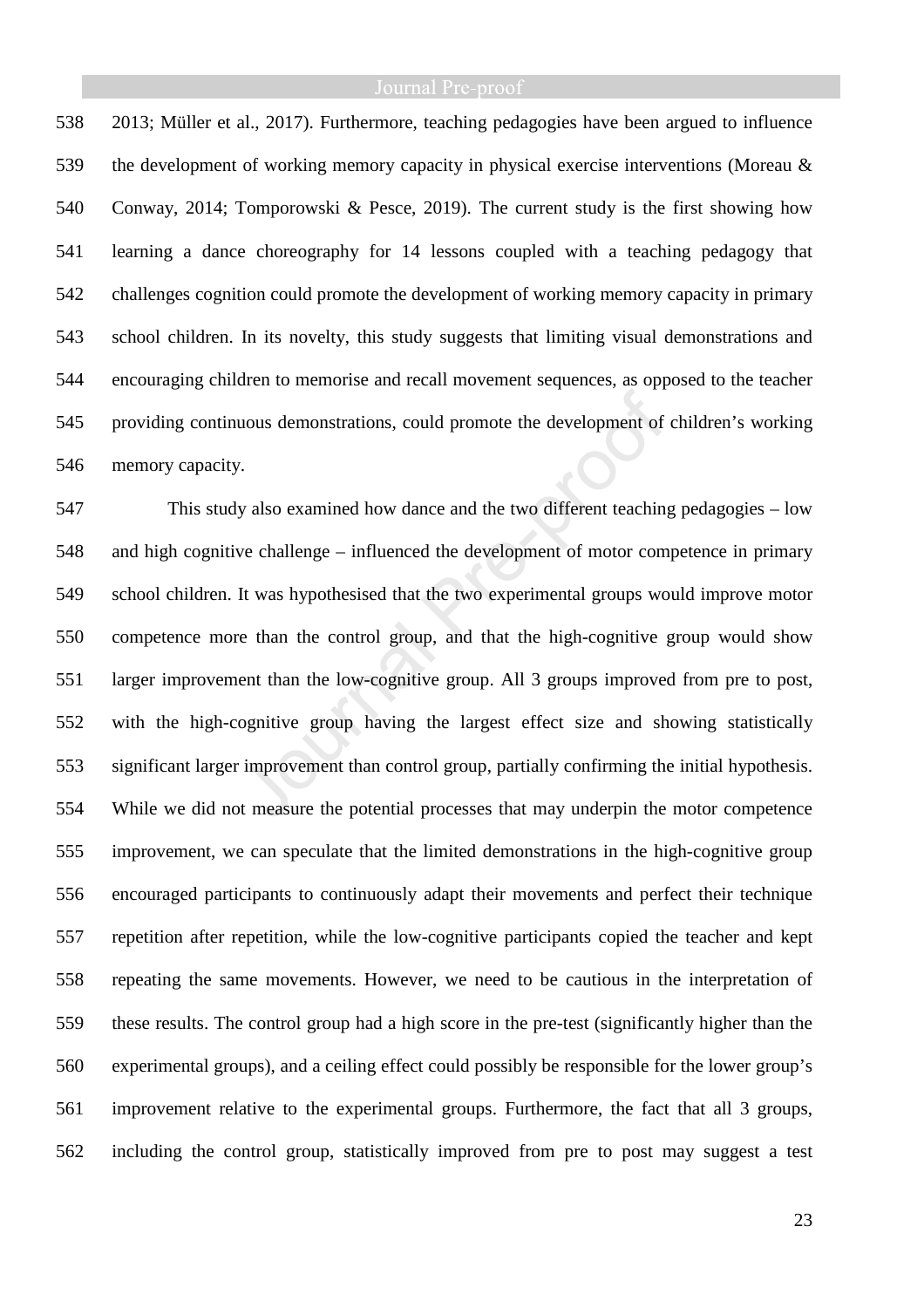563 learning effect (i.e., participants learned how to perform the test rather than improving motor 564 competence), which, in turn, may have masked between-groups differences. However, the 565 control group performed team sports throughout the intervention period and they may also 566 have improved motor competence; therefore, it could be difficult to discern motor 567 competence improvement from a test learning effect.

568 A final aim of this study was to explore if the dance curriculums supported children's 569 development of inhibitory control and cognitive flexibility. For both inhibitory control and 570 cognitive flexibility there was no statistically significant differences between groups. 571 However, a closer inspection of the results for inhibitory control showed that the two 572 experimental groups did not improve their inhibitory control from pre to post test, whilst the 573 control group did show a statistically significant improvement, thus suggesting that some 574 improvement may have occured in the control group. Pesce et al. (2016) found similar 575 improvements in inhibitory control that were mediated by improvements in ball skills and 576 suggested that a game-based pedagogy that promoted problem solving and encouraged 577 children to explore a wider range of movement solutions may have challenged and then 578 honed the interceptive and planning processes of the children. The control group in our study 579 had a similar nonlinear experience where every two weeks they would play different drills 580 and games in PE, and sports ranging from athletics to Australian football, volleyball and 581 soccer. On reflection the lack of improvement in inhibitory control in the experimental 582 groups is possibly due to the nature of the highly linear structure of the dance curriculums 583 devised for both low and high cognitive challenge, where both groups had to learn a sequence 584 of eight movements in the first lesson, and then add new moves to this sequence each week.

585 This study showed how learning a dance choreography with a linear lesson structure 586 (i.e., each lesson added 8 new movements to the choreography) improved working memory 587 in children. The fact that the females showed greatest improvement in working memory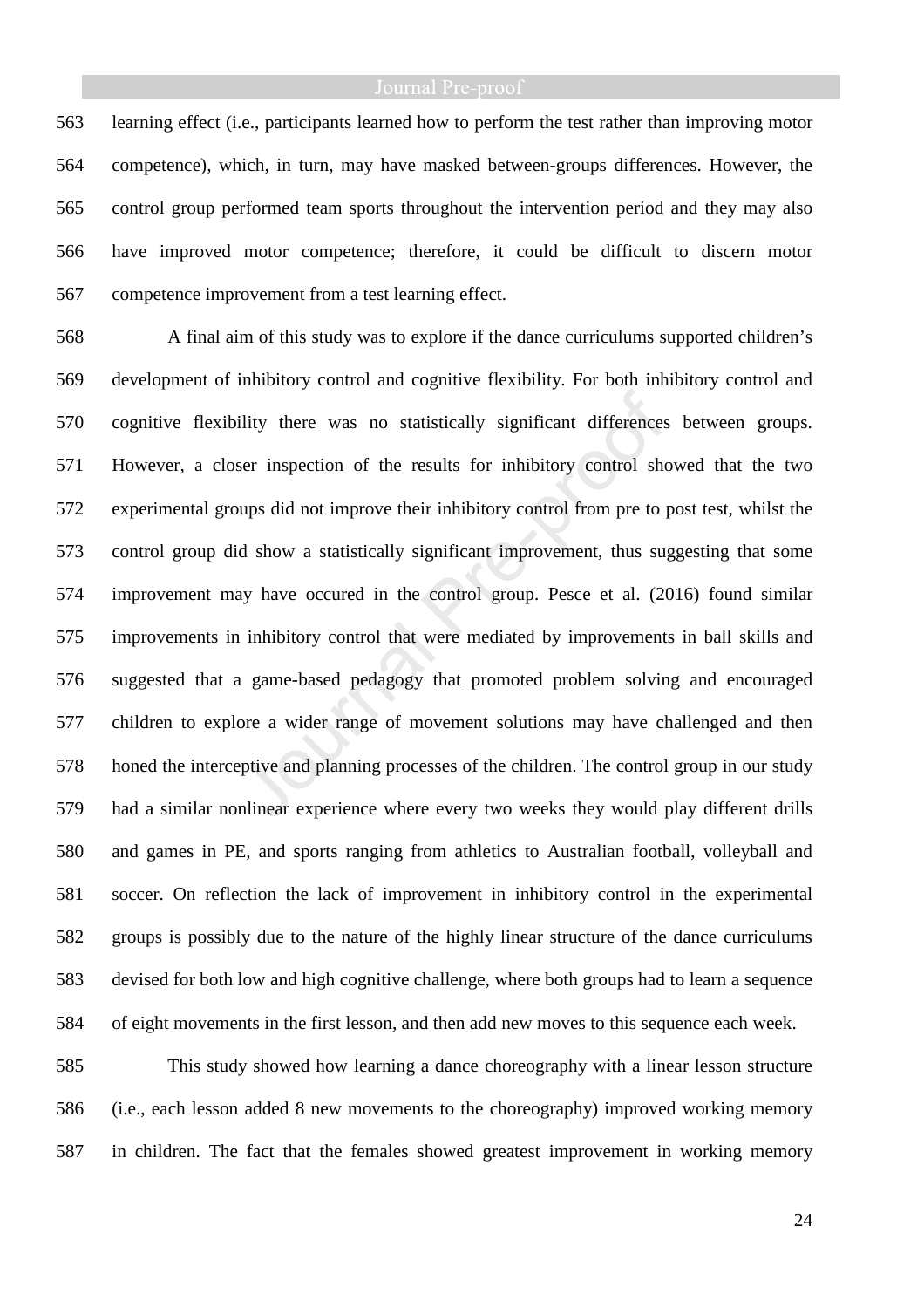588 capacity may suggest the importance of the activity tapping into a child's 'hot executive 589 functions' that call into play the emotional dimensions of self-control and self-regulation 590 (Lakes, 2012), and future studies should explore children's motivations and engagement into 591 their dance physical activity experiences. Although this study found no change in cognitive 592 flexibility and inhibitory control after the dance curriculum, future research should also 593 examine how different dance curriculums may influence all three executive functions. For 594 example, creative dance whereby individuals explore, discover, and create different 595 movements to the rhythm of music could challenge and improve all three executive functions 596 (Torrents, Castaner, & Anguera, 2011). Another option could be adopting a nonlinear 597 pedagogy, which has been recently argued to support the key characteristics to improve 598 executive functions (Rudd, Crotti, et al., 2019; Rudd, O'Callaghan, & Williams, 2019) – 599 challenge executive function, elicit commitment and emotional investment, supportive 600 environment, promote individual's feeling of competence and self-confidence (Diamond & 601 Ling, 2019). A nonlinear pedagogy could as well address some of the shortfalls within our 602 current study due to the linear lesson structure.

603 It must be acknowledged that the current study presents some limitations. For 604 logistical reason, we have not been able to control for and measure the PE curriculum of the 605 control group. Also, we did not measure children's physical activity outside of PE classes 606 throughout the intervention, which might have been a confounder. We instructed children to 607 refrain from engaging in dance activities outside of school; however, we did not record 608 whether children participated in other sports outside of school. Knowing these details would 609 have improved the interpretation of the results, and we encourage future research to address 610 these issues.

# 611 **Conclusions**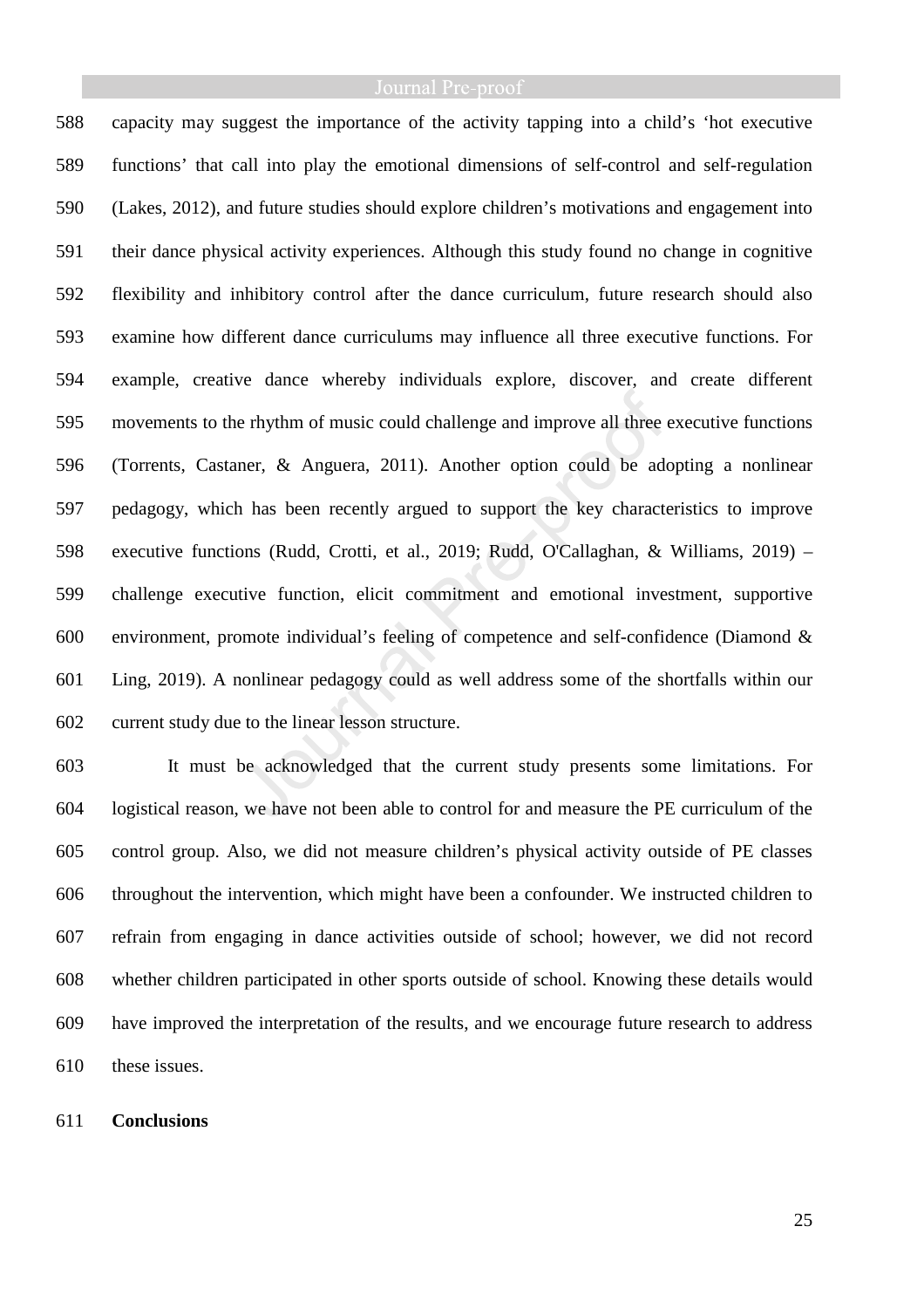612 This study showed that a 7-week (RCT) dance curriculum could improve working memory 613 capacity in primary school children and that limiting visual demonstrations and encouraging 614 children to recall movement sequences – high-cognitive group – could further enhance 615 working memory capacity. Furthermore, the results suggest that the high-cognitive group 616 improved motor competence to a larger extent than the low-cognitive group, which received 617 continuous visual demonstrations during dance practice. Together, these results suggest that 618 dance practice can improve working memory capacity and motor competence in children; 619 however, the difference between experimental groups and control group were not statistically 620 significant, and future research is necessary to better examine this issue. Lastly, this study 621 suggested that the dance curriculum adopted, which was linearly structured, does not improve 622 other executive functions (i.e., inhibitory control and cognitive flexibility), and future 623 research should examine different teaching pedagogies (for example, nonlinear pedagogy) 624 that may improve all 3 executive functions.

625

# 626 **Acknowledgements**

627 We would like to thank all participants, research assistants, Mrs Leanne Dumaresq, and the 628 dance teachers – Rebecca, Stevi and Mary – for their important contribution to this study.

629

630

631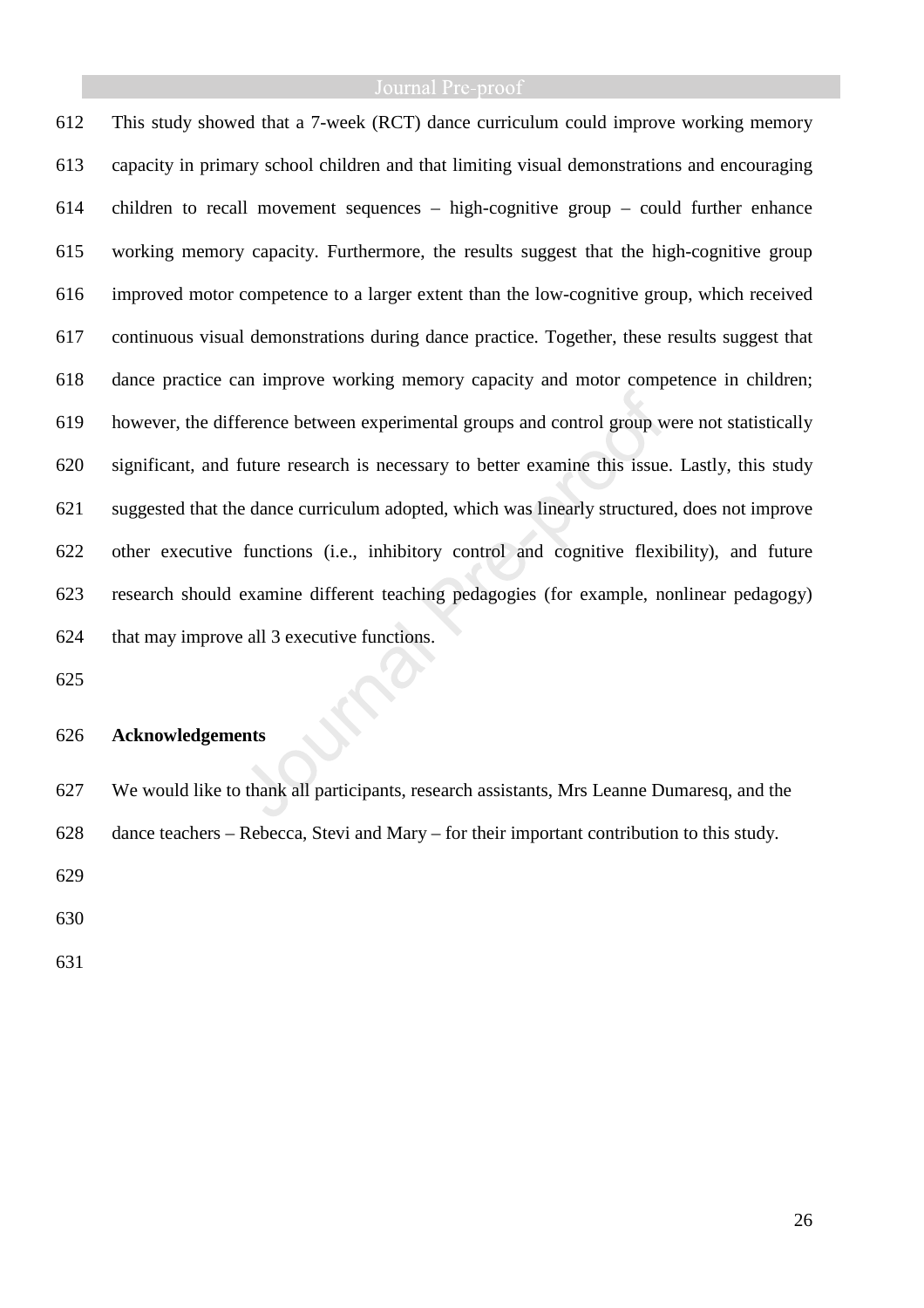### **References**

Alloway, T. P., & Alloway, R. G. (2010). Investigating the predictive roles of working memory and IQ in academic attainment. *Journal of Experimental Child Psychology, 106*(1), 20-29. doi:10.1016/j.jecp.2009.11.003

Anderson, V. A., Anderson, P., Northam, E., Jacobs, R., & Catroppa, C. (2001). Development of executive functions through late childhood and adolescence in an Australian sample. *Developmental Neuropsychology, 20*(1), 385-406. doi:10.1207/s15326942dn2001\_5

- Begg, C., Cho, M., Eastwood, S., Horton, R., Moher, D., Olkin, I., . . . Stroup, D. F. (1996). Improving the quality of reporting of randomized controlled trials. The CONSORT statement. *Jama, 276*(8), 637-639.
- Buszard, T., Farrow, D., Verswijveren, S. J. J. M., Reid, M., Williams, J., Polman, R., . . . Masters, R. S. W. (2017). Working memory capacity limits motor learning when implementing multiple instructions. *Frontiers in Psychology, 8*(1350). doi:10.3389/fpsyg.2017.01350
- Buszard, T., & Masters, R. S. W. (2018). Adapting, correcting and sequencing movements: Does working-memory capacity play a role? *International Review of Sport and Exercise Psychology, 11*(1), 258-278. doi:10.1080/1750984X.2017.1323940
- Chen, G., Taylor, P. A., Haller, S. P., Kircanski, K., Stoddard, J., Pine, D. S., . . . Cox, R. W. (2018). Intraclass correlation: Improved modeling approaches and applications for neuroimaging. *Human Brain Mapping, 39*(3), 1187-1206. doi:10.1002/hbm.23909
- Cohen, J. (Ed.) (1988). *Statistical power analysis for the behavioral sciences* (2nd ed.). Hillsdale, N.J.: L. Erlbaum Associates, 1988.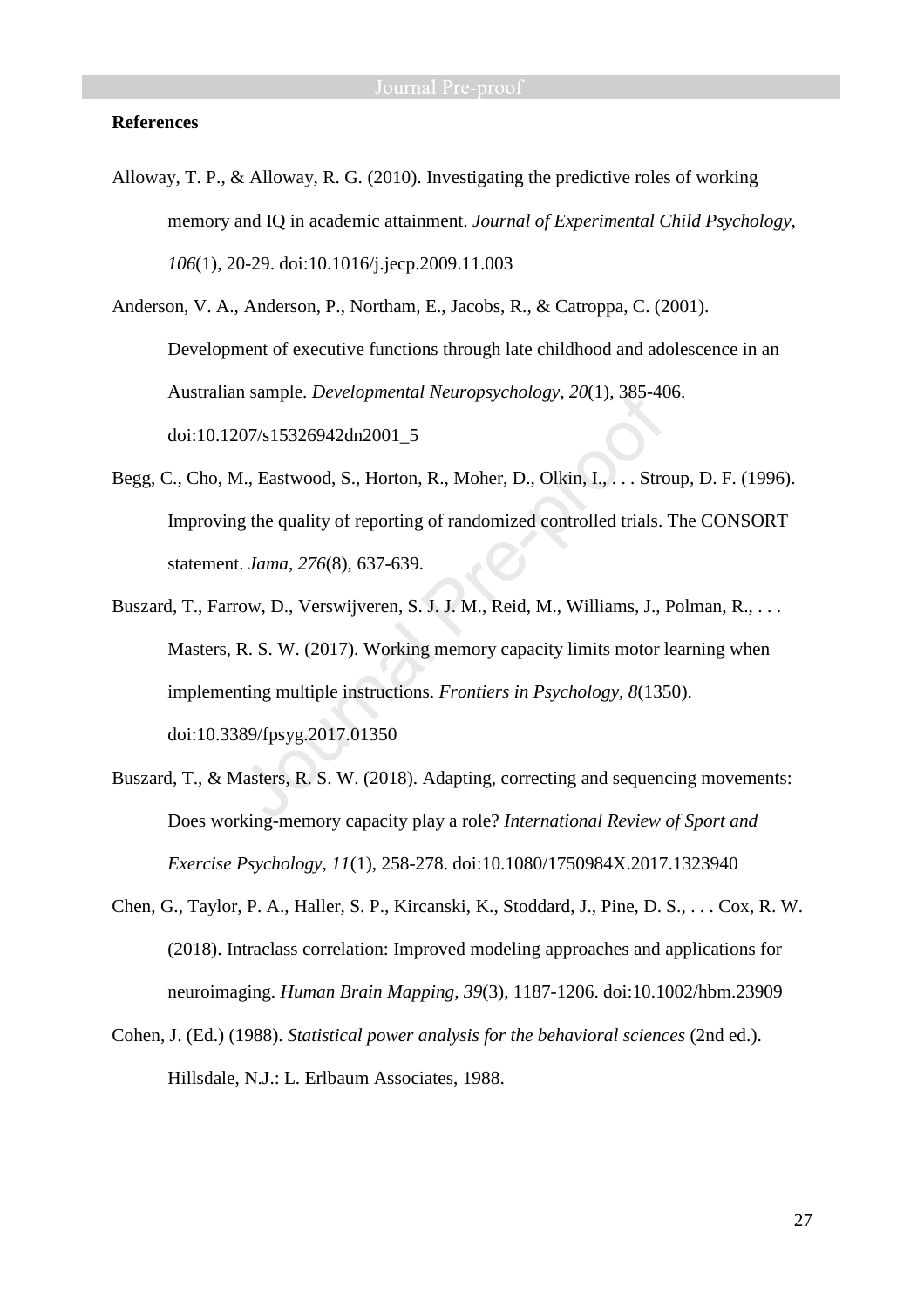- Cortese, A., & Rossi-Arnaud, C. (2010). Working memory for ballet moves and spatial locations in professional ballet dancers. *Applied Cognitive Psychology, 24*(2), 266- 286. doi:10.1002/acp.1593
- Crocker, P. R., Bailey, D. A., Faulkner, R. A., Kowalski, K. C., & McGrath, R. (1997). Measuring general levels of physical activity: preliminary evidence for the Physical Activity Questionnaire for Older Children. *Med Sci Sports Exerc, 29*(10), 1344-1349. doi:10.1097/00005768-199710000-00011
- Davids, K., Button, C., & Bennett, S. (Eds.). (2008). *Dynamics of skill acquisition: A constraints-led approach*. Champaign, IL: Human Kinetics.
- de Greeff, J. W., Bosker, R. J., Oosterlaan, J., Visscher, C., & Hartman, E. (2017). Effects of physical activity on executive functions, attention and academic performance in preadolescent children: A meta-analysis. *Journal of Science and Medicine in Sport, 21*(5), 501-507. doi:https://doi.org/10.1016/j.jsams.2017.09.595
- Diamond, A. (2013). Executive functions. *Annu Rev Psychol, 64*, 135-168. doi:10.1146/annurev-psych-113011-143750
- Diamond, A., & Lee, K. (2011). Interventions shown to aid executive function development in children 4 to 12 years old. *Science, 333*(6045), 959-964. doi:10.1126/science.1204529
- Diamond, A., & Ling, D. S. (2016). Conclusions about interventions, programs, and approaches for improving executive functions that appear justified and those that, despite much hype, do not. *Developmental Cognitive Neuroscience, 18*, 34-48. doi:10.1016/j.dcn.2015.11.005
- Diamond, A., & Ling, D. S. (2019). Aerobic-Exercise and resistance-training interventions have been among the least effective ways to improve executive functions of any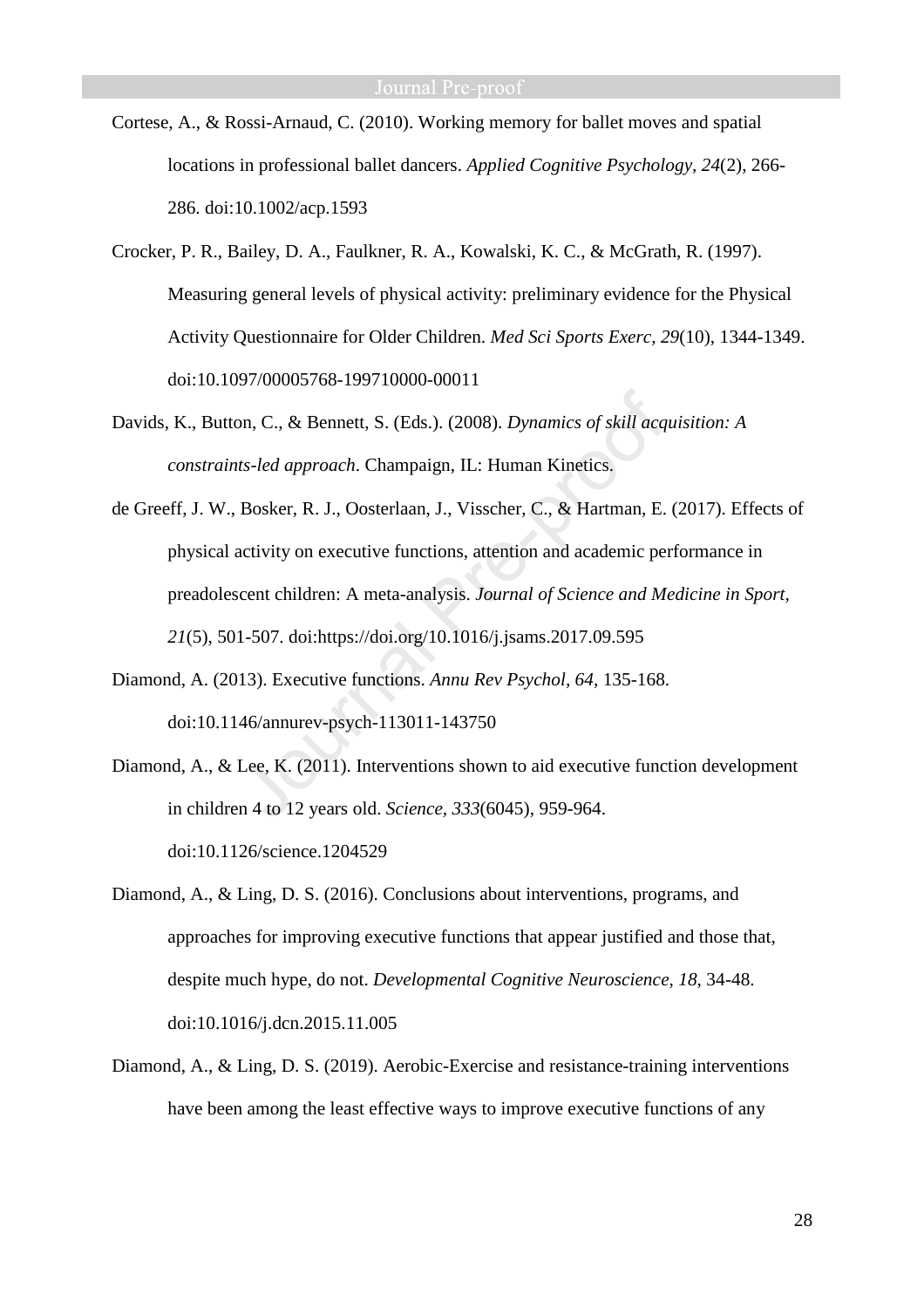method tried thus far. *Developmental Cognitive Neuroscience, 37*, 100572. doi:10.1016/j.dcn.2018.05.001

- Diamond, A., & Ling, D. S. (in press). Review of the evidence on, and fundamental questions about, efforts to improve executive functions, including working memory. In J. M. Novick, M. F. Bunting, M. R. Dougherty, & W. E. Randall (Eds.), *Cognitive and working memory training: Perspectives from psychology, neuroscience, and human development*. NYC, NY: Oxford University Press.
- Eggenberger, P., Schumacher, V., Angst, M., Theill, N., & de Bruin, E. D. (2015). Does multicomponent physical exercise with simultaneous cognitive training boost cognitive performance in older adults? A 6-month randomized controlled trial with a 1-year follow-up. *Clinical Interventions in Aging, 10*, 1335-1349. doi:10.2147/CIA.S87732
- Gao, Z., Zhang, P., & Podlog, L. W. (2014). Examining elementary school children's level of enjoyment of traditional tag games vs. interactive dance games. *Psychology, Health & Medicine, 19*(5), 605-613. doi:10.1080/13548506.2013.845304
- Gershon, R. C., Wagster, M. V., Hendrie, H. C., Fox, N. A., Cook, K. F., & Nowinski, C. J. (2013). NIH toolbox for assessment of neurological and behavioral function. *Neurology, 80*(11 Suppl 3), S2-6. doi:10.1212/WNL.0b013e3182872e5f
- Hair, N. L., Hanson, J. L., Wolfe, B. L., & Pollak, S. D. (2015). Association of child poverty, brain development, and academic achievement. *JAMA Pediatrics, 169*(9), 822-829. doi:10.1001/jamapediatrics.2015.1475
- Hofer, S. M., & Clouston, S. (2014). Commentary: On the importance of early life cognitive abilities in shaping later life outcomes. *Res Hum Dev, 11*(3), 241-246. doi:10.1080/15427609.2014.936173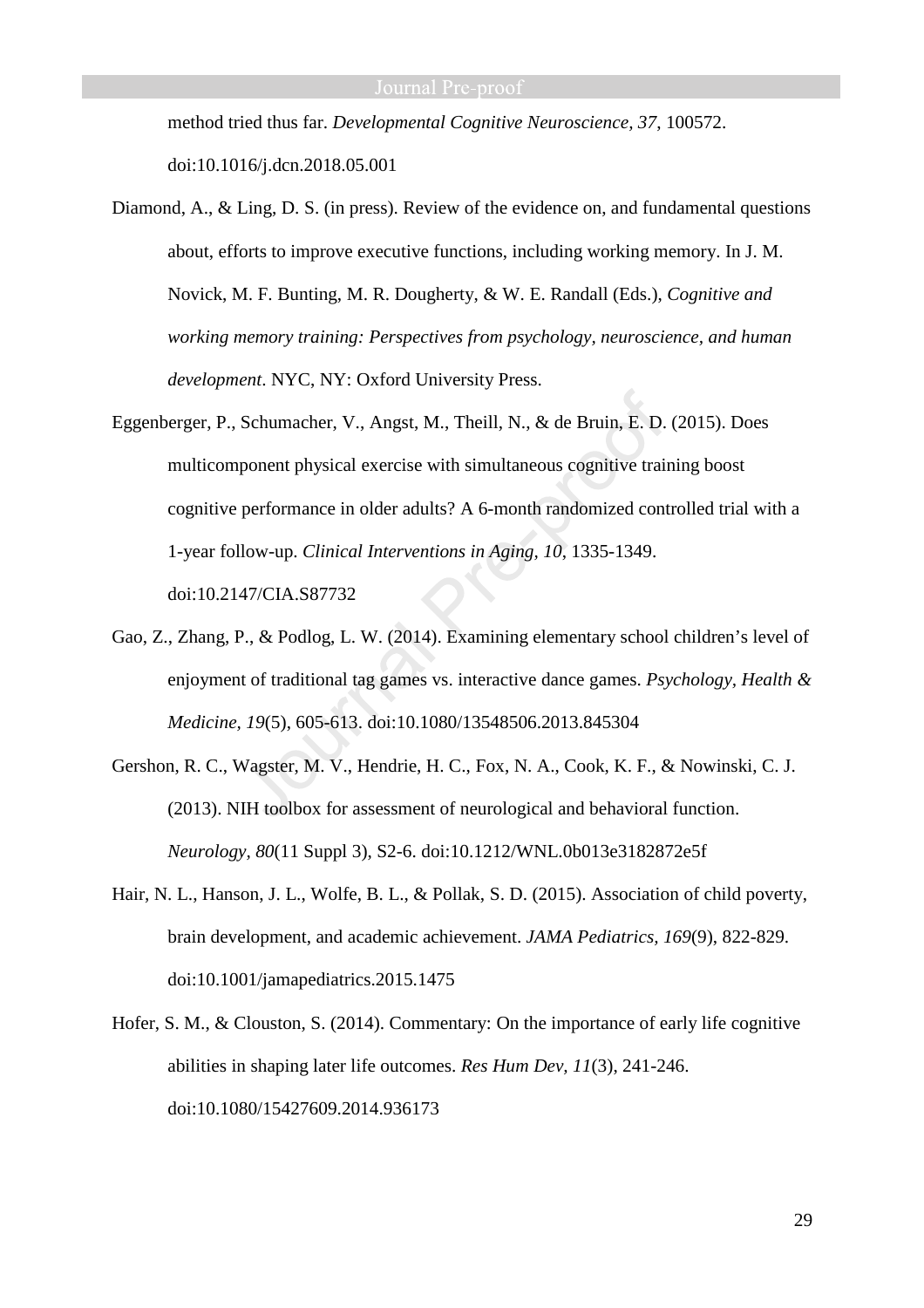- Hopkins, W. G. (2010). Assigning subjects to groups in a controlled trial. *Sportscience, 14*, 7- 12.
- IBM. (2019). Final Hessian matrix not positive definite or failure to converge warning. In *https://www.ibm.com/support/pages/final-hessian-matrix-not-positive-definite-orfailure-converge-warning*. Retrieved on 17/12/2019.
- Jola, C., McAleer, P., Grosbras, M. H., Love, S. A., Morison, G., & Pollick, F. E. (2013). Uni- and multisensory brain areas are synchronised across spectators when watching unedited dance recordings. *Iperception, 4*(4), 265-284. doi:10.1068/i0536
- Lakes, K. D. (2012). The response to challenge scale (RCS): The development and construct validity of an observer-rated measure of children's self-regulation. *The International journal of educational and psychological assessment, 10*(1), 83-96. Retrieved from https://www.ncbi.nlm.nih.gov/pubmed/25750758

https://www.ncbi.nlm.nih.gov/pmc/articles/PMC4349369/

- Lakes, K. D., Bryars, T., Sirisinahal, S., Salim, N., Arastoo, S., Emmerson, N., . . . Kang, C. J. (2013). The healthy for life taekwondo pilot study: A preliminary evaluation of effects on executive function and BMI, feasibility, and acceptability. *Mental Health and Physical Activity, 6*(3), 181-188. doi:10.1016/j.mhpa.2013.07.002
- Lander, N., Morgan, P. J., Salmon, J., Logan, S. W., & Barnett, L. M. (2017). The reliability and validity of an authentic motor skill assessment tool for early adolescent girls in an Australian school setting. *J Sci Med Sport, 20*(6), 590-594. doi:10.1016/j.jsams.2016.11.007
- Liao, C. M., & Masters, R. S. (2001). Analogy learning: a means to implicit motor learning. *J Sports Sci, 19*(5), 307-319. doi:10.1080/02640410152006081
- Longmuir, P. E., Boyer, C., Lloyd, M., Borghese, M. M., Knight, E., Saunders, T. J., . . . Tremblay, M. S. (2017). Canadian Agility and Movement Skill Assessment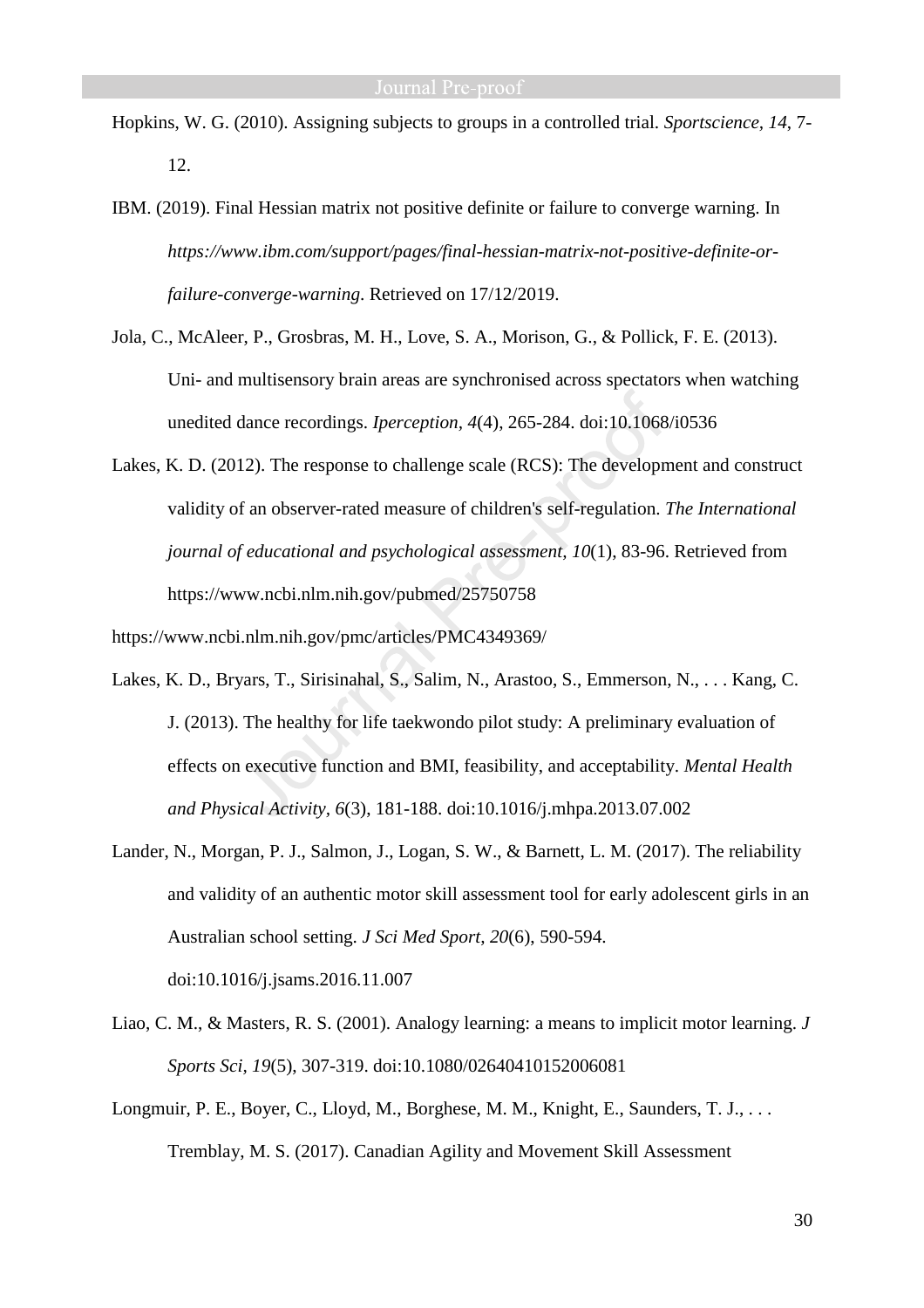(CAMSA): Validity, objectivity, and reliability evidence for children 8–12 years of age. *Journal of Sport and Health Science, 6*(2), 231-240. doi:10.1016/j.jshs.2015.11.004

Ludyga, S., Gerber, M., Brand, S., Holsboer-Trachsler, E., & Pühse, U. (2016). Acute effects of moderate aerobic exercise on specific aspects of executive function in different age and fitness groups: A meta-analysis. *Psychophysiology, 53*(11), 1611-1626. doi:10.1111/psyp.12736

- Magill, R. A. (Ed.) (2011). *Motor learning and control: Concepts and applications* (9th ed.). New York: McGraw-Hill.
- Mavilidi, M. F., Ruiter, M., Schmidt, M., Okely, A. D., Loyens, S., Chandler, P., & Paas, F. (2018). A narrative review of school-based physical activity for enhancing cognition and learning: The importance of relevancy and integration. *Frontiers in Psychology, 9*(2079). doi:10.3389/fpsyg.2018.02079
- Maxwell, J. P., Masters, R. S. W., & Eves, F. F. (2003). The role of working memory in motor learning and performance. *Consciousness and Cognition, 12*(3), 376-402. doi:10.1016/S1053-8100(03)00005-9
- Meng, X., Li, G., Jia, Y., Liu, Y., Shang, B., Liu, P., . . . Chen, L. (2019). Effects of dance intervention on global cognition, executive function and memory of older adults: A meta-analysis and systematic review. *Aging Clinical and Experimental Research*. doi:10.1007/s40520-019-01159-w
- Merom, D., Cumming, R., Mathieu, E., Anstey, K. J., Rissel, C., Simpson, J. M., . . . Lord, S. R. (2013). Can social dancing prevent falls in older adults? A protocol of the Dance, Aging, Cognition, Economics (DAnCE) fall prevention randomised controlled trial. *BMC Public Health, 13*, 477. doi:10.1186/1471-2458-13-477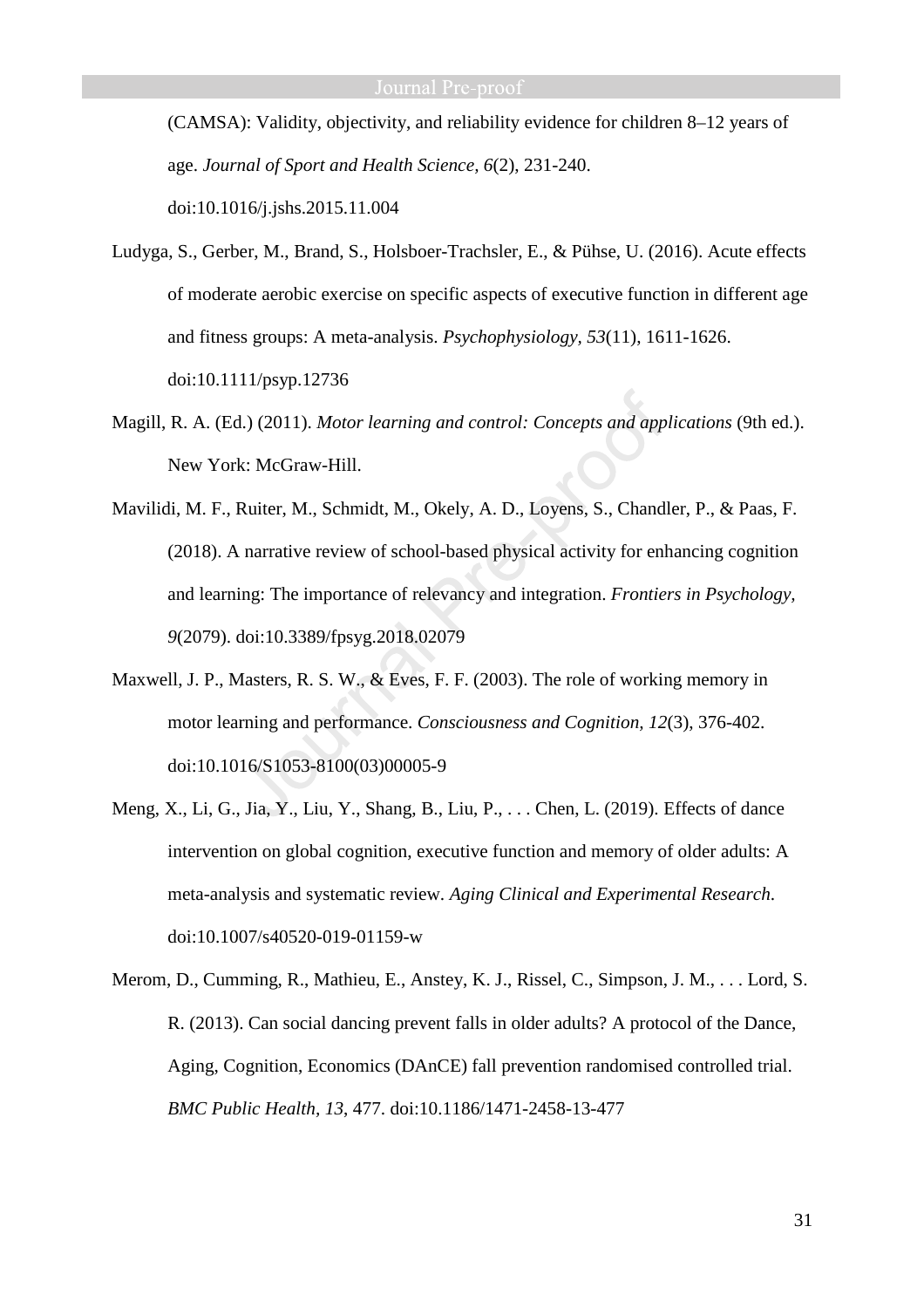- Moreau, D. (2016). Brains and brawn: Complex motor activities to maximise cognitive enhancement *Educational Psychology Review, 27*(3), 475-482.
- Moreau, D., & Conway, A. R. (2013). Cognitive enhancement: A comparative review of computerized and athletic training programs. *International Review of Sport and Exercise Psychology, 6*(1), 155-183. doi:10.1080/1750984x.2012.758763
- Moreau, D., & Conway, A. R. (2014). The case for an ecological approach to cognitive training. *Trends in Cognitive Science, 18*(7), 334-336. doi:10.1016/j.tics.2014.03.009
- Moreau, D., Morrison, A. B., & Conway, A. R. (2015). An ecological approach to cognitive enhancement: Complex motor training. *Acta Psychol (Amst), 157*, 44-55. doi:10.1016/j.actpsy.2015.02.007
- Müller, P., Rehfeld, K., Schmicker, M., Hökelmann, A., Dordevic, M., Lessmann, V., . . . Müller, N. G. (2017). Evolution of neuroplasticity in response to physical activity in old age: The case for dancing. *Frontiers in Aging Neuroscience, 9*, 56-56. doi:10.3389/fnagi.2017.00056
- Norouzi, E., Hosseini, F., Vaezmosavi, M., Gerber, M., Pühse, U., & Brand, S. (2019). Zumba dancing and aerobic exercise can improve working memory, motor function, and depressive symptoms in female patients with Fibromyalgia. *European Journal Of Sport Science*, 1-11. doi:10.1080/17461391.2019.1683610
- Pesce, C. (2012). Shifting the focus from quantitative to qualitative exercise characteristics in exercise and cognition research. *Journal of Sport & Exercise Psychology, 34*, 766- 786.
- Pesce, C., Crova, C., Marchetti, R., Struzzolino, I., Masci, I., Vannozzi, G., & Forte, R. (2013). Searching for cognitively optimal challenge point in physical activity for children with typical and atypical motor development. *Mental Health and Physical Activity, 6*(3), 172-180. doi:10.1016/j.mhpa.2013.07.001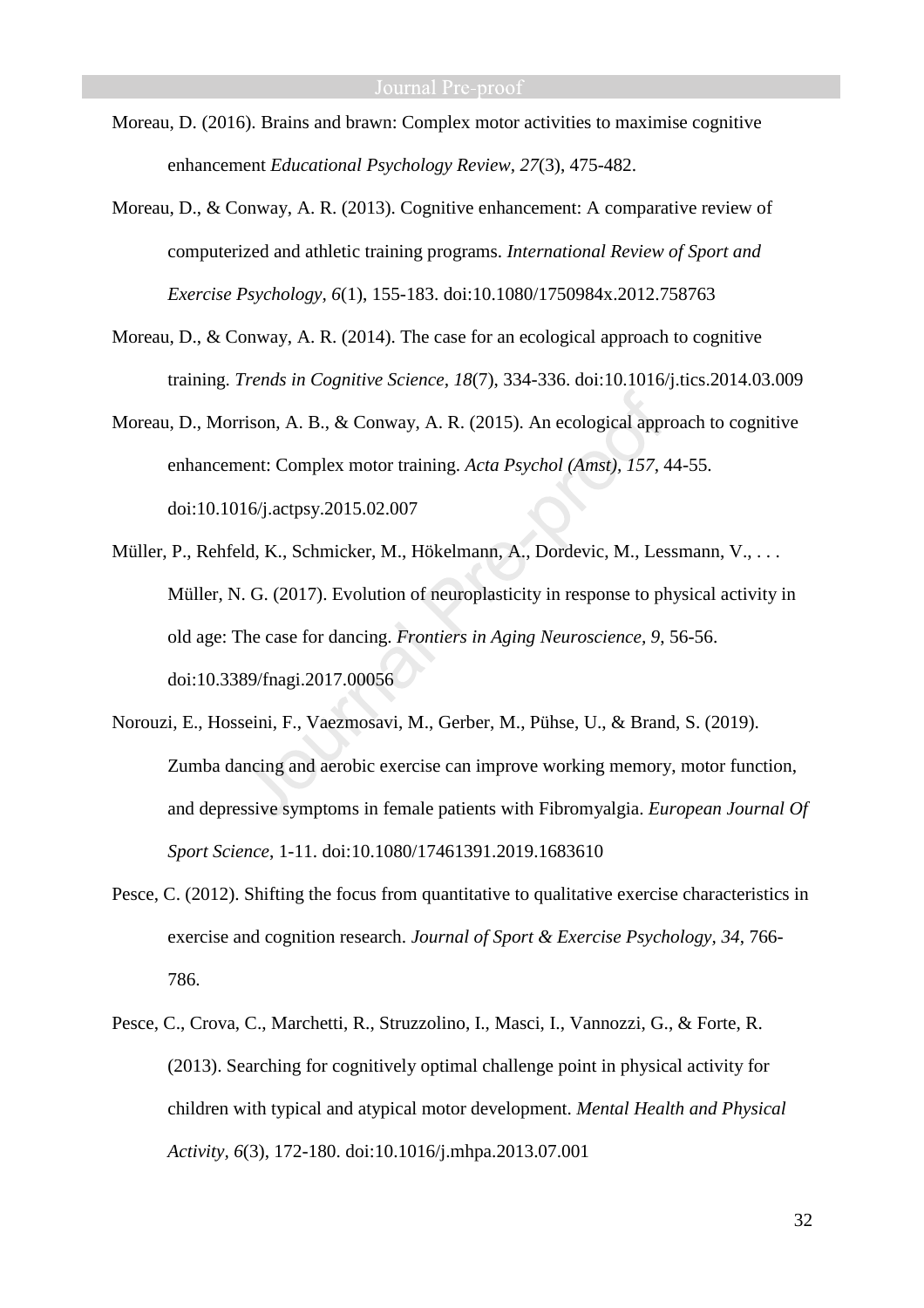- Pesce, C., Masci, I., Marchetti, R., Vazou, S., Saakslahti, A., & Tomporowski, P. D. (2016). Deliberate play and preparation jointly benefit motor and cognitive development: Mediated and moderated effects. *Frontiers in Psychology, 7*, 349. doi:10.3389/fpsyg.2016.00349
- Predovan, D., Julien, A., Esmail, A., & Bherer, L. (2019). Effects of dancing on cognition in healthy older adults: A systematic review. *Journal of Cognitive Enhancement, 3*(2), 161-167. doi:10.1007/s41465-018-0103-2
- Rudd, J. R., Crotti, M., Fitton'Davies, K., O'Callaghan, L., Bardid, T., Utesch, T., . . . Foweather, L. (2019). Skill Acquisition Methods fostering Physical Literacy in earlyphysical Education (SAMPLE-PE) in 5-6 year old children: Rationale and study protocol for a cluster randomised controlled trial. *BMC Health Services Research*(In Press).
- Rudd, J. R., O'Callaghan, L., & Williams, J. (2019). Physical education pedagogies built upon theories of movement learning: How can environmental constraints be manipulated to improve children's executive function and self-regulation skills? *International Journal of Environmental Research and Public Health, 16*(9). doi:10.3390/ijerph16091630
- Schmider, E., Ziegler, M., Danay, E., Beyer, L., & Bühner, M. (2010). Is it really robust? Reinvestigating the robustness of ANOVA against violations of the normal distribution assumption. *Methodology: European Journal of Research Methods for the Behavioral and Social Sciences, 6*(4), 147-151. doi:10.1027/1614-2241/a000016
- Schmidt, M., Jager, K., Egger, F., Roebers, C. M., & Conzelmann, A. (2015). Cognitively engaging chronic physical activity, but not aerobic exercise, affects executive functions in primary school children: A group-randomized controlled trial. *Journal of Sport & Exercise Psychology, 37*(6), 575-591. doi:10.1123/jsep.2015-0069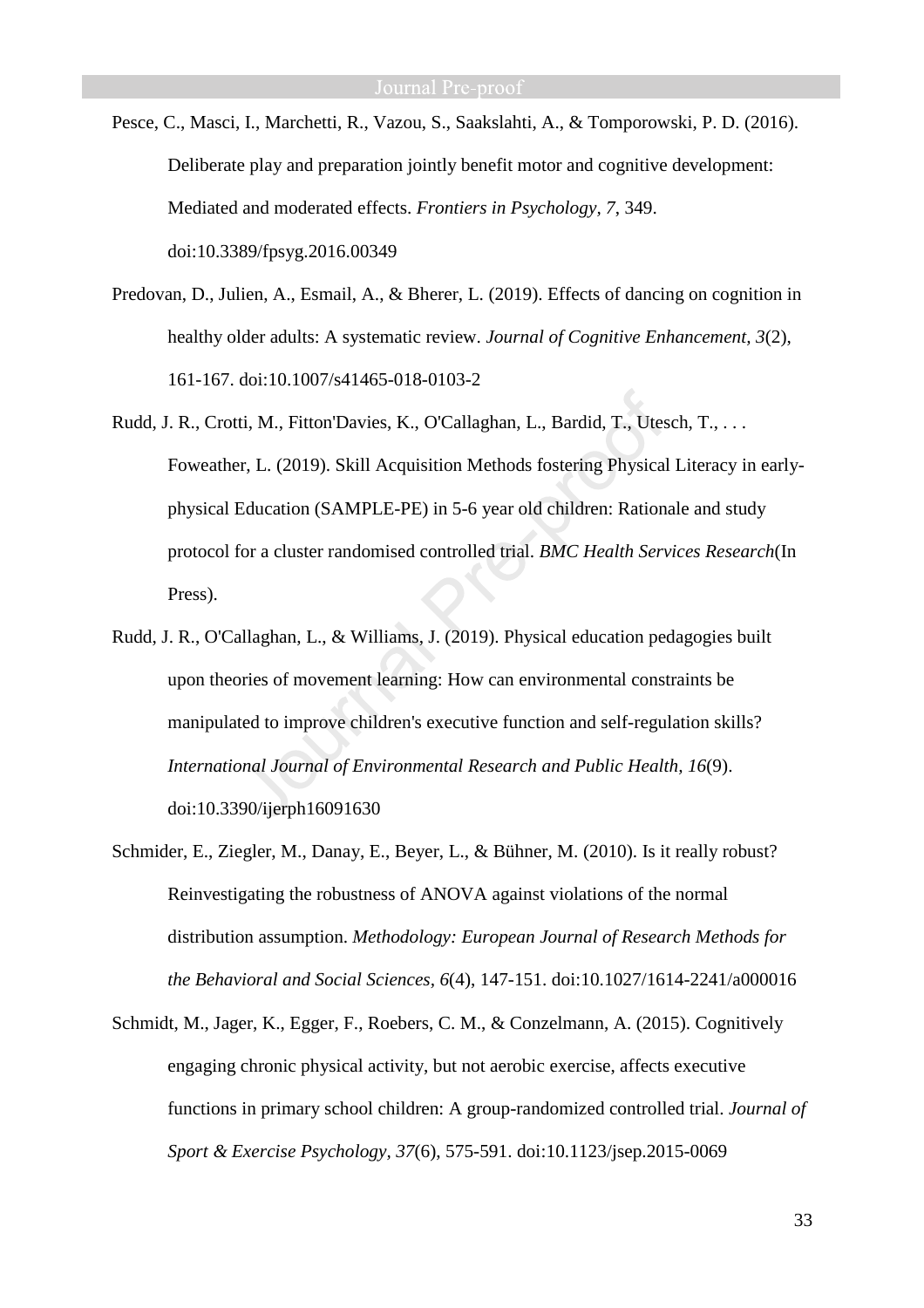- Tomporowski, P. D., Davis, C. L., Miller, P. H., & Naglieri, J. A. (2008). Exercise and Children's Intelligence, Cognition, and Academic Achievement. *Educational Psychology Review, 20*(2), 111-131. doi:10.1007/s10648-007-9057-0
- Tomporowski, P. D., & Pesce, C. (2019). Exercise, sports, and performance arts benefit cognition via a common process. *Psychological Bulletin*. doi:10.1037/bul0000200
- Tompsett, C., Sanders, R., Taylor, C., & Cobley, S. (2017). Pedagogical approaches to and effects of fundamental movement skill interventions on health outcomes: A systematic review. *Sports Med, 47*(9), 1795-1819. doi:10.1007/s40279-017-0697-z
- Torrents, C., Castaner, M., & Anguera, M. T. (2011). Dancing with complexity: Observation of emergent patterns in dance improvisation. *Education, Physical Training, Sport, 80*(1), 76-81.
- Tulsky, D. S., Carlozzi, N. E., Chevalier, N., Espy, K. A., Beaumont, J. L., & Mungas, D. (2013). V. NIH Toolbox Cognition Battery (CB): Measuring working memory. *Monographs of the Society for Research in Child Development, 78*(4), 70-87. doi:10.1111/mono.12035
- van den Berg, V., Saliasi, E., de Groot, R. H. M., Chinapaw, M. J. M., & Singh, A. S. (2019). Improving cognitive performance of 9–12 years old children: Just dance? A randomized controlled trial. *Frontiers in Psychology, 10*(174). doi:10.3389/fpsyg.2019.00174
- Weintraub, S., Bauer, P. J., Zelazo, P. D., Wallner-Allen, K., Dikmen, S. S., Heaton, R. K., . . . Gershon, R. C. (2013). I. NIH Toolbox Cognition Battery (CB): Introduction and pedriatic data. *Monographs of the Society for Research in Child Development, 78*(4), 1-15. doi:10.1111/mono.12031
- Wulf, G., & Shea, C. H. (2002). Principles derived from the study of simple skills do not generalize to complex skill learning. *Psychonomic Bulletin & Review, 9*(2), 185-211.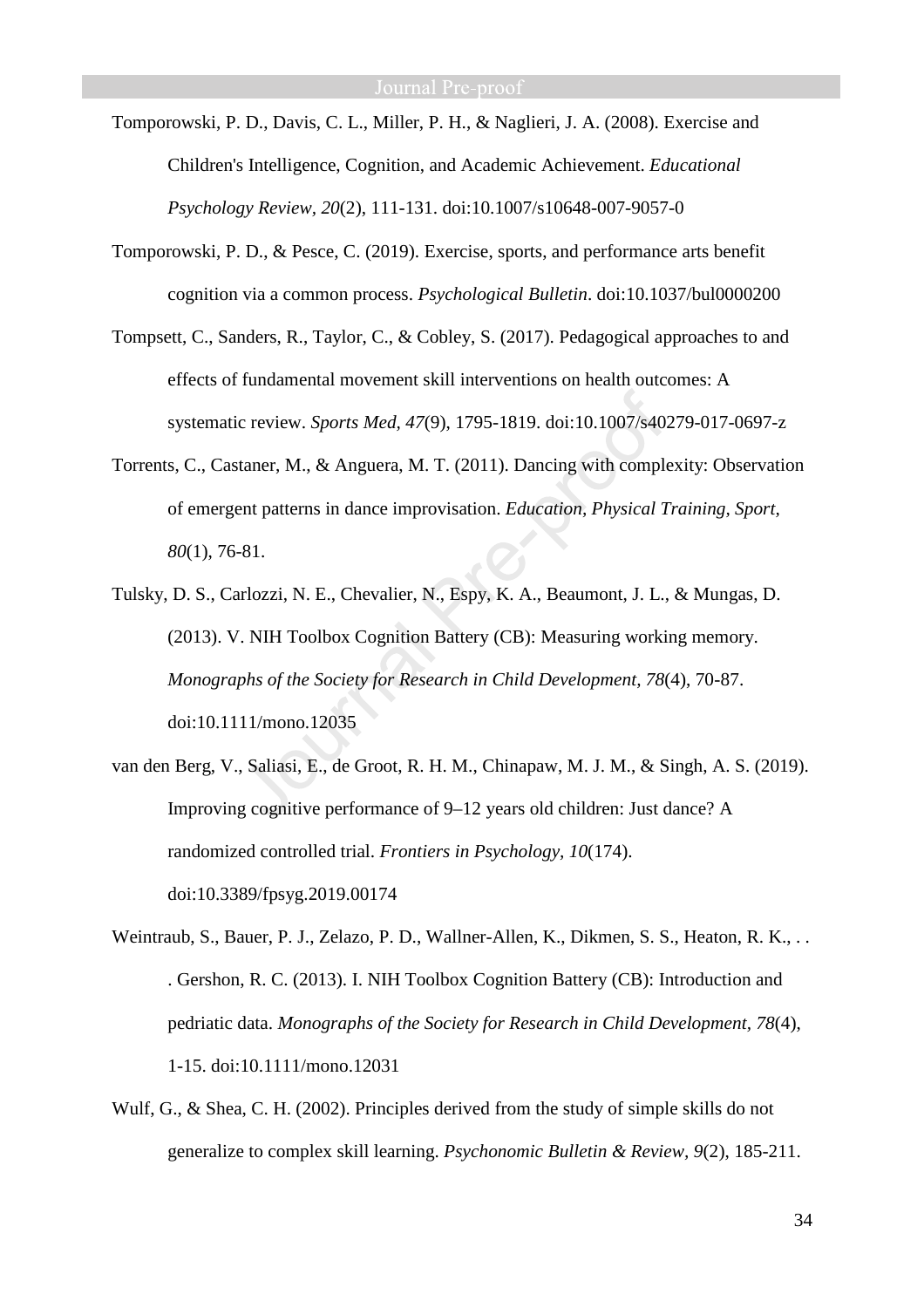Zelazo, P. D., Anderson, J. E., Richler, J., Wallner-Allen, K., Beaumont, J. L., & Weintraub, S. (2013). II. NIH Toolbox Cognition Battery (CB): measuring executive function and attention. *Monogr Soc Res Child Dev, 78*(4), 16-33. doi:10.1111/mono.12032

Journal Prezion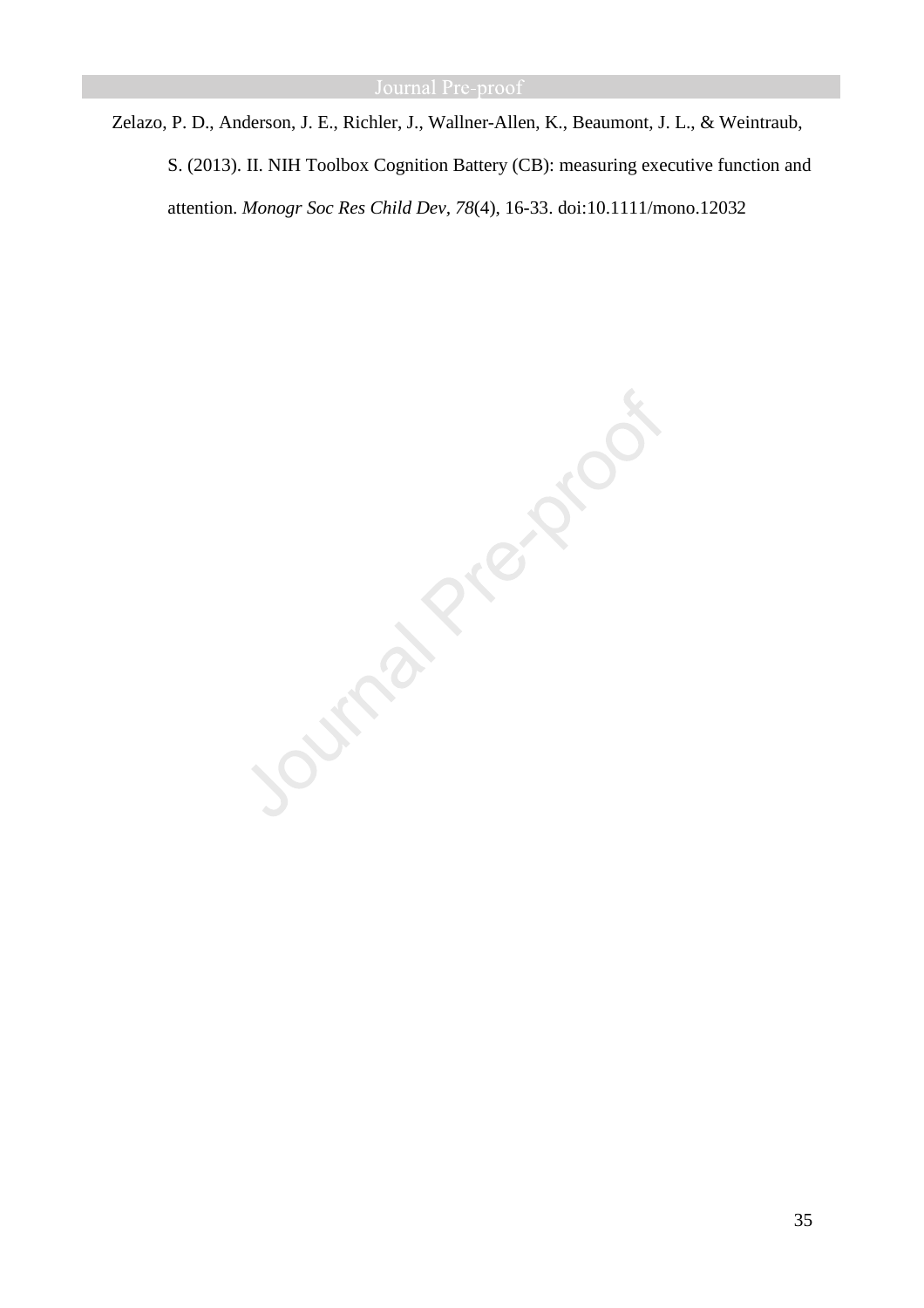|                                | <b>High-cognitive</b> | Low-cognitive  | <b>Control</b> | <b>Differences</b> |
|--------------------------------|-----------------------|----------------|----------------|--------------------|
| Age                            | $8.8 \pm 0.5$         | $8.7 \pm 0.7$  | $8.9 \pm 0.7$  | $p = 0.47$         |
| BMI                            | $19.3 \pm 3.3$        | $19.2 \pm 3.8$ | $18.9 \pm 4.5$ | $p = 0.97$         |
| <b>Physical Activity level</b> | $3.0 \pm 0.6$         | $3.1 \pm 0.7$  | $3.1 \pm 0.7$  | $p = 0.90$         |
| Female $(\% )$                 | 62                    | 59             | 63             | $p = 0.90$         |

Table 1 Age, Body Mass Index (BMI), physical activity level, and gender distribution among the 3 groups are presented.

Physical Activity Questionnaire for Children, which provides a score ranging from 0 to 5 (Crocker et al., 1997).

Physical activity level and BMI were measured at pre-test. Physical activity level was assessed using the Physical Activity Questionnaire for Children, which provides a score ranging from 0 to 5 (Crocker et al., 1997).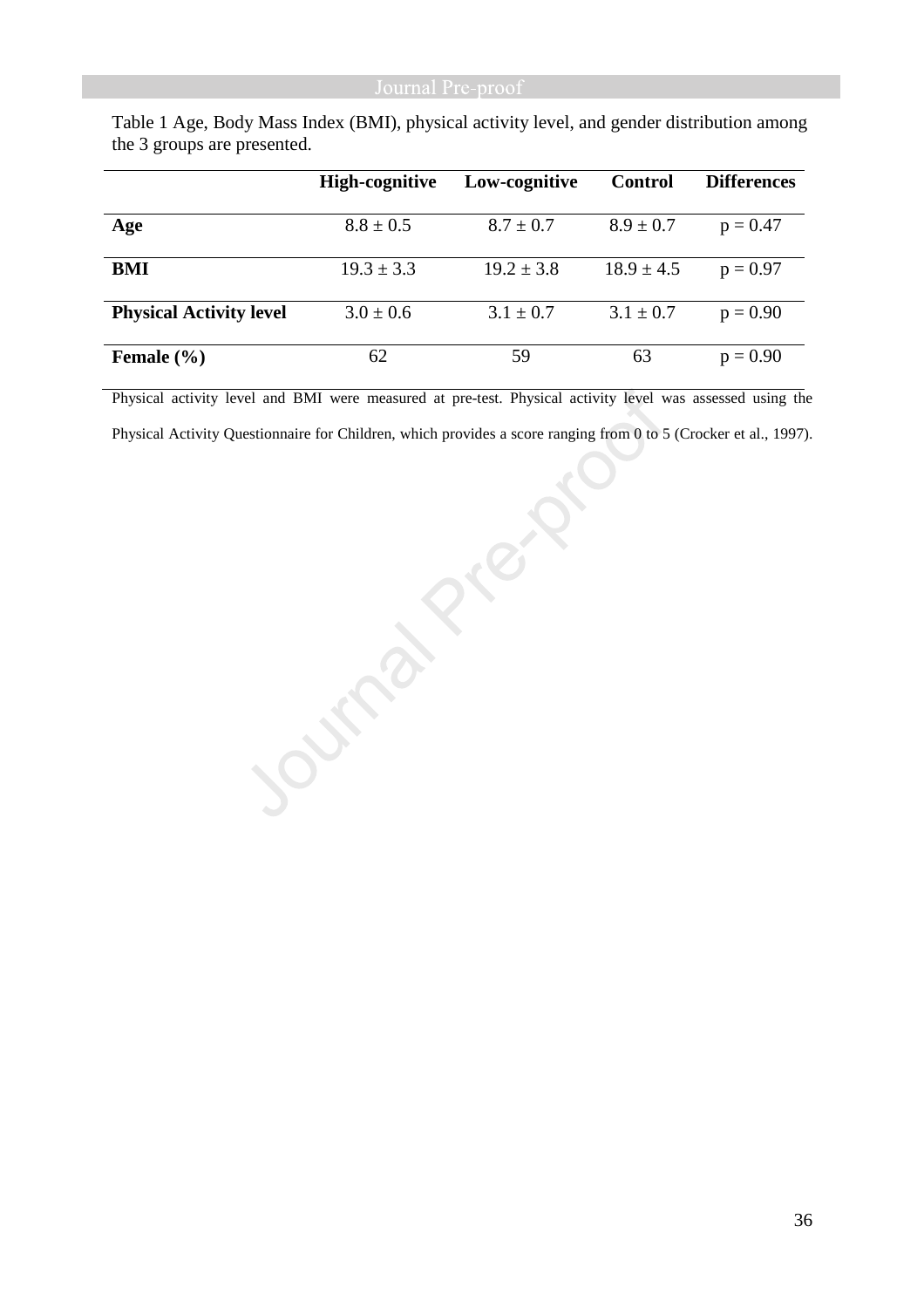|                                  | High-cognitive | Low-cognitive  | (T value) p value |
|----------------------------------|----------------|----------------|-------------------|
| Warm up duration (s)             | $358 \pm 31$   | $380 \pm 88$   | $(0.59) p = 0.57$ |
| Drill duration (s)               | $967 \pm 62$   | $985 \pm 71$   | $(0.48) p = 0.64$ |
|                                  |                |                |                   |
| # drill repetitions              | $7.2 \pm 1.0$  | $7.5 \pm 0.8$  | $(0.63) p = 0.54$ |
| Demonstration before (%)         | $73 \pm 17$    | $78 \pm 23$    | $(0.75) p = 0.47$ |
| Demonstration during (%)         | $27 \pm 21$    | $94 \pm 14$    | (6.59) p < 0.01   |
| Visual feedback (%)              | $27 \pm 21$    | $100 \pm 0$    | (9.66) p < 0.01   |
| Verbal feedback (%)              | $100 \pm 0$    | $64 \pm 43$    | $(1.63) p = 0.14$ |
| Choreography duration (s)        | $1683 \pm 68$  | $1708 \pm 58$  | $(0.68) p = 0.51$ |
| # choreography repetitions       | $14.0 \pm 2.1$ | $12.5 \pm 1.6$ | $(1.38) p = 0.20$ |
| Teacher demonstrated (%)         | $38 \pm 6$     | $100 \pm 0$    | (8.14) p < 0.01   |
| Teacher counted (%)              | $37 \pm 14$    | $38 \pm 16$    | $(0.14) p = 0.87$ |
| Teacher provided verbal cues (%) | $41 \pm 13$    | $41 \pm 24$    | $(0.29) p = 0.77$ |

Table 2 Fidelity to pedagogical approach variables are presented as mean  $\pm$  SD.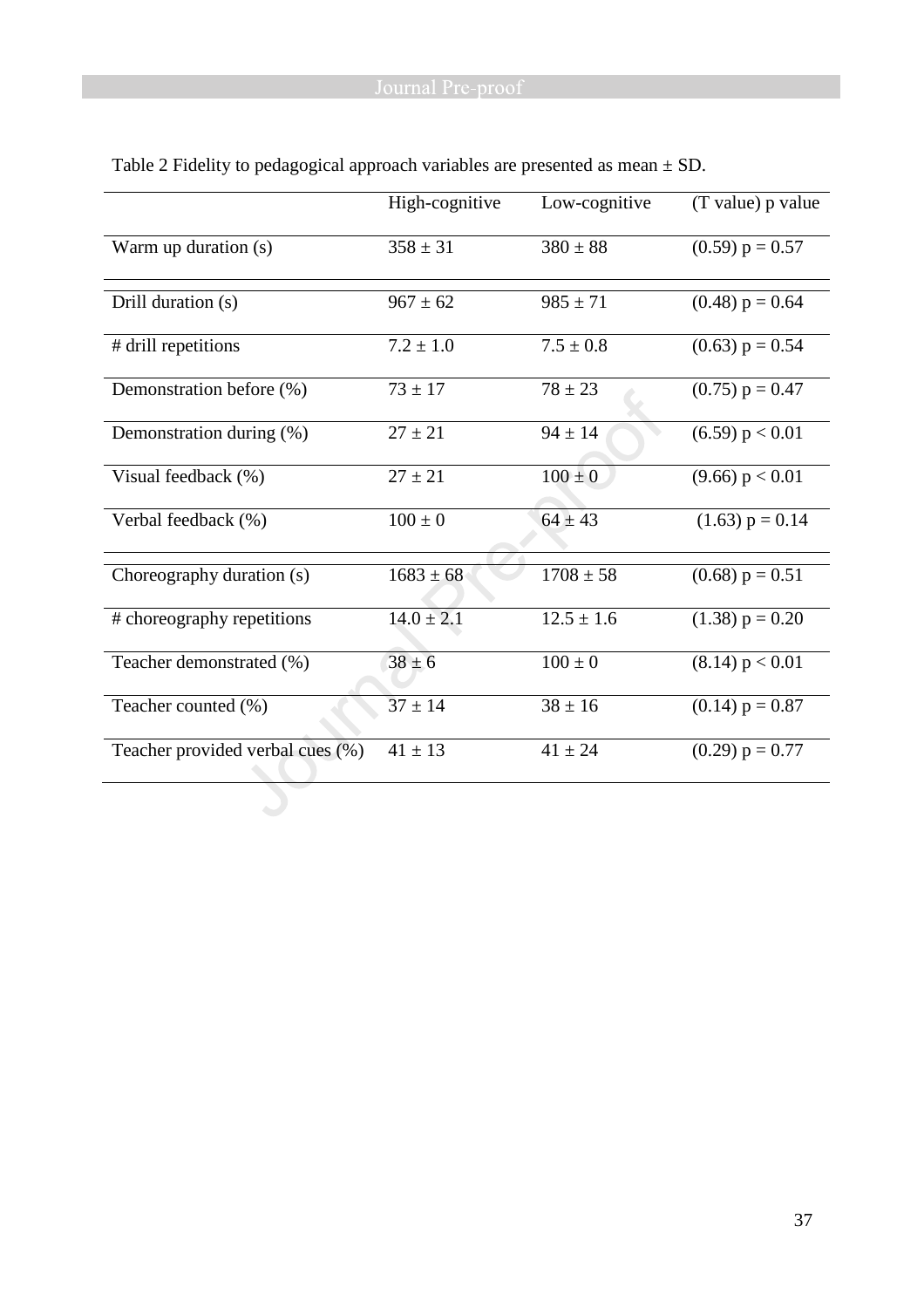Table 3 Correlations between pre- to post-test score changes (∆**)** in CAMSA and working memory outcomes – overall and 2-list score – for each group and the 3 groups combined. Pearson correlation and (p value) are presented.

|                |                        | $\Delta$ working memory capacity | $\Delta$ working memory capacity |
|----------------|------------------------|----------------------------------|----------------------------------|
|                |                        | overall score                    | 2-list score                     |
|                | <b>Groups</b> combined | 0.058(0.64)                      | 0.041(0.74)                      |
| $\Delta$ CAMSA | <b>High-cognitive</b>  | 0.274(0.27)                      | 0.337(0.13)                      |
|                | Low-cognitive          | $-0.305(0.12)$                   | $-0.339(0.08)$                   |
|                | <b>Control</b>         | 0.021(0.93)                      | $-0.005(0.98)$                   |
|                |                        |                                  |                                  |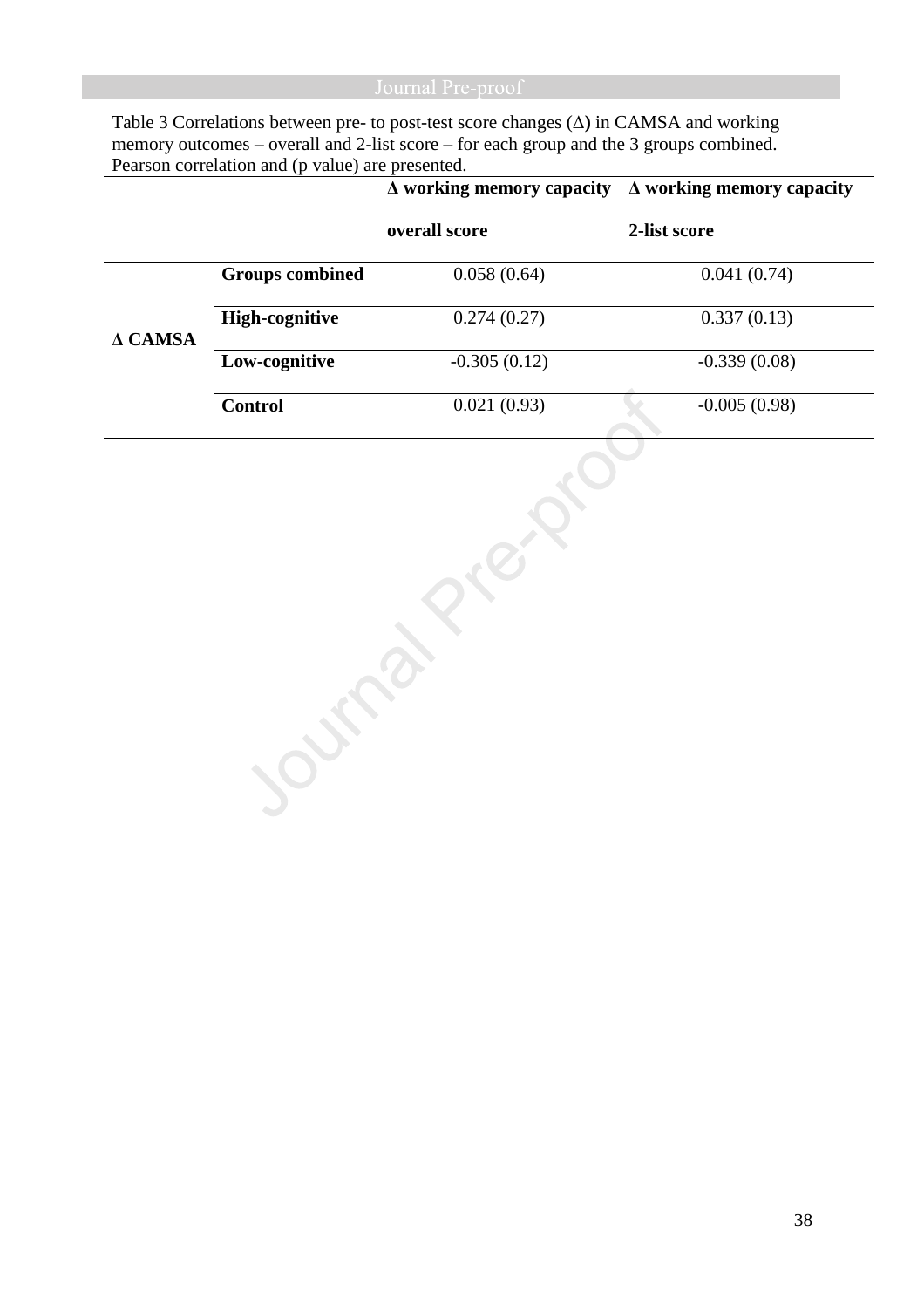Table 4 Outcomes of working memory capacity, motor competence, cognitive flexibility and inhibitory control among the 3 groups are presented along with pre to post improvements. After Bonferroni correction, significance was set at p < 0.017. Significant effects are indicated with  $*$ 

|                       |                |                             | <b>Females and males combined</b>    |                                          | <b>Females</b> |                                      |                | <b>Males</b>   |                            |  |  |
|-----------------------|----------------|-----------------------------|--------------------------------------|------------------------------------------|----------------|--------------------------------------|----------------|----------------|----------------------------|--|--|
|                       | <b>Pre</b>     | Post                        | Post vs Pre                          | Pre                                      | Post           | Post vs Pre                          | Pre            | Post           | Post vs Pre                |  |  |
|                       |                |                             | Delta $\pm$ confidence interval;     |                                          |                |                                      |                |                |                            |  |  |
|                       |                |                             | p value; Cohen's d                   |                                          |                |                                      |                |                |                            |  |  |
|                       |                |                             |                                      | Working memory capacity - overall score  |                |                                      |                |                |                            |  |  |
| <b>High-cognitive</b> | $14.3 \pm 4.0$ | $15.6 \pm 2.7$              | $\Delta = 1.42 \pm 1.37;$            | $13.7 \pm 2.4$                           | $14.9 \pm 2.7$ | $\Delta = 1.13 \pm 0.98;$            | $16.8 \pm 2.5$ | $17.1 \pm 2.4$ | $\Delta = 0.38 \pm 1.73;$  |  |  |
|                       |                |                             | $p = 0.04$ ; $d = 0.32$              |                                          |                | $p = 0.03$ ; d = 0.45                |                |                | $p = 0.62$ ; $d = 0.15$    |  |  |
| Low-cognitive         | $14.1 \pm 3.2$ | $15.2 \pm 2.5$              | $\Delta = 1.03 \pm 1.26$ ;           | $13.8 \pm 2.9$                           | $15.4 \pm 1.8$ | $\Delta = 1.59 \pm 1.67$ ;           | $14.6 \pm 3.7$ | $14.8 \pm 3.3$ | $\Delta = 0.25 \pm 2.15$ ; |  |  |
|                       |                |                             | $p = 0.10$ ; $d = 0.32$              |                                          |                | $p = 0.06$ ; $d = 0.66$              |                |                | $p = 0.80$ ; $d = 0.07$    |  |  |
| Control               | $14.9 \pm 2.9$ | $\frac{15.7}{15.7} \pm 3.2$ | $\Delta = 0.79 \pm 1.28$ ;           | $15.0 \pm 3.2$                           | $15.1 \pm 3.9$ | $\Delta = 0.08 \pm 1.81;$            | $14.7 \pm 2.6$ | $16.7 \pm 1.1$ | $\Delta = 2.00 \pm 1.77;$  |  |  |
|                       |                |                             | $p = 0.21$ ; $d = 0.27$              |                                          |                | $p = 0.92$ ; $d = 0.02$              |                |                | $p = 0.03$ ; $d = 1.09$    |  |  |
|                       |                |                             |                                      |                                          |                |                                      |                |                |                            |  |  |
|                       |                |                             |                                      | Working memory capacity $-2$ -list score |                |                                      |                |                |                            |  |  |
| <b>High-cognitive</b> | $5.6 \pm 2.2$  | $6.7 \pm 1.7$               | $\Delta = 1.21 \pm 0.75$ ;           | $4.6 \pm 1.8$                            | $6.3 \pm 1.7$  | $\Delta = 1.69 \pm 1.02$ ;           | $7.4 \pm 1.6$  | $7.6 \pm 1.5$  | $\Delta = 0.25 \pm 0.74;$  |  |  |
|                       |                |                             | $p < 0.01$ <sup>*</sup> ; $d = 0.51$ |                                          |                | $p < 0.01$ <sup>*</sup> ; $d = 0.97$ |                |                | $p = 0.45$ ; $d = 0.16$    |  |  |
| Low-cognitive         | $5.3 \pm 2.3$  | $6.5 \pm 1.6$               | $\Delta = 1.10 \pm 1.07$ ;           | $5.0 \pm 2.5$                            | $6.6 \pm 1.5$  | $\Delta$ = 1.64 $\pm$ 1.62;          | $5.8 \pm 2.0$  | $6.2 \pm 1.7$  | $\Delta = 0.33 \pm 1.36;$  |  |  |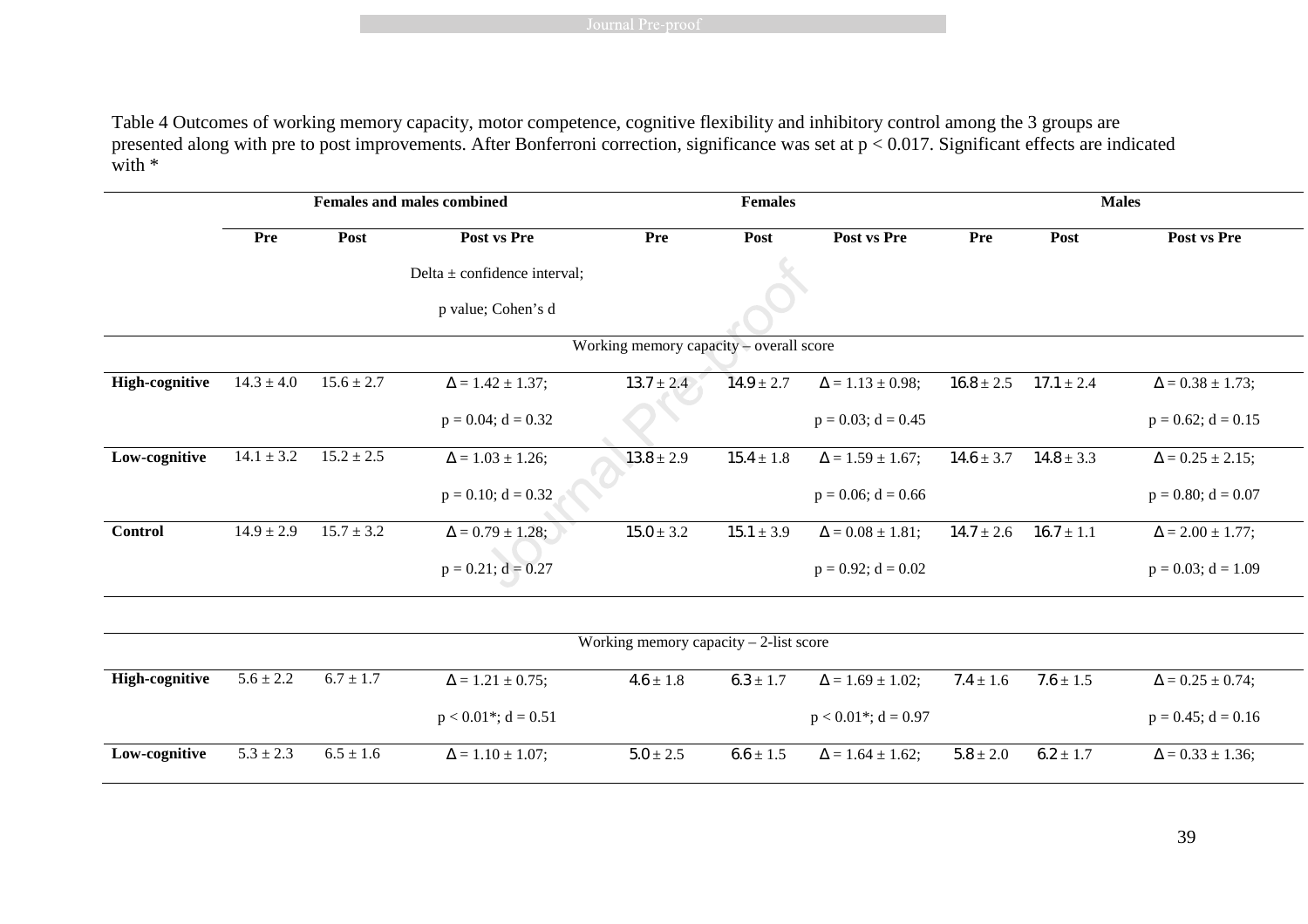Journal Pre-proof

|         |               |               | $p = 0.04$ ; d = 0.48     |               |               | $p = 0.05$ ; d = 0.83        |               |               | $p = 0.60$ ; $d = 0.18$   |
|---------|---------------|---------------|---------------------------|---------------|---------------|------------------------------|---------------|---------------|---------------------------|
| Control | $6.1 \pm 2.1$ | $6.5 \pm 2.0$ | $\Delta = 0.37 \pm 0.76;$ | $6.3 \pm 2.3$ | $6.3 \pm 2.5$ | $\Delta$ = -0.08 $\pm$ 1.10; | $5.7 \pm 1.7$ | $6.9 \pm 0.9$ | $\Delta = 1.14 \pm 0.83;$ |
|         |               |               | $p = 0.32$ ; d = 0.17     |               |               | $p = 0.87$ ; d = -0.03       |               |               | $p = 0.02$ ; d = 0.88     |

|                       |                |                |                                      | Motor competence - CAMSA score     |                |                                      |                |                |                                      |
|-----------------------|----------------|----------------|--------------------------------------|------------------------------------|----------------|--------------------------------------|----------------|----------------|--------------------------------------|
| <b>High-cognitive</b> | $17.3 \pm 3.4$ | $21.9 \pm 2.7$ | $\Delta = 4.58 \pm 1.29$ ;           | $16.2 \pm 2.9$                     | $21.4 \pm 3.2$ | $\Delta = 5.20 \pm 1.69;$            | $18.5 \pm 3.3$ | $22.6 \pm 1.5$ | $\Delta = 4.13 \pm 1.02;$            |
|                       |                |                | $p < 0.01$ <sup>*</sup> ; $d = 1.50$ |                                    |                | $p < 0.01$ <sup>*</sup> ; d = 1.71   |                |                | $p < 0.01$ <sup>*</sup> ; d = 0.97   |
| Low-cognitive         | $17.7 \pm 3.6$ | $21.7 \pm 3.4$ | $\Delta = 4.03 \pm 0.71$ ;           | $17.3 \pm 3.8$                     | $21.3 \pm 3.7$ | $\Delta = 4.00 \pm 0.89;$            | $18.6 \pm 3.4$ | $22.5 \pm 2.8$ | $\Delta = 3.90 \pm 1.41;$            |
|                       |                |                | $p < 0.01$ <sup>*</sup> ; d = 1.15   |                                    |                | $p < 0.01$ <sup>*</sup> ; $d = 1.06$ |                |                | $p < 0.01$ <sup>*</sup> ; d = 1.25   |
| <b>Control</b>        | $20.4 \pm 3.4$ | $23.1 \pm 2.4$ | $\Delta = 2.74 \pm 1.28$ ;           | $20.4 \pm 3.0$                     | $22.3 \pm 2.3$ | $\Delta = 1.92 \pm 1.72;$            | $21.3 \pm 3.5$ | $24.7 \pm 1.6$ | $\Delta = 3.33 \pm 2.27$ ;           |
|                       |                |                | $p < 0.01$ <sup>*</sup> ; d = 0.95   |                                    |                | $p = 0.03$ ; $d = 0.72$              |                |                | $p = 0.01$ <sup>*</sup> ; $d = 1.30$ |
|                       |                |                |                                      |                                    |                |                                      |                |                |                                      |
|                       |                |                |                                      | Cognitive flexibility - DCSS score |                |                                      |                |                |                                      |
| <b>High-cognitive</b> | $6.7 \pm 0.9$  | $6.9 \pm 0.5$  | $\Delta = 0.19 \pm 0.36;$            | $6.6 \pm 1.0$                      | $6.9 \pm 0.4$  | $\Delta = 0.38 \pm 0.53;$            | $7.1 \pm 0.5$  | $6.9 \pm 0.6$  | $\Delta$ = -0.17 $\pm$ 0.49;         |
|                       |                |                | $p = 0.31$ ; $d = 0.22$              |                                    |                | $p = 0.15$ ; $d = 0.52$              |                |                | $p = 0.43$ ; d = -0.31               |
| Low-cognitive         | $6.9 \pm 1.1$  | $7.4 \pm 0.7$  | $\Delta = 0.43 \pm 0.39;$            | $7.1 \pm 1.3$                      | $7.2 \pm 0.7$  | $\Delta = 0.15 \pm 0.51;$            | $6.8 \pm 0.8$  | $7.6 \pm 0.8$  | $\Delta = 0.81 \pm 0.62;$            |
|                       |                |                | $p = 0.03$ ; $d = 0.39$              |                                    |                | $p = 0.53$ ; $d = 0.16$              |                |                | $p = 0.01$ <sup>*</sup> ; $d = 1.04$ |
| <b>Control</b>        | $6.8 \pm 1.0$  | $7.3 \pm 0.7$  | $\Delta = 0.47 \pm 0.39;$            | $6.8 \pm 0.6$                      | $7.2 \pm 0.8$  | $\Delta = 0.34 \pm 0.32;$            | $6.8 \pm 1.5$  | $7.5 \pm 0.6$  | $\Delta = 0.70 \pm 1.09$ ;           |

40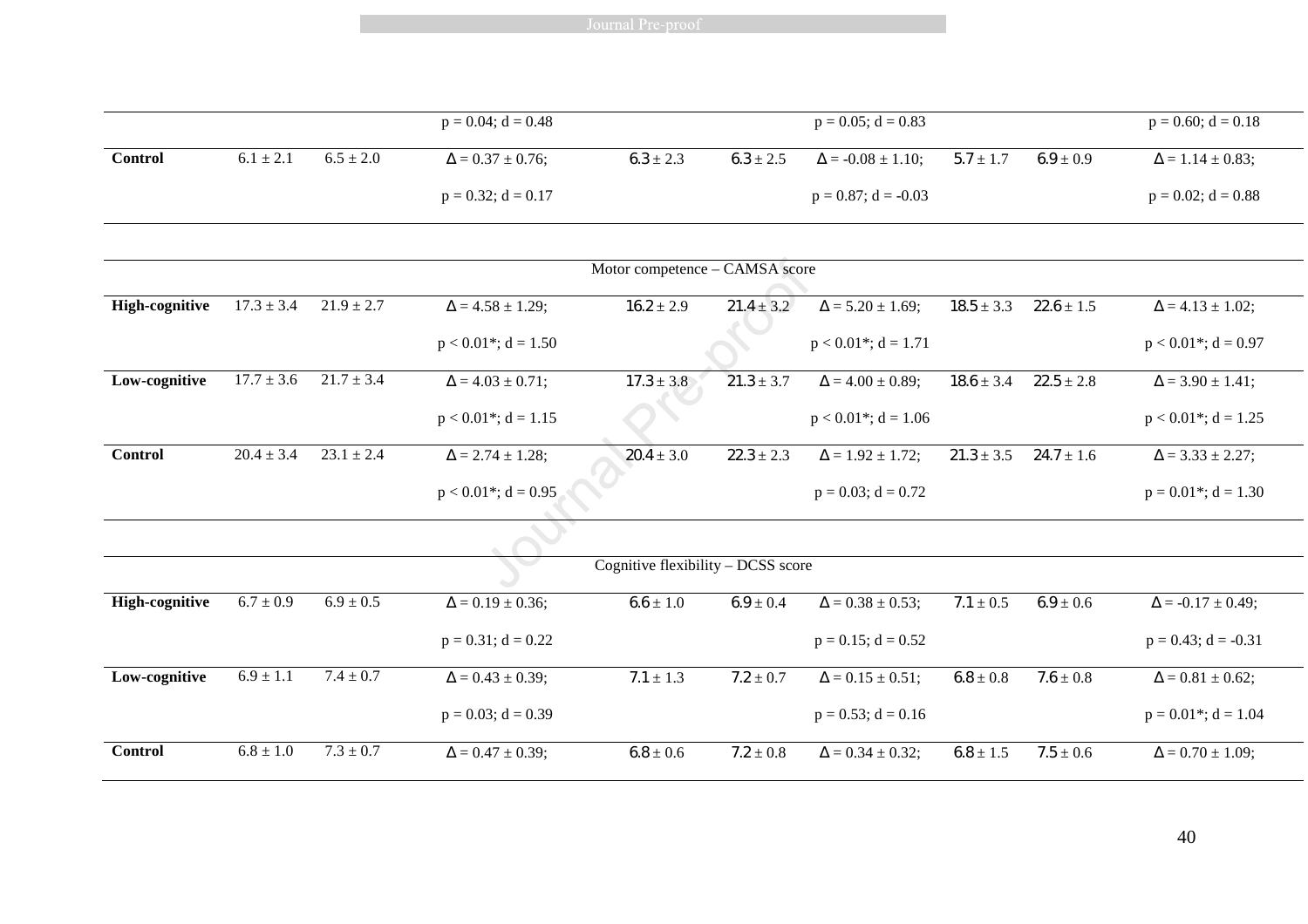Journal Pre-proof

|                       |               |               | $p = 0.02$ ; $d = 0.48$            |                                         |               | $p = 0.04$ ; $d = 0.50$   |               |               | $p = 0.16$ ; $d = 0.67$   |
|-----------------------|---------------|---------------|------------------------------------|-----------------------------------------|---------------|---------------------------|---------------|---------------|---------------------------|
|                       |               |               |                                    |                                         |               |                           |               |               |                           |
|                       |               |               |                                    | Inhibitory control - Flanker test score |               |                           |               |               |                           |
| <b>High-cognitive</b> | $7.4 \pm 0.6$ | $7.6\pm0.5$   | $\Delta = 0.12 \pm 0.22;$          | $7.3 \pm 0.6$                           | $7.5 \pm 0.5$ | $\Delta = 0.13 \pm 0.29;$ | $7.7 \pm 0.5$ | $7.7 \pm 0.6$ | $\Delta = 0.08 \pm 0.43;$ |
|                       |               |               | $p = 0.29$ ; $d = 0.19$            |                                         |               | $p = 0.34$ ; $d = 0.23$   |               |               | $p = 0.66$ ; $d = 0.15$   |
| Low-cognitive         | $7.6 \pm 0.8$ | $7.7 \pm 0.7$ | $\Delta = 0.15 \pm 0.21;$          | $7.5\pm0.8$                             | $7.6 \pm 0.6$ | $\Delta = 0.10 \pm 0.29;$ | $7.7 \pm 0.8$ | $7.9 \pm 0.6$ | $\Delta = 0.21 \pm 0.35;$ |
|                       |               |               | $p = 0.16$ ; $d = 0.18$            |                                         |               | $p = 0.47$ ; $d = 0.14$   |               |               | $p = 0.21$ ; $d = 0.30$   |
| <b>Control</b>        | $7.4\pm0.8$   | $7.7 \pm 0.7$ | $\Delta = 0.33 \pm 0.21;$          | $7.1 \pm 0.7$                           | $7.6 \pm 0.7$ | $\Delta = 0.50 \pm 0.23;$ | $8.0\pm0.8$   | $8.1\pm0.7$   | $\Delta = 0.05 \pm 0.39;$ |
|                       |               |               | $p < 0.01$ <sup>*</sup> ; d = 0.41 |                                         |               | $p < 0.01$ *; d = 0.73    |               |               | $p = 0.76$ ; $d = 0.07$   |
|                       |               |               | <b>Outra</b>                       |                                         |               |                           |               |               |                           |
|                       |               |               |                                    |                                         |               |                           |               |               |                           |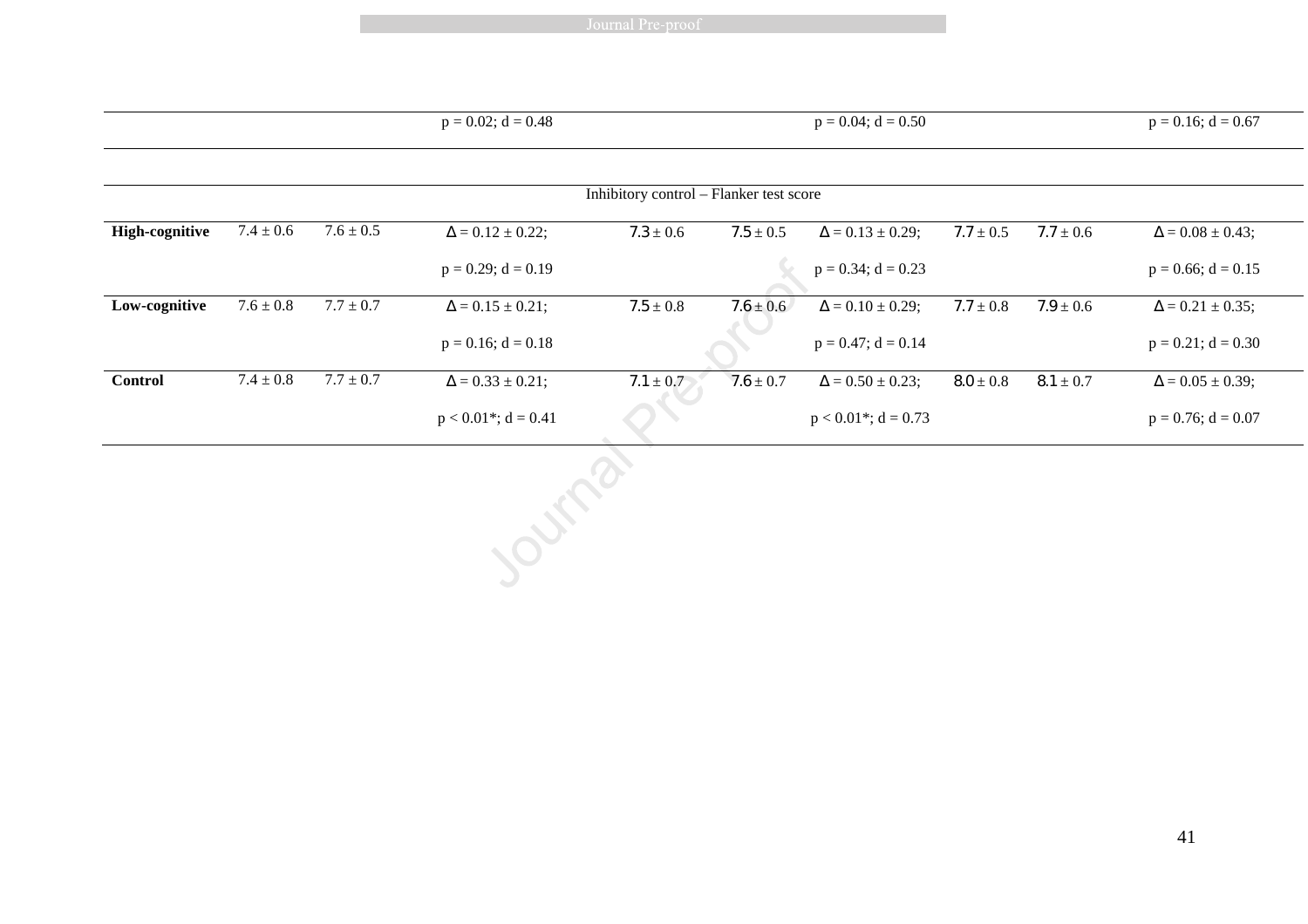



OD

l

Working memory and other cognitive functions test (NIH Toolbox; www.NIHToolbox.org)



Physical activity questionnaire (PAQ-C questionnaire Crocker, Bailey, Faulkner, Kowalski, & McGrath, 1997)

Height and weight measurement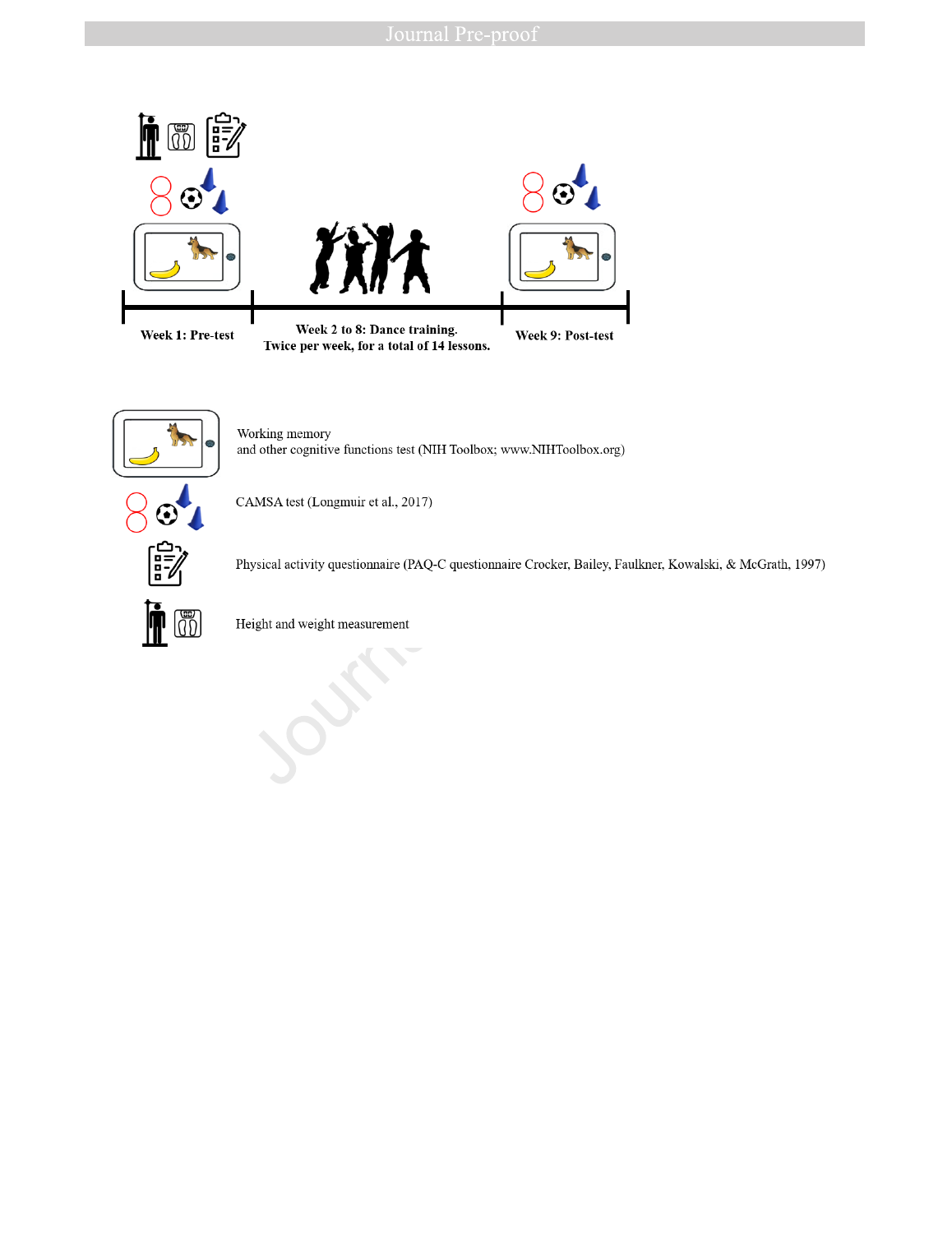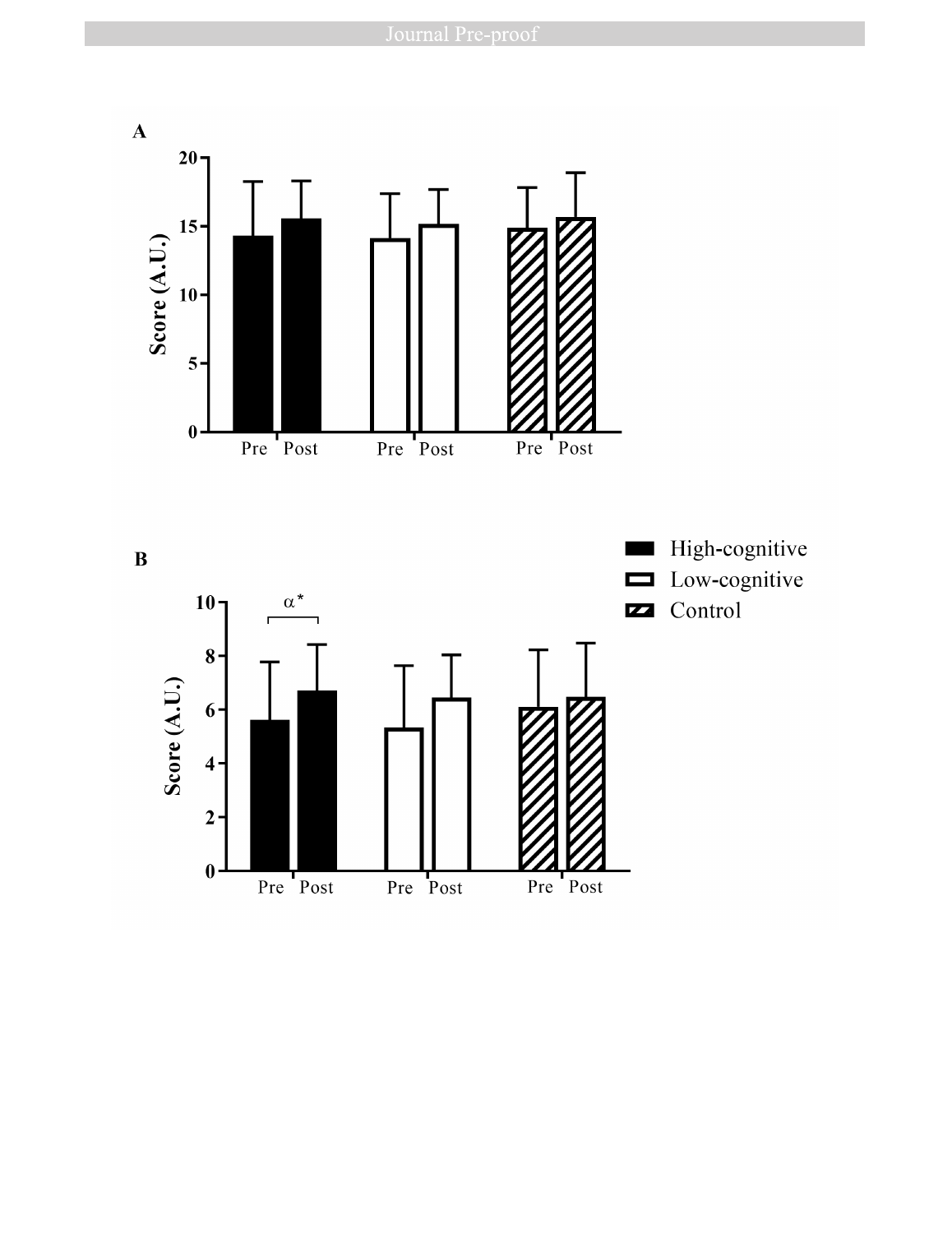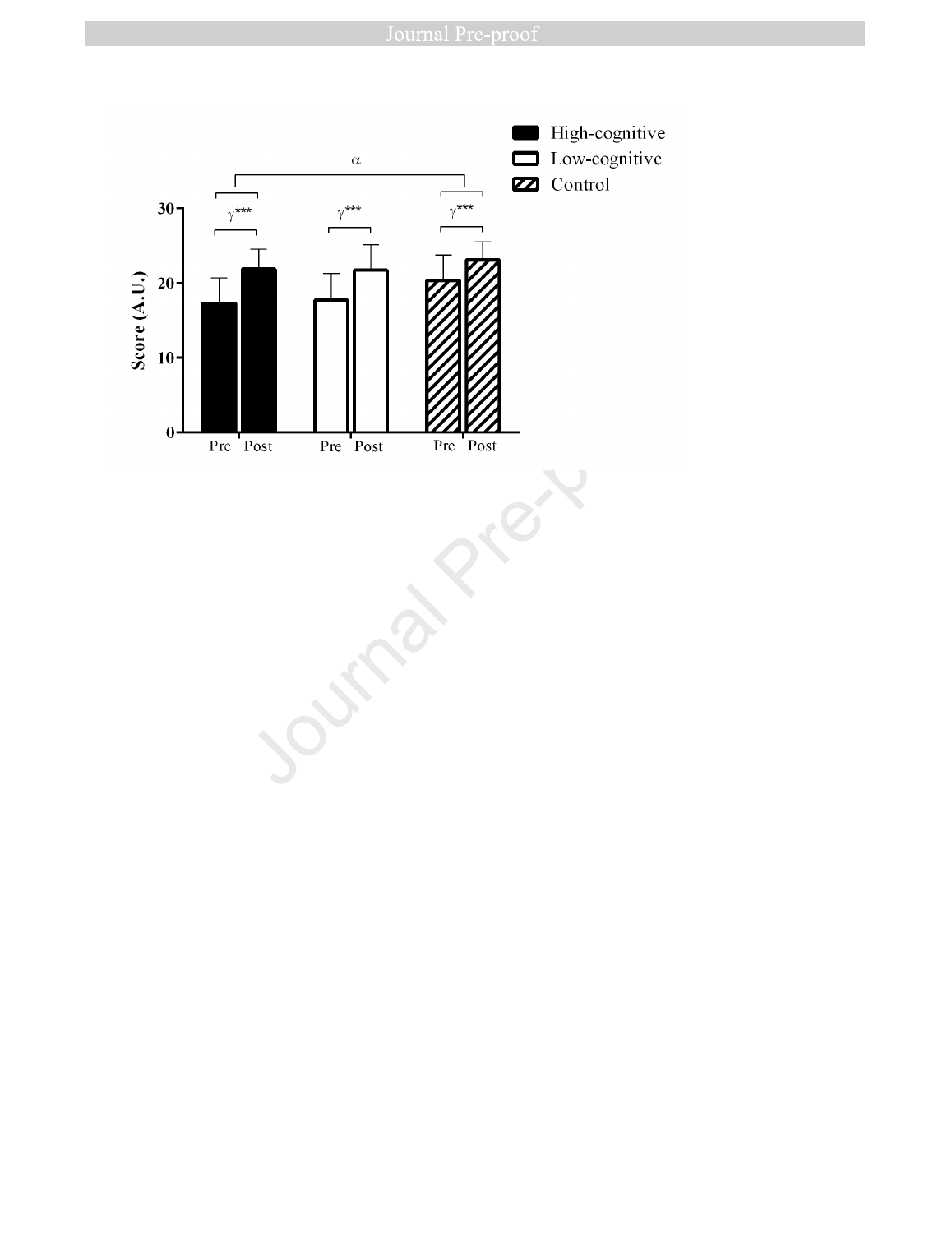# **Highlights**

- Learning a dance choreography with a high-cognitive challenge promoted the development of working memory capacity and motor competence in primary school children
- Teacher limiting visual demonstrations facilitated an enhanced improvement of working memory capacity and motor competence relative to continuous teacher's demonstrations
- cognitive challenge during exercise in promoting cognitive development

• This study provides new insights into the exercise-cognition link, highlighting the role of cognitive challenge during exercise in promoting cognitive development